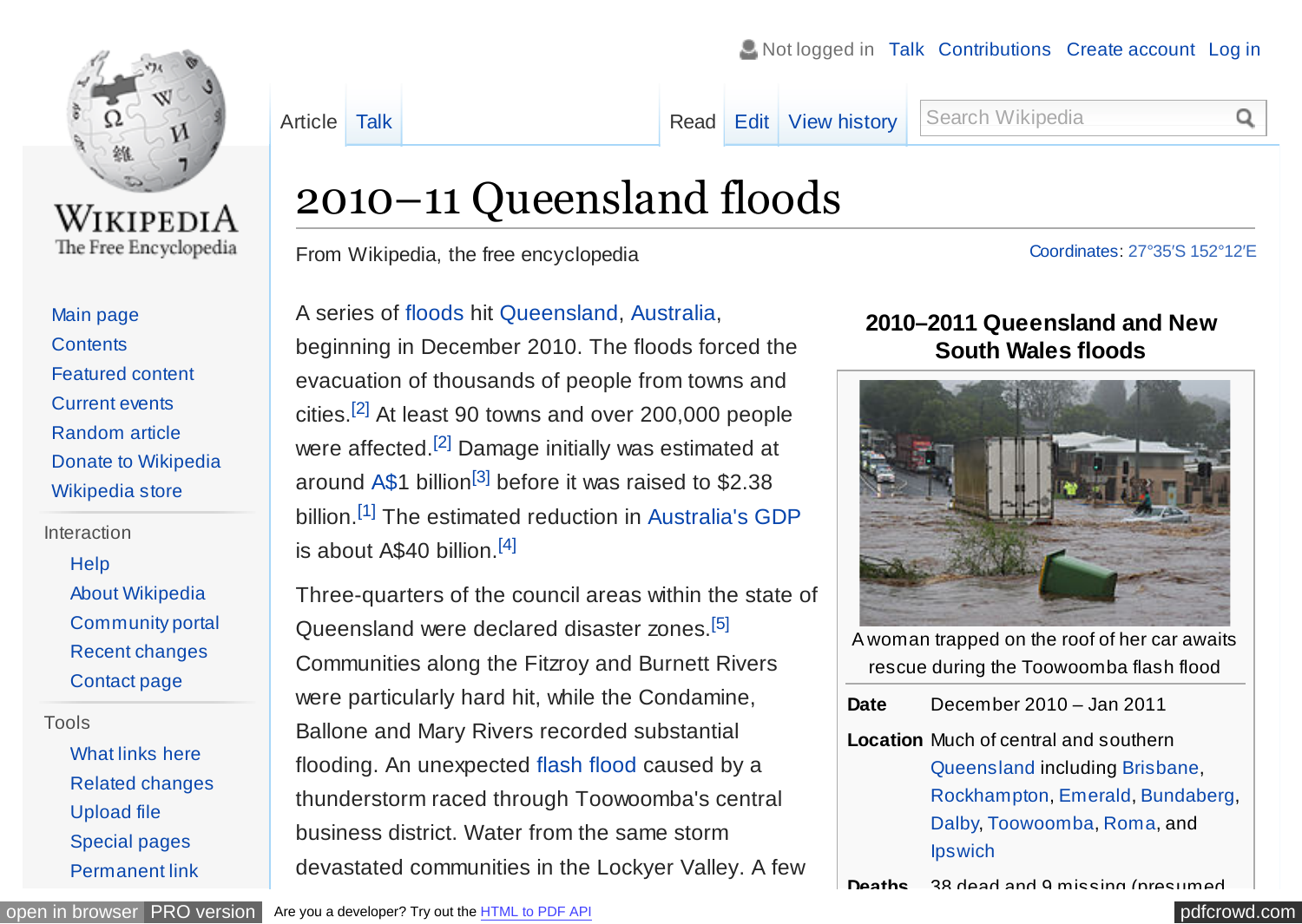<span id="page-1-0"></span>[Page information](https://en.wikipedia.org/w/index.php?title=2010%E2%80%9311_Queensland_floods&action=info) [Wikidata item](https://www.wikidata.org/wiki/Q837833) [Cite this page](https://en.wikipedia.org/w/index.php?title=Special:CiteThisPage&page=2010%E2%80%9311_Queensland_floods&id=751462029)

Print/export

[Create a book](https://en.wikipedia.org/w/index.php?title=Special:Book&bookcmd=book_creator&referer=2010%E2%80%9311+Queensland+floods) [Download as PDF](https://en.wikipedia.org/w/index.php?title=Special:Book&bookcmd=render_article&arttitle=2010%E2%80%9311+Queensland+floods&returnto=2010%E2%80%9311+Queensland+floods&oldid=751462029&writer=rdf2latex) [Printable version](https://en.wikipedia.org/w/index.php?title=2010%E2%80%9311_Queensland_floods&printable=yes)

In other projects [Wikimedia Commons](https://commons.wikimedia.org/wiki/Category:2010%E2%80%932011_Queensland_floods)

Languages

[العربیة](https://ar.wikipedia.org/wiki/%D9%81%D9%8A%D8%B6%D8%A7%D9%86%D8%A7%D8%AA_%D9%83%D9%88%D9%8A%D9%86%D8%B2%D9%84%D8%A7%D9%86%D8%AF)

[Català](https://ca.wikipedia.org/wiki/Inundacions_d%27Austr%C3%A0lia_del_2010%E2%80%932011)

[Čeština](https://cs.wikipedia.org/wiki/Povodn%C4%9B_v_Queenslandu_2010-2011)

**[Deutsch](https://de.wikipedia.org/wiki/%C3%9Cberschwemmungen_in_Queensland_2010/2011)** 

[فارسی](https://fa.wikipedia.org/wiki/%D8%B3%DB%8C%D9%84%E2%80%8C%D9%87%D8%A7%DB%8C_%DB%B2%DB%B0%DB%B1%DB%B1%E2%80%93%DB%B2%DB%B0%DB%B1%DB%B0_%DA%A9%D9%88%D8%A6%DB%8C%D9%86%D8%B2%D9%84%D9%86%D8%AF) [Français](https://fr.wikipedia.org/wiki/Inondations_au_Queensland_(2010-2011)) [한국어](https://ko.wikipedia.org/wiki/2010~2011%EB%85%84_%ED%80%B8%EC%A6%90%EB%9E%9C%EB%93%9C_%ED%99%8D%EC%88%98)

[Bahasa Indonesia](https://id.wikipedia.org/wiki/Banjir_Queensland_2010%E2%80%932011)

[Italiano](https://it.wikipedia.org/wiki/Inondazioni_nel_Queensland_(2010-2011))

[עברית](https://he.wikipedia.org/wiki/%D7%94%D7%94%D7%A6%D7%A4%D7%95%D7%AA_%D7%91%D7%A7%D7%95%D7%95%D7%99%D7%A0%D7%A1%D7%9C%D7%A0%D7%93_(2010%E2%80%932011))

[Bahasa Melayu](https://ms.wikipedia.org/wiki/Banjir_Queensland_2010-2011)

**[Nederlands](https://nl.wikipedia.org/wiki/Overstromingen_in_Queensland_2010-2011)** 

[Norsk bokmål](https://no.wikipedia.org/wiki/Flommen_i_Australia_desember_2010_og_januar_2011)

[Polski](https://pl.wikipedia.org/wiki/Powodzie_w_Queensland_(2010-2011))

[Português](https://pt.wikipedia.org/wiki/Enchentes_na_Austr%C3%A1lia_em_2010%E2%80%932011)

[Русский](https://ru.wikipedia.org/wiki/%D0%9D%D0%B0%D0%B2%D0%BE%D0%B4%D0%BD%D0%B5%D0%BD%D0%B8%D1%8F_%D0%B2_%D0%9A%D0%B2%D0%B8%D0%BD%D1%81%D0%BB%D0%B5%D0%BD%D0%B4%D0%B5_(2010%E2%80%942011))

[Simple English](https://simple.wikipedia.org/wiki/2010%E2%80%932011_Queensland_floods) [Suomi](https://fi.wikipedia.org/wiki/Queenslandin_tulvat_2010%E2%80%932011)

days later thousands of houses in Ipswich and Brisbane were inundated as the [Brisbane River](https://en.wikipedia.org/wiki/Brisbane_River) rose and [Wivenhoe Dam](https://en.wikipedia.org/wiki/Wivenhoe_Dam) used a considerable proportion of its flood mitigation capacity. Volunteers were quick **Deaths** 30 dead and 9 missing (presumed dead)

**Property** [A\\$2](https://en.wikipedia.org/wiki/Australian_dollar).38 (\$2,389,225,876) billion; **damage** 200,000 people were affected.[\[1\]](#page-18-0)

to offer assistance, and sympathy was expressed from afar. A large mobilisation of the Australian Defence Force was activated and a relief fund created. The head of the recovery taskforce was [Major General](https://en.wikipedia.org/wiki/Major_General_(Australia)) [Michael Slater.](https://en.wikipedia.org/wiki/Michael_Slater_(general)) The Queensland Reconstruction Authority (CEO was Graeme Newton) was formed to coordinate the rebuilding program beyond the initial task force, and a Commission of Inquiry was established to investigate all matters related to the floods.

The 2010–11 floods killed 38 people in Queensland.<sup>[\[6\]](#page-19-0)</sup> As of 26 January, an additional nine people were missing.<sup>[\[7\]](#page-19-0)</sup> The state's coal industry was particularly hard hit. The Queensland floods were followed by the [2011 Victorian floods](https://en.wikipedia.org/wiki/2011_Victorian_floods) which saw more than fifty communities in western and central [Victoria](https://en.wikipedia.org/wiki/Victoria_(Australia)) also grapple with significant flooding.

#### **Contents**

1 [Background](#page-2-0)

2 [Extent](#page-4-0)

- 2.1 [Fitzroy River basin](#page-4-0)
- 2.2 [Burnett River basin](#page-5-0)
- 2.3 [Condamine/Balonne River basin](#page-6-0)
- 2.4 [Mary River basin](#page-7-0)
- 2.5 [Toowoomba and the Lockyer Valley](#page-7-0)
- 2.6 [Brisbane River catchment](#page-9-0)
- 2.7 [Elsewhere](#page-11-0)
- 3 [Deaths](#page-11-0)

4 [Response](#page-12-0)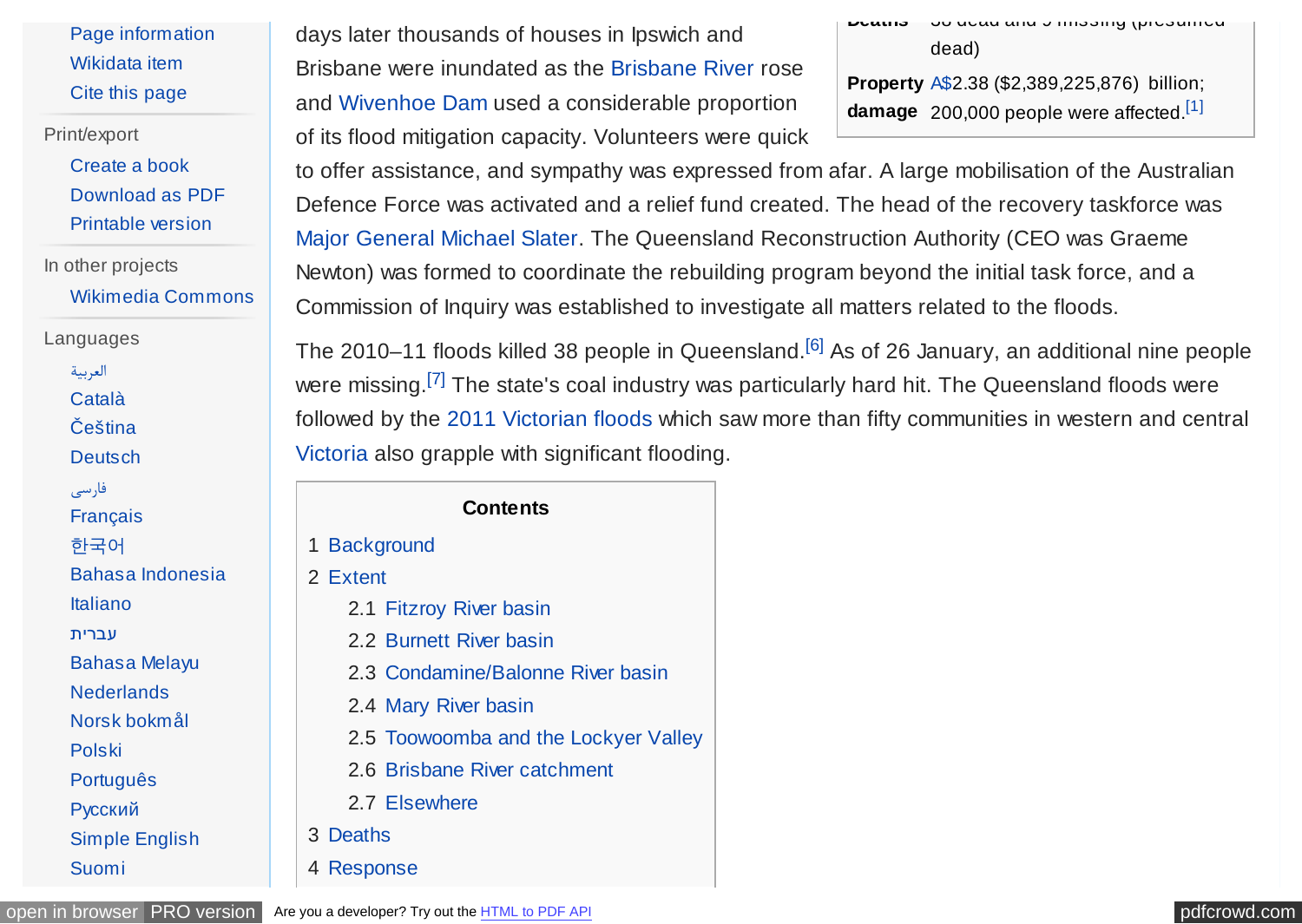#### <span id="page-2-0"></span>[Svenska](https://sv.wikipedia.org/wiki/%C3%96versv%C3%A4mningarna_i_Australien_2010%E2%80%932011)

[ไทย](https://th.wikipedia.org/wiki/%E0%B8%AD%E0%B8%B8%E0%B8%97%E0%B8%81%E0%B8%A0%E0%B8%B1%E0%B8%A2%E0%B9%83%E0%B8%99%E0%B8%A3%E0%B8%B1%E0%B8%90%E0%B8%84%E0%B8%A7%E0%B8%B5%E0%B8%99%E0%B8%AA%E0%B9%8C%E0%B9%81%E0%B8%A5%E0%B8%99%E0%B8%94%E0%B9%8C_%E0%B8%9E.%E0%B8%A8._2553-2554)

[Tiếng Việt](https://vi.wikipedia.org/wiki/L%C5%A9_l%E1%BB%A5t_Queensland_2010%E2%80%932011)

[中文](https://zh.wikipedia.org/wiki/2010%EF%BC%8D2011%E5%B9%B4%E6%98%86%E5%A3%AB%E8%98%AD%E6%B4%AA%E6%B0%B4)

[Edit links](https://www.wikidata.org/wiki/Q837833#sitelinks-wikipedia)

- 4.1 [Public response](#page-12-0)
- 4.2 [Reaction](#page-12-0)
- 4.3 [Recovery](#page-13-0)
- 4.4 [Aid efforts](#page-14-0)
- 4.5 [Criticism](#page-15-0)
- 4.6 [Inquiry](#page-16-0)
- 4.7 [Mandatory disaster insurance](#page-16-0)
- 4.8 [Legal action](#page-16-0)

#### 5 [Impacts](#page-17-0)

- 5.1 [Economic](#page-17-0)
- 6 [See also](#page-18-0)
- 7 [References](#page-18-0)
- 8 [External links](#page-30-0)

## Background [[edit\]](https://en.wikipedia.org/w/index.php?title=2010%E2%80%9311_Queensland_floods&action=edit§ion=1)

Brisbane experienced major flooding in [1893](https://en.wikipedia.org/wiki/1893_Brisbane_flood) and [1974](https://en.wikipedia.org/wiki/1974_Brisbane_flood) as the Brisbane River broke its bank and inundated low-lying areas. Towns including St George and Theodore had dealt with [major flooding](https://en.wikipedia.org/wiki/March_2010_Queensland_floods) earlier in 1996. The floods were a result of heavy rainfall caused by [Tropical Cyclone Tasha](https://en.wikipedia.org/wiki/Tropical_Cyclone_Tasha_(2010)) that combined with a [trough](https://en.wikipedia.org/wiki/Trough_(meteorology)) during the peak of a [La Niña](https://en.wikipedia.org/wiki/La_Ni%C3%B1a) [Modoki](https://en.wikipedia.org/wiki/La_Ni%C3%B1a#The_.22Modoki.22_or_Central-Pacific_La_Ni.C3.B1a) event.<sup>[\[8\]](#page-19-0)</sup> The 2010 La Niña Modoki weather pattern, which brings wetter conditions to eastern Australia, was the strongest since 1973.<sup>[\[9\]\[10\]](#page-19-0)</sup> This La Niña event caused a prolonged event of heavy rainfall over Queensland river catchments. Record or near to record [sea surface temperatures](https://en.wikipedia.org/wiki/Sea_surface_temperature) were recorded off the Queensland coast in late 2010.<sup>[\[11\]](#page-19-0)</sup> December 2010 was Queensland's wettest on record, with record high rainfall totals set in 107 locations for the month.<sup>[\[12\]](#page-19-0)</sup> The state average rainfall level of 209.45 millimetres (8.25 in) exceeded the previous record of 200.1 millimetres (7.88 in) set in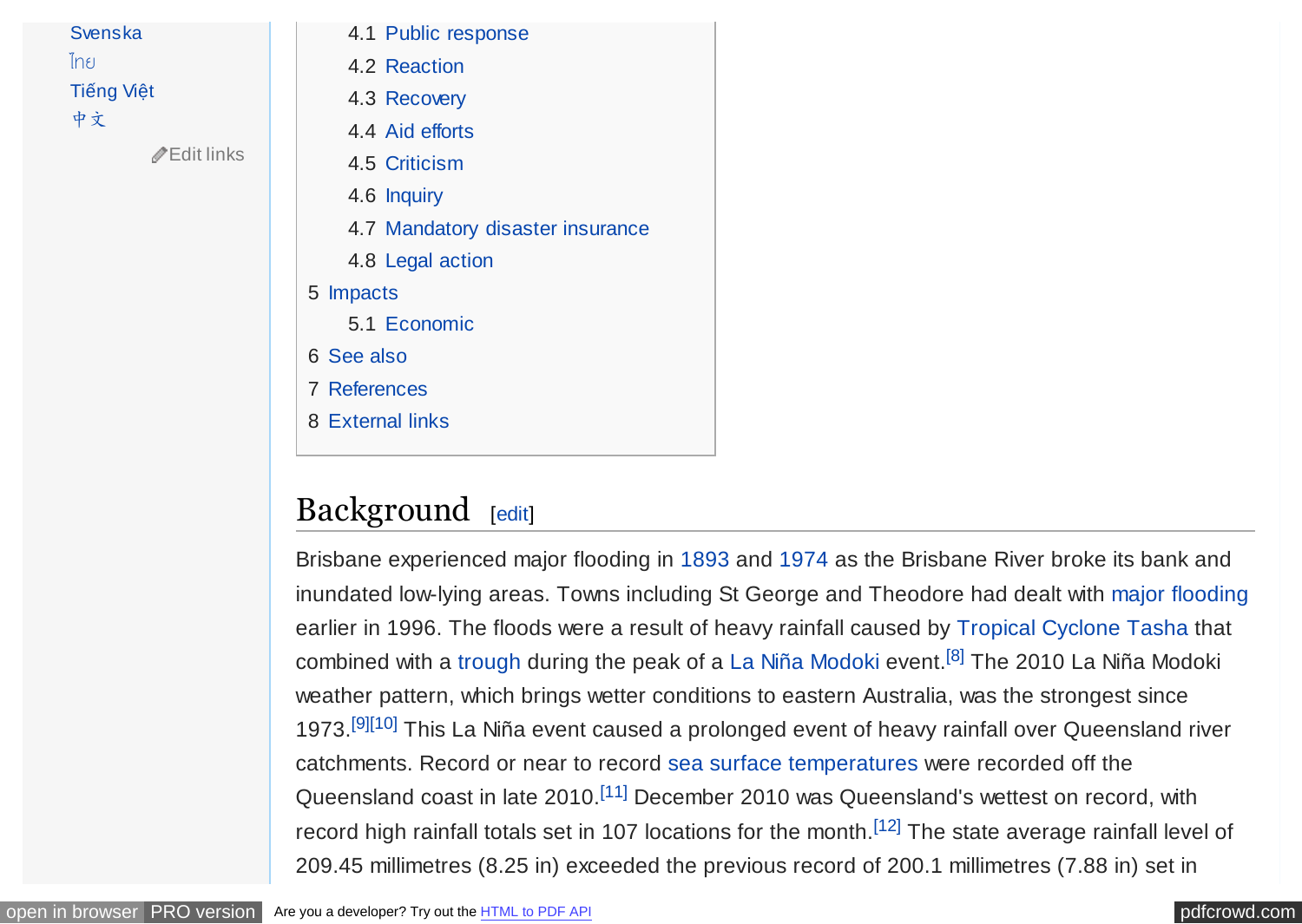<span id="page-3-0"></span>1975.<sup>[\[13\]](#page-19-0)</sup> 2010 was also recorded as the state's wettest spring since 1900<sup>[\[14\]](#page-19-0)</sup> and the Australian continent's third wettest year.<sup>[\[15\]](#page-19-0)</sup> Climate scientist [Kevin Trenberth](https://en.wikipedia.org/wiki/Kevin_Trenberth) thought [climate change](https://en.wikipedia.org/wiki/Climate_change) was a contributing factor in the unusually high precipitation rates.<sup>[\[16\]](#page-20-0)</sup> He attributed a half-degree Celsius rise in ocean temperatures around Australia to global warming which produces extra [water vapour](https://en.wikipedia.org/wiki/Water_vapour) and intensifies the monsoon. Other scientists say that it is too early to draw such a conclusion.[\[16\]\[17\]](#page-20-0) Assertions were also made by Professor [Hubert Chanson,](https://en.wikipedia.org/wiki/Hubert_Chanson) an expert in dam and reservoir engineering with extensive firsthand knowledge of the Wivenhoe system, that mismanagement of the [Wivenhoe Dam](https://en.wikipedia.org/wiki/Wivenhoe_Dam) might be a contributor to the some flooding in the lower [Brisbane](https://en.wikipedia.org/wiki/Brisbane) valley.[\[18\]](#page-20-0) While an expert engineer, Michael O'Brien - a senior manager of an ASX-listed resources company and an outside consultant evaluating cause - agrees that "massive releases of water from [Wivenhoe Dam](https://en.wikipedia.org/wiki/Wivenhoe_Dam) on Tuesday, January 11, did indeed produce most of the flooding in the [Brisbane River](https://en.wikipedia.org/wiki/Brisbane_River) the following afternoon, with a peak in the early hours of Thursday morning, January 13. The dam's releases into the [Brisbane River](https://en.wikipedia.org/wiki/Brisbane_River) also caused the [Bremer River,](https://en.wikipedia.org/wiki/Bremer_River_(Queensland)) which winds through the city of [Ipswich,](https://en.wikipedia.org/wiki/Ipswich,_Queensland) and the [Lockyer Creek](https://en.wikipedia.org/wiki/Lockyer_Creek) to back up and cause much of the flooding outside [Brisbane.](https://en.wikipedia.org/wiki/Brisbane)" This was corroborated by a panel of engineers hired by Insurance Council of [Australia.](https://en.wikipedia.org/wiki/Australia) O'Brien also found that the [Wivenhoe Dam](https://en.wikipedia.org/wiki/Wivenhoe_Dam) and [Somerset Dam](https://en.wikipedia.org/wiki/Somerset_Dam) did not hold the maximum capacity they were capable of holding during the crisis period, which would have significantly alleviated flooding. Only one source, [Neal Ashkanasy,](https://en.wikipedia.org/wiki/Neal_Ashkanasy) who specialises in social and [organisational psychology](https://en.wikipedia.org/wiki/Organisational_psychology) (and 35 years ago was involved in the design of [Wivenhoe Dam\)](https://en.wikipedia.org/wiki/Wivenhoe_Dam), found fault with these results and instead finds that the dam was operated correctly throughout the time of the storm and the flood that followed, saying the "dam was run with outstanding precision." [\[19\]](#page-20-0)

Isolated flooding started across parts of the state in early December. On 23 December a [monsoonal trough](https://en.wikipedia.org/wiki/Monsoon_trough) crossed the coast from the [Coral Sea,](https://en.wikipedia.org/wiki/Coral_Sea) bringing torrential rain that fell in a broad swath from the [Gulf of Carpentaria](https://en.wikipedia.org/wiki/Gulf_of_Carpentaria) to the [Gold Coast.](https://en.wikipedia.org/wiki/Gold_Coast,_Queensland) The widest range of intense rainfall occurred on 27 December with very high daily totals recorded on 25 December near where [Cyclone Tasha](https://en.wikipedia.org/wiki/Cyclone_Tasha)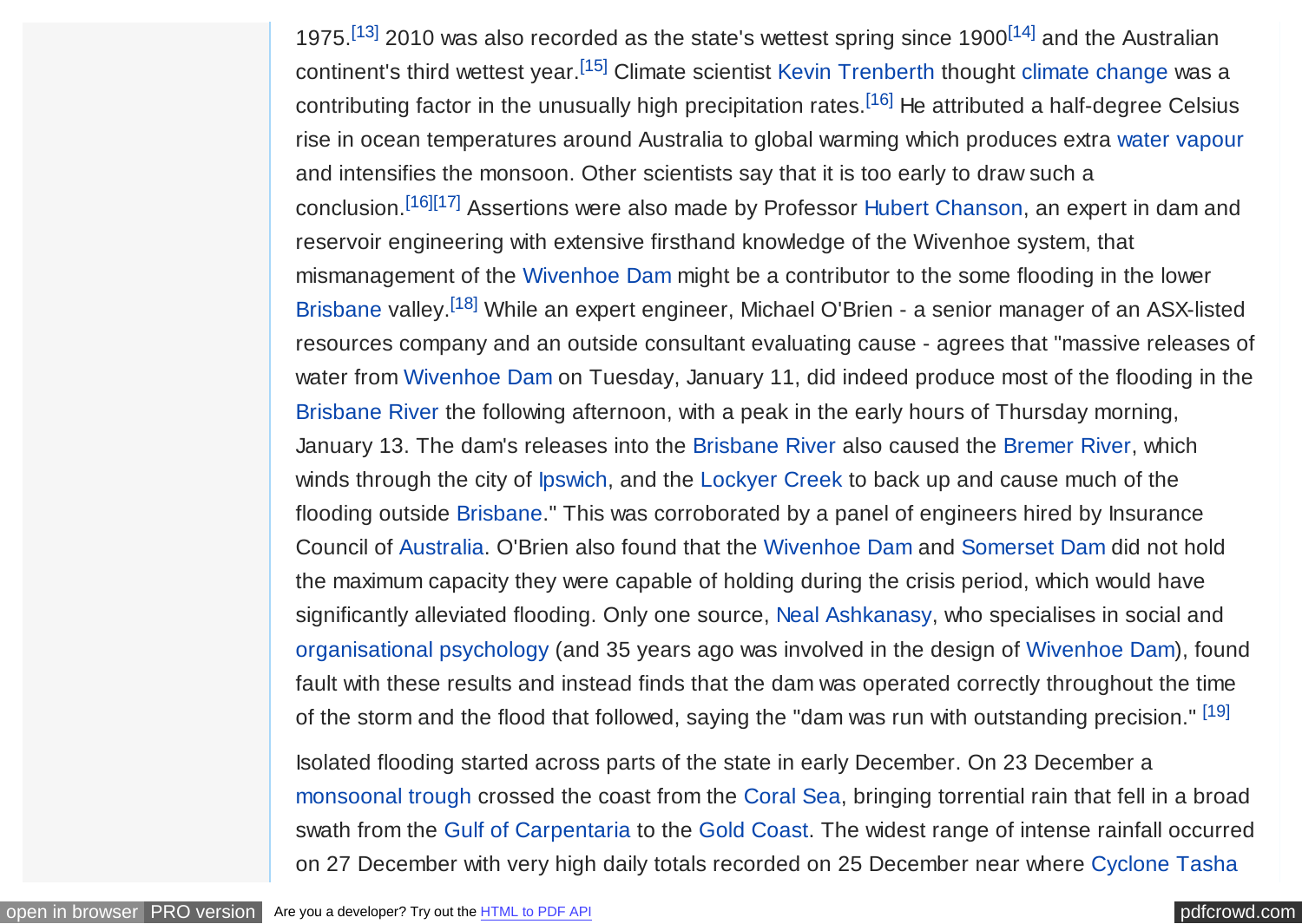<span id="page-4-0"></span>crossed the coast.[\[11\]](#page-19-0) By 30 December vast areas of Southern and [Central Queensland](https://en.wikipedia.org/wiki/Central_Queensland) were affected by the flood.<sup>[\[20\]](#page-20-0)</sup> The conditions led to a large influx of snakes in the [Rockhampton](https://en.wikipedia.org/wiki/Rockhampton) area, as well as some crocodiles.[\[21\]](#page-20-0)

## Extent [[edit\]](https://en.wikipedia.org/w/index.php?title=2010%E2%80%9311_Queensland_floods&action=edit§ion=2)

[Flooding was widespread across Queensland and New](https://en.wikipedia.org/wiki/New_South_Wales) South Wales from the end of December 2010 – January 2011 with several separate rain events causing rivers to rise over a lengthy period.<sup>[\[17\]](#page-20-0)</sup> Many places, including [Condamine](https://en.wikipedia.org/wiki/Condamine,_Queensland) and [Chinchilla](https://en.wikipedia.org/wiki/Chinchilla,_Queensland) were inundated by flood waters on multiple occasions.[\[20\]](#page-20-0) About 300 roads were closed, including nine major highways.[\[22\]](#page-20-0)

During the flooding it was reported that more than three-quarters of [Queensland](https://en.wikipedia.org/wiki/Queensland) was affected by flooding.<sup>[\[20\]\[23\]](#page-20-0)</sup>

## **Fitzroy River basin** [[edit\]](https://en.wikipedia.org/w/index.php?title=2010%E2%80%9311_Queensland_floods&action=edit§ion=3)

The flooding initially forced the evacuation of 1,000 people from [Theodore](https://en.wikipedia.org/wiki/Theodore,_Queensland) and other towns, described as unprecedented by the acting chief officer of the [Emergency Management Queensland.](https://en.wikipedia.org/wiki/Emergency_Management_Queensland)<sup>[\[24\]](#page-20-0)</sup> The military transported residents by helicopter to an evacuation centre at [Moura.](https://en.wikipedia.org/wiki/Moura,_Queensland) The total evacuation of a [Queensland](https://en.wikipedia.org/wiki/Queensland) town was a first for the state.<sup>[\[25\]](#page-20-0)</sup> Major flooding at Theodore persisted for more than two weeks.<sup>[\[11\]](#page-19-0)</sup>



[NASA](https://en.wikipedia.org/wiki/NASA) image showing swollen rivers  $\Box$ and cloud cover.



모 Rockhampton seen from the air on 31 December; the Fitzroy River can be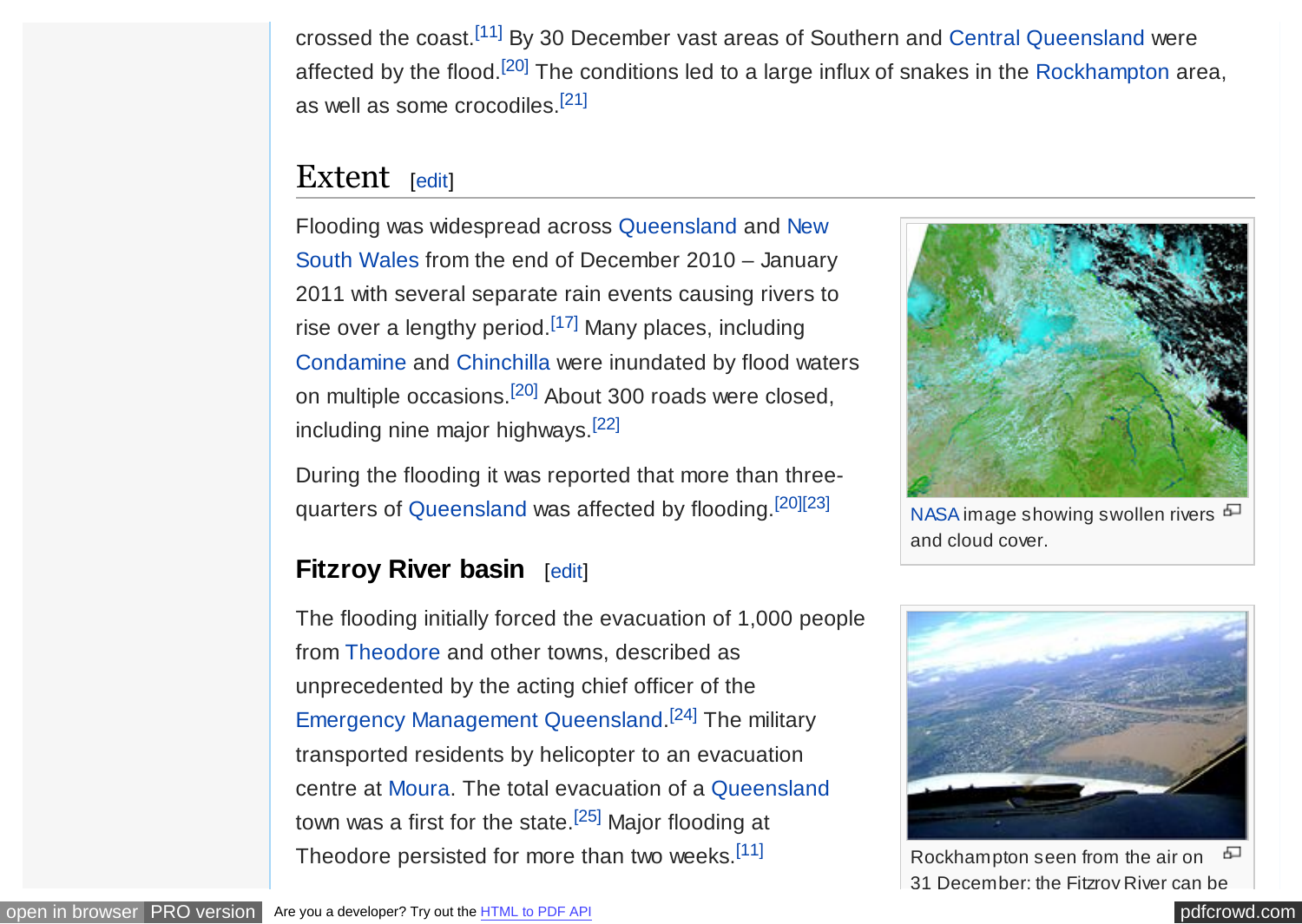<span id="page-5-0"></span>[Emerald was cut off by road on 29 December as the Nogoa](https://en.wikipedia.org/wiki/Nogoa_River) River rose.<sup>[\[26\]](#page-20-0)</sup> By the next day, the river surpassed the 2008 flood peak level of 15.36 metres (50.4 ft).[\[27\]](#page-20-0) At the peak of the flooding, 80% of the town was flooded, the worst the town ever experienced.<sup>[\[28\]](#page-20-0)</sup> 1,200 Emerald residents registered as evacuees.[\[29\]](#page-21-0)

[Rockhampton](https://en.wikipedia.org/wiki/Rockhampton) had nearly a week to prepare for an expected flood peak from the [Fitzroy River,](https://en.wikipedia.org/wiki/Fitzroy_River_(Queensland)) which courses through the centre of the city.<sup>[\[30\]](#page-21-0)</sup> The airport was closed on 1 January.[\[31\]](#page-21-0) A metal flood barrier was erected around the terminal to prevent flood-borne debris from causing damage to the structure. An evacuation centre was set up at the [Central Queensland University.](https://en.wikipedia.org/wiki/Central_Queensland_University)<sup>[\[29\]](#page-21-0)</sup> The Bruce

31 December; the Fitzroy River can be seen to have burst its banks



View of the swollen Fitzroy River, Æ which surrounds the western half of Rockhampton

Highway leading south out of Rockhampton was closed to traffic. The river peaked at 9.2 metres (30 ft) just short of the predicted 9.4 metres (31 ft) maximum.  $[32]$ 

The [Port of Gladstone](https://en.wikipedia.org/wiki/Port_of_Gladstone) reduced its export capacity because the coal stockpiles at the port were saturated and further coal deliveries could not be made by rail.<sup>[\[33\]](#page-21-0)</sup> The [Goonyella railway line](https://en.wikipedia.org/wiki/Goonyella_railway_line) which serves a number of coal mines in the [Bowen Basin](https://en.wikipedia.org/wiki/Bowen_Basin) was closed for one week and shipments of grain were also delayed.[\[34\]](#page-21-0)

**Burnett River basin** [[edit\]](https://en.wikipedia.org/w/index.php?title=2010%E2%80%9311_Queensland_floods&action=edit§ion=4)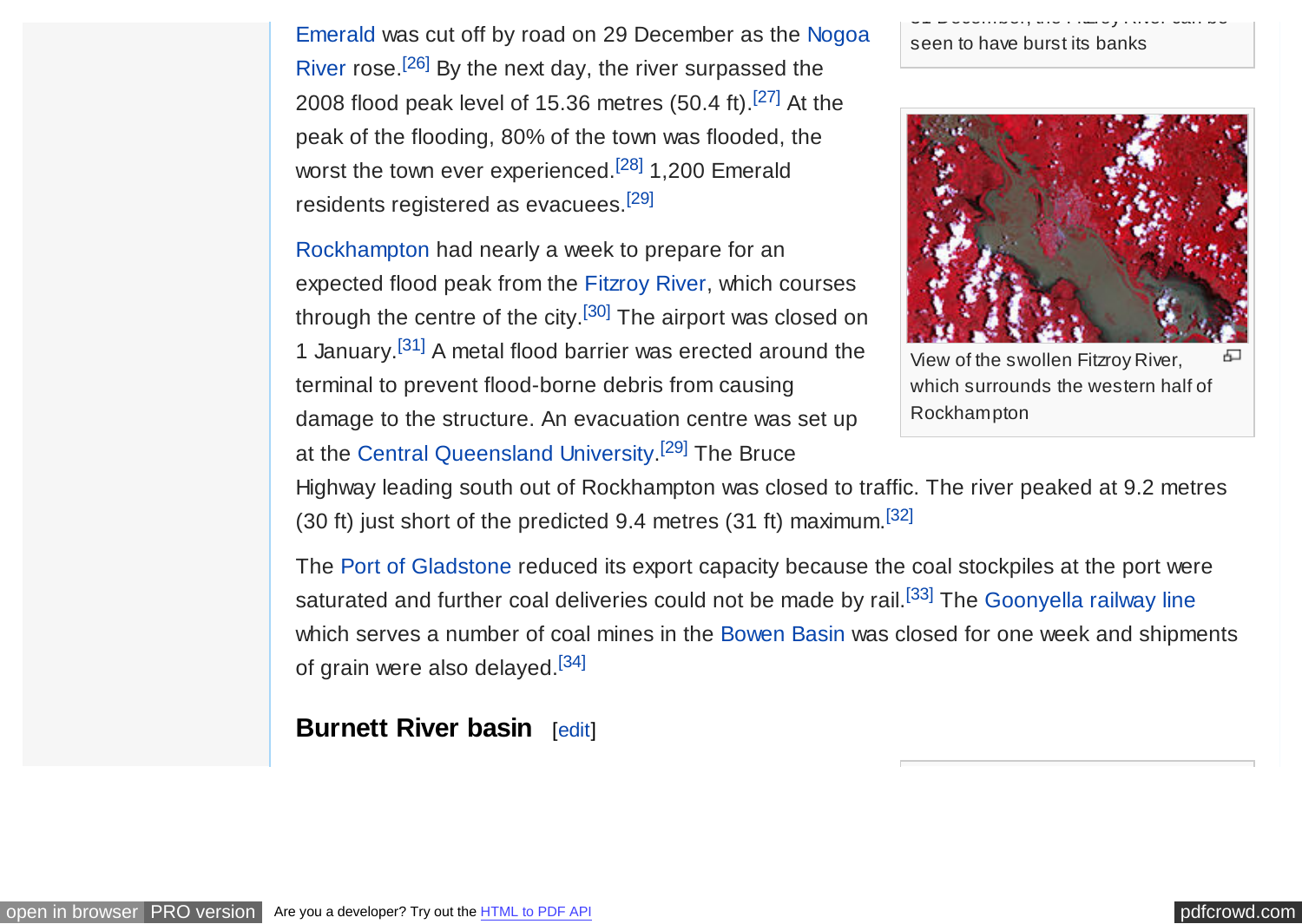<span id="page-6-0"></span>The central Burnett towns of [Gayndah](https://en.wikipedia.org/wiki/Gayndah) and [Mundubbera](https://en.wikipedia.org/wiki/Mundubbera) saw major flooding on 28–29 December. The [Burnett River](https://en.wikipedia.org/wiki/Burnett_River) peaked at 18.25 metres (59.9 ft) at Mundubbera—the highest river height since 1942—inundating more than 20 houses. Downstream at Gayndah, the river peaked at 16.1 metres (53 ft) with floodwaters reaching two houses.<sup>[\[35\]](#page-21-0)</sup> Both towns were isolated for several days and there was major disruption to the potable water supply and local agricultural production.[\[35\]\[36\]](#page-21-0)

[Bundaberg](https://en.wikipedia.org/wiki/Bundaberg) experienced severe flooding, the worst in 40 years,<sup>[\[30\]](#page-21-0)</sup> after the [Burnett River](https://en.wikipedia.org/wiki/Burnett_River) flooded the city, although the [Paradise Dam](https://en.wikipedia.org/wiki/Paradise_Dam_(Queensland)) reservoir contributed to some flood mitigation.<sup>[\[17\]](#page-20-0)</sup> This resulted in the evacuation of 300 homes.[\[30\]](#page-21-0) The [Bundaberg Port,](https://en.wikipedia.org/wiki/Bundaberg_Port) a major sugar exporting facility, was closed late in December 2010 as flooding deposited silt in the port, forcing its closure. The port reopened in early March 2011 after successful dredging operations allowed ships to berth.[\[37\]](#page-21-0)

## **Condamine/Balonne River basin** [[edit\]](https://en.wikipedia.org/w/index.php?title=2010%E2%80%9311_Queensland_floods&action=edit§ion=5)

[Chinchilla](https://en.wikipedia.org/wiki/Chinchilla,_Queensland) and [Jericho](https://en.wikipedia.org/wiki/Jericho,_Queensland) were also inundated.[\[26\]](#page-20-0) At least 40 residents were evacuated from Chinchilla<sup>[\[38\]](#page-21-0)</sup>

Flooding in [Dalby](https://en.wikipedia.org/wiki/Dalby,_Queensland) was the worst since 1981.<sup>[\[39\]](#page-21-0)</sup> The town's [water purification](https://en.wikipedia.org/wiki/Water_purification) system was flooded, resulting in water restrictions that have hampered clean-up efforts. 112,500 litres (24,700 imp gal; 29,700 US gal) of water were transported to the town of 14,000 residents.<sup>[\[40\]](#page-21-0)</sup> [Warwick](https://en.wikipedia.org/wiki/Warwick,_Queensland) was isolated

The swollen [Burnett River](https://en.wikipedia.org/wiki/Burnett_River) at ക [Gayndah,](https://en.wikipedia.org/wiki/Gayndah) 350 kilometres (220 mi) north west of Brisbane



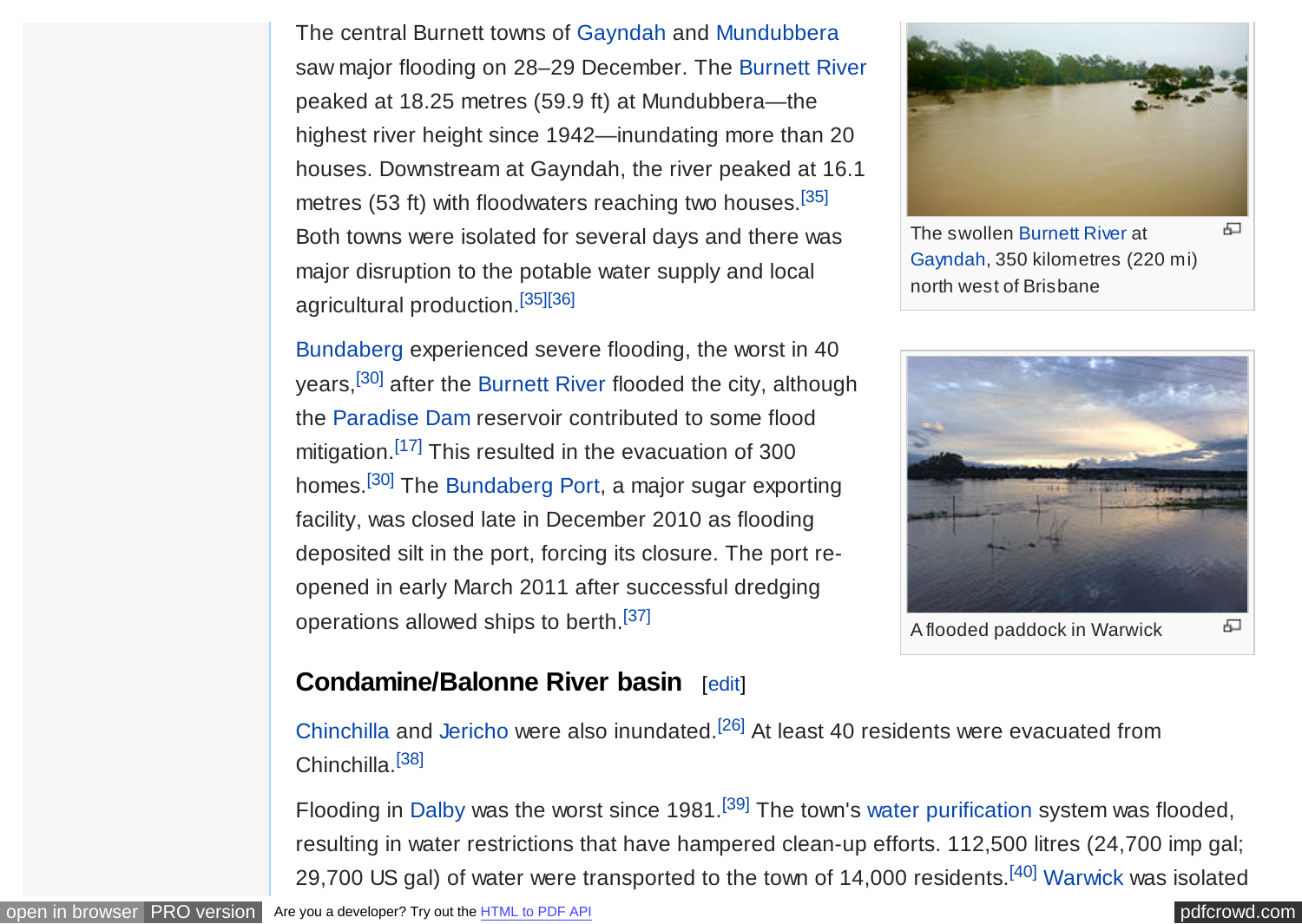<span id="page-7-0"></span>when all roads into the town were cut off. $[41]$ 

The [Condamine River](https://en.wikipedia.org/wiki/Condamine_River) reached 14.25 metres (46.8 ft) on 30 December, its highest level ever recorded.[\[42\]](#page-21-0) [Condamine](https://en.wikipedia.org/wiki/Condamine,_Queensland) was mandatorily evacuated on 30 December.[\[43\]](#page-22-0)

A second rain event on 9–10 January saw floodwaters again threaten Chinchilla and Condamine with Chinchilla residents again asked to evacuate.<sup>[\[44\]](#page-22-0)</sup>

The [Macintyre River,](https://en.wikipedia.org/wiki/Macintyre_River) which forms part of the border between the Australian states of New South [Wales and Queensland, began to threaten the town of](https://en.wikipedia.org/wiki/New_South_Wales) [Goondiwindi](https://en.wikipedia.org/wiki/Goondiwindi) [on 13 January. While the tow](https://en.wikipedia.org/wiki/New_South_Wales)n is protected by a 11 metres (36 ft) levee, the local hospital and aged care home were evacuated as a precaution and an evacuation centre was established.<sup>[\[45\]](#page-22-0)</sup>

## **Mary River basin** [[edit\]](https://en.wikipedia.org/w/index.php?title=2010%E2%80%9311_Queensland_floods&action=edit§ion=6)

Heavy rain in the [Mary River](https://en.wikipedia.org/wiki/Mary_River_(Queensland)) catchment on 8–9 January 2011 led to flooding at [Maryborough](https://en.wikipedia.org/wiki/Maryborough,_Queensland) and [Gympie.](https://en.wikipedia.org/wiki/Gympie) The Mary River at Maryborough was expected to initially peak at 8.5 metres (28 ft) at midday 9 January with some houses and businesses inundated.

## **Toowoomba and the Lockyer Valley [[edit\]](https://en.wikipedia.org/w/index.php?title=2010%E2%80%9311_Queensland_floods&action=edit§ion=7)**



Long and Mackenzie Streets in suburban Toowoomba flooded.

## The city of [Toowoomba,](https://en.wikipedia.org/wiki/Toowoomba) [in the Darling](https://en.wikipedia.org/wiki/Darling_Downs)

#### **External video**

Fig. [Flooding at Helidon on 10 January](https://www.youtube.com/watch?v=cuC0pbOE8lU) P **H** [East Creek Toowoomba in flood](https://www.youtube.com/watch?v=kYUpkPTcqPY)

## Downs, was

hit by flash flooding after more than 160 millimetres (6.3 in) of rain fell in 36 hours to 10 January 2011; this event caused four deaths in a matter of hours.[\[44\]\[46\]\[47\]](#page-22-0) Cars were washed away (see [video](http://www.theaustralian.com.au/news/breaking-news/desperate-and-grim-situation-facing-qld-premier-anna-bligh-warns/story-fn7il3q4-1225985275828)  $\mathbb{F}$ ). Toowoomba sits on the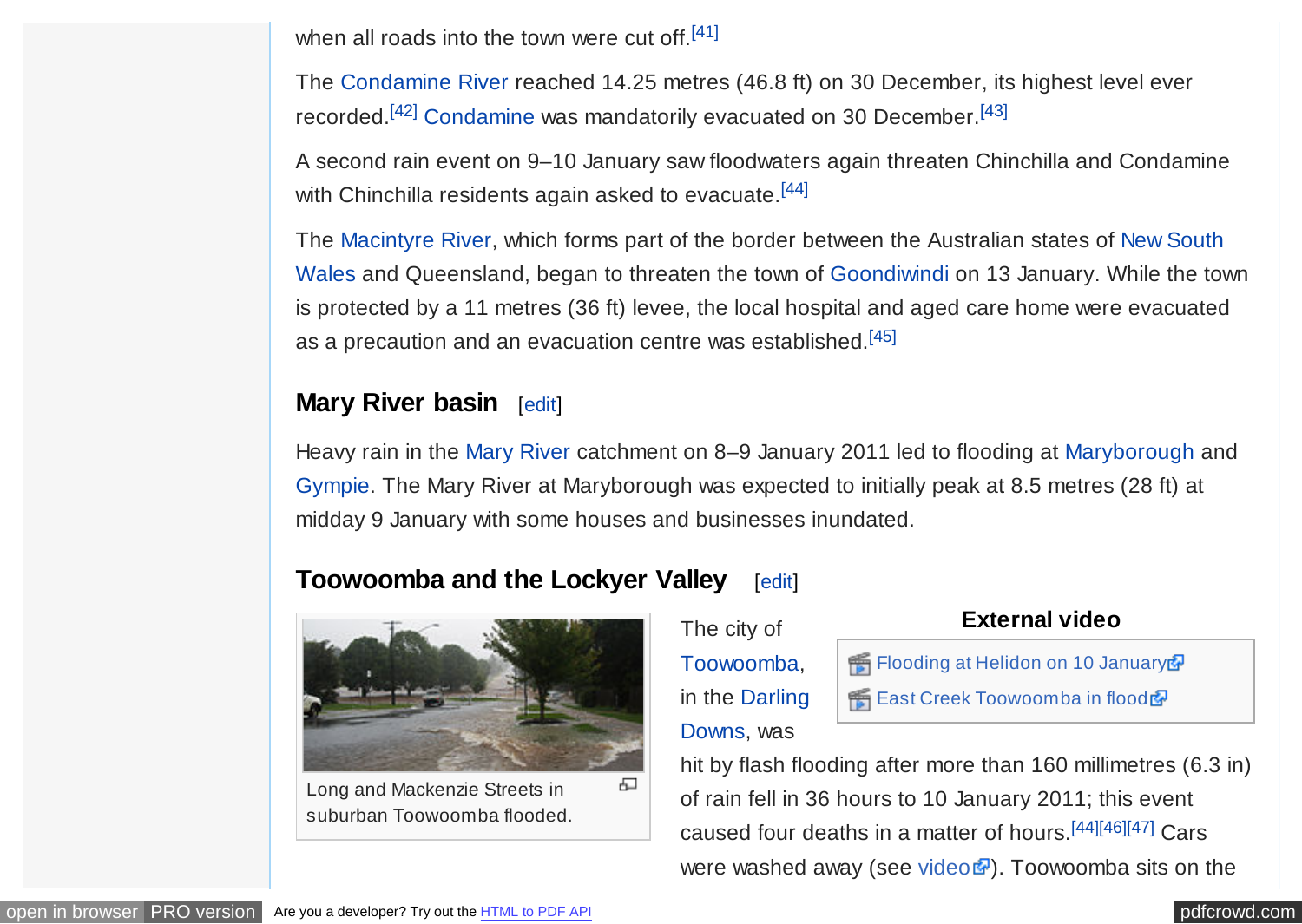<span id="page-8-0"></span>watershed of the [Great Dividing Range,](https://en.wikipedia.org/wiki/Great_Dividing_Range) some 700 metres (2,300 ft) above sea level. A three-week period where it had rained on all but three days had left the soil around Toowoomba super saturated and when a line of storms hit the city on 10 January, the resulting torrential rain rapidly ran off down gullies and streets. The central business district of the city sits in a small valley where two small water courses—East Creek and West Creek—meet to form [Gowrie Creek.](https://en.wikipedia.org/w/index.php?title=Gowrie_Creek&action=edit&redlink=1) Unable to cope with the volume of water heading toward them, the creeks burst their banks, pushing a devastating wall of water through the city centre.<sup>[\[48\]](#page-22-0)</sup> This water then headed west, not towards the Lockyer Valley which was also experiencing extreme rainfall that fell on eastern facing slopes.<sup>[\[49\]](#page-22-0)</sup>

The surge passed through the [Lockyer Valley](https://en.wikipedia.org/wiki/Lockyer_Valley) town of [Withcott,](https://en.wikipedia.org/wiki/Withcott) where the force of the water pushed cars into shops and forced the evacuation of hundreds of people. The scene was described by an onlooker as "like [Cyclone Tracy](https://en.wikipedia.org/wiki/Cyclone_Tracy) has gone through it ... If you dropped an atom bomb on it, you couldn't tell the difference."<sup>[\[50\]](#page-22-0)</sup> Nearby [Helidon](https://en.wikipedia.org/wiki/Helidon,_Queensland) had several homes and farms flooded but did not break the main creek bank and enter the town. It was cut off from all sides by destroyed roads. [Grantham](https://en.wikipedia.org/wiki/Grantham,_Queensland) was also devastated by the surge of water. Houses were left crumpled by what Premier of Queensland [Anna Bligh](https://en.wikipedia.org/wiki/Anna_Bligh) described as an "inland [tsunami"](https://en.wikipedia.org/wiki/Tsunami). According to local media, the flood waters had reached a height of 7 or 8 m (23 or 26 ft) by the time it struck Grantham.[\[51\]](#page-22-0) The peak discharge rate around Withcott and Grantham where Lockyer Creek is joined by Gatton Creek, was estimated to be 3,500  $m<sup>3</sup>$  second.<sup>[\[52\]](#page-22-0)</sup> At least 100 people were evacuated to the Helidon Community Hall.<sup>[\[53\]](#page-22-0)</sup> Nine people were confirmed dead, and many more feared dead among 66 reported missing.<sup>[\[54\]](#page-22-0)</sup> The body of one victim washed away at Grantham was recovered 80 kilometres (50 mi) downstream and [Queensland Police](https://en.wikipedia.org/wiki/Queensland_Police) Commissioner [Bob Atkinson](https://en.wikipedia.org/wiki/Bob_Atkinson) warned that some bodies may never be found.<sup>[\[55\]](#page-22-0)</sup> Nearby [Gatton](https://en.wikipedia.org/wiki/Gatton,_Queensland) saw voluntary evacuations as the [Lockyer Creek](https://en.wikipedia.org/wiki/Lockyer_Creek) rose to a record height of 18.92 metres (62.1 ft), exceeding the previous record set in the [1893 Queensland floods.](https://en.wikipedia.org/wiki/1893_Queensland_floods)<sup>[\[44\]](#page-22-0)</sup>

Three people from Grantham listed as missing were officially declared dead by the [Coroner](https://en.wikipedia.org/wiki/Coroners_Court_of_Queensland) on 5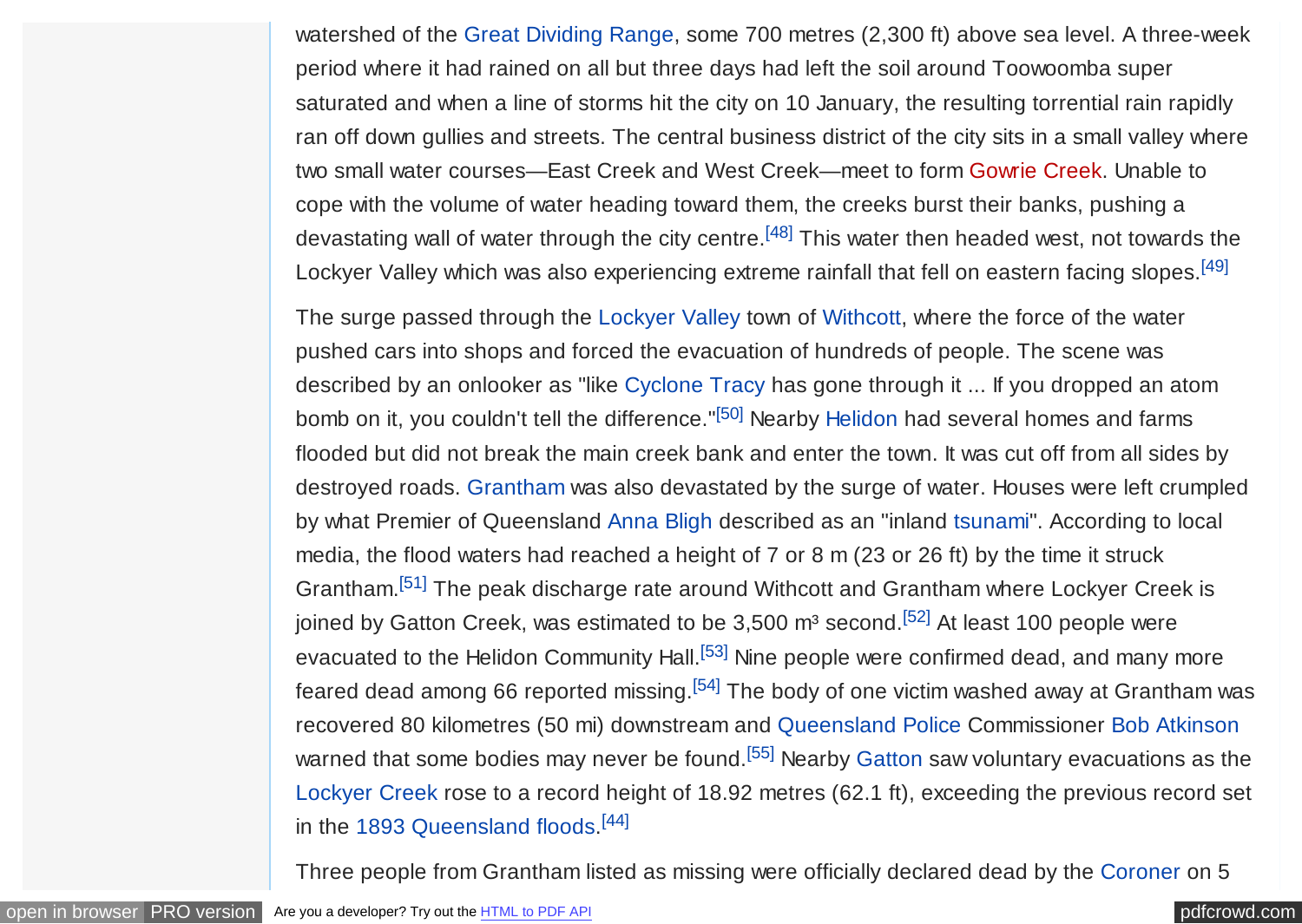#### <span id="page-9-0"></span>June 2012.[\[56\]](#page-23-0)

## **Brisbane River catchment** [[edit\]](https://en.wikipedia.org/w/index.php?title=2010%E2%80%9311_Queensland_floods&action=edit§ion=8)

Flooding began to affect low-lying areas of Brisbane on the morning of 11 January 2011. By around 2:30 p.m. AEST, the [Brisbane River](https://en.wikipedia.org/wiki/Brisbane_River) broke its banks leading to evacuations in the [Brisbane CBD and the suburbs of Fortitude Valley and West](https://en.wikipedia.org/wiki/West_End,_Queensland) End. [\[57\]\[58\]](#page-23-0) An evacuation centre was established for flood-affected residents at the [RNA Showgrounds](https://en.wikipedia.org/wiki/Brisbane_Exhibition_Ground) in [Bowen Hills.](https://en.wikipedia.org/wiki/Bowen_Hills,_Queensland)<sup>[\[59\]](#page-23-0)</sup> Residents of 2100 Brisbane streets were advised to evacuate prior to the arrival of floods, which struck the city on 12 January. [Lord Mayor](https://en.wikipedia.org/wiki/Lord_Mayor) [Campbell Newman](https://en.wikipedia.org/wiki/Campbell_Newman) stated than an estimated 20,000 homes would be affected when the river peaked on 14 January.<sup>[\[60\]](#page-23-0)</sup> He subsequently advised that the Brisbane River transport infrastructure had been "substantially destroyed".<sup>[\[61\]](#page-23-0)</sup>

The Brisbane River peaked on 13 January at a lower level than predicted,[\[20\]](#page-20-0)[\[62\]](#page-23-0) but still 20,000 houses in Brisbane were inundated. Some of the Brisbane suburbs worst affected by the floods were [St Lucia,](https://en.wikipedia.org/wiki/St_Lucia,_Queensland) [West End,](https://en.wikipedia.org/wiki/West_End,_Queensland) [Rocklea](https://en.wikipedia.org/wiki/Rocklea,_Queensland) and [Graceville.](https://en.wikipedia.org/wiki/Graceville,_Queensland)<sup>[\[63\]](#page-23-0)</sup> The floods damaged some of Brisbane's icons. The Brisbane Riverwalk, a floating walkway over the Brisbane River linking the inner city neighbourhoods of Fortitude Valley and [New Farm,](https://en.wikipedia.org/wiki/New_Farm,_Queensland) broke up, with a section forming a 300 metres (980 ft) "floating missile" that threatened the [Sir Leo Hielscher Bridges.](https://en.wikipedia.org/wiki/Sir_Leo_Hielscher_Bridges) The largest part



[Wheel of Brisbane](https://en.wikipedia.org/wiki/Wheel_of_Brisbane) during ക the floods.



모 This detailed astronaut photograph illustrates flooding in suburbs of the

Brisbane metropolitan region.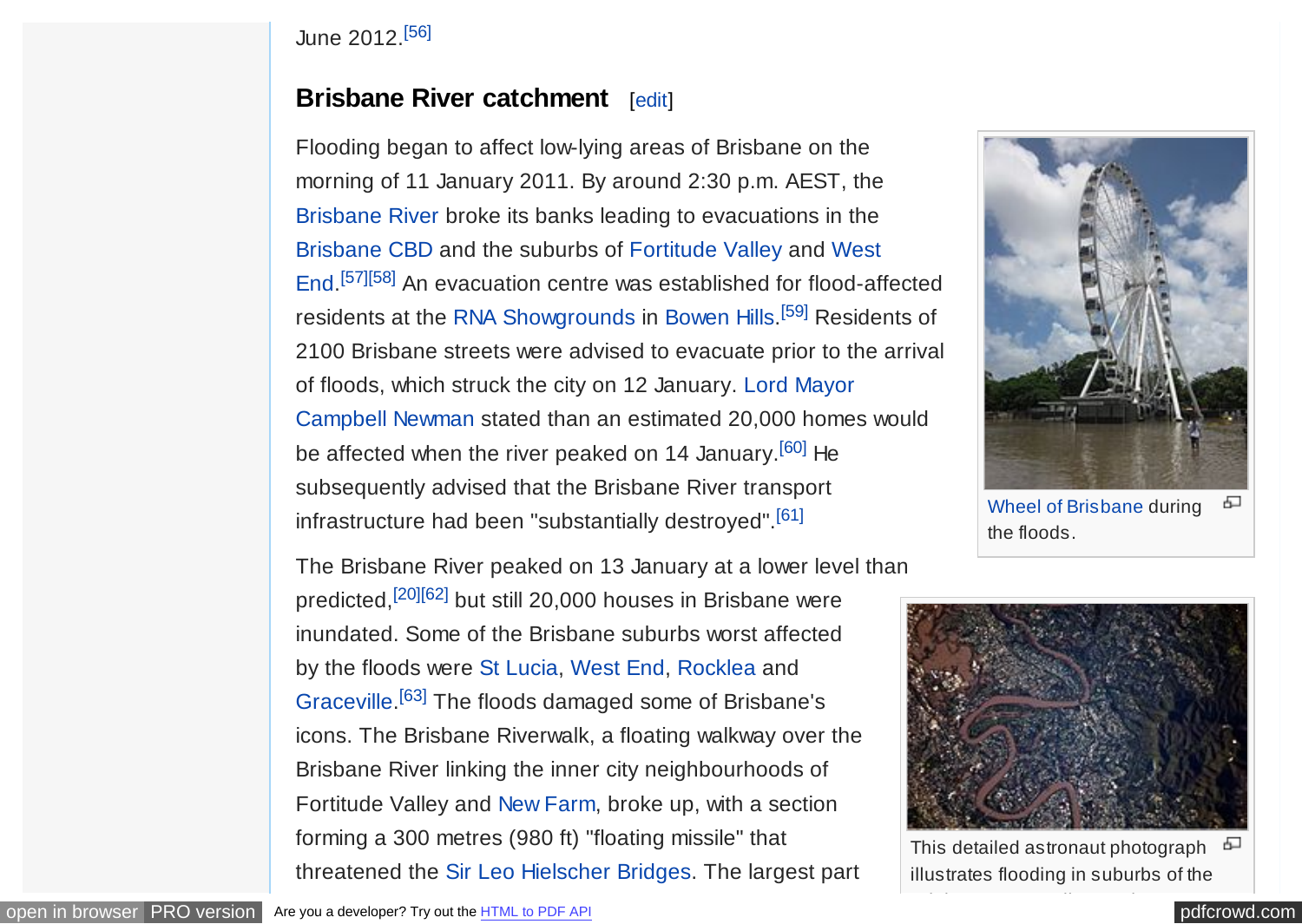<span id="page-10-0"></span>of the floating boardwalk was safely guided under the **Fig. 1** Brisbane metropolitan region. bridge by a [tugboat](https://en.wikipedia.org/wiki/Tugboat) and past other infrastructure before

being safely secured.<sup>[\[64\]](#page-23-0)</sup> Brisbane's major [Rugby league](https://en.wikipedia.org/wiki/Rugby_league) and [Soccer \(Association Football\)](https://en.wikipedia.org/wiki/Association_Football) venue, [Suncorp Stadium,](https://en.wikipedia.org/wiki/Suncorp_Stadium) filled with water up to 2 metres (6.6 ft) deep, reaching the third or fourth row of seats.<sup>[\[65\]](#page-23-0)</sup>

With the flood peaking at 4.46 metres (14.6 ft) in Brisbane City, the flood level was about the 10th highest in the city's history, several metres below the 1890 flood and the two major floods in 1893.,<sup>[\[62\]\[66\]](#page-23-0)</sup> Some unique field measurements about the peak of the floods showed very substantial sediment fluxes in the Brisbane River flood plains consistent with the murky appearance of floodwaters.<sup>[\[67\]](#page-23-0)[\[68\]](#page-24-0)</sup> The field deployment showed also some unusual features of flood flow in an urban environment linked with some local topographic effects. Parts of the western [suburbs of Brisbane were cut off for three days. Resident of suburbs including Bellbowrie, Karana](https://en.wikipedia.org/wiki/Karana_Downs) Downs, [Moggill](https://en.wikipedia.org/wiki/Moggill) and [Pullenvale](https://en.wikipedia.org/wiki/Pullenvale) were running low on food and other items when [Moggill Road](https://en.wikipedia.org/wiki/Moggill_Road) was cut, until the Australian Army was able to reach the area on 15 January with supplies.<sup>[\[69\]](#page-24-0)</sup>

The [Bremer River](https://en.wikipedia.org/wiki/Bremer_River_(Queensland)) at [Ipswich,](https://en.wikipedia.org/wiki/Ipswich,_Queensland) 30 kilometres (19 mi) west of Brisbane, reached a height of 19.4 metres (64 ft) on 12 January, inundating the central business district and at least 3,000 houses.<sup>[\[70\]](#page-24-0)</sup> One third of the city was reported to be underwater and over 1100 people took shelter at evacuation centres.[\[71\]](#page-24-0) At Minden, on the border of Ipswich City, a four-year-old boy was swept away by floodwaters when he fell from a rescue boat.[\[72\]](#page-24-0) A man in his fifties died when he accidentally drove into floodwaters in the Ipswich suburb of [Wulkuraka.](https://en.wikipedia.org/wiki/Wulkuraka,_Queensland)<sup>[\[73\]](#page-24-0)</sup> The worst affected areas of Ipswich were the suburbs of [Goodna](https://en.wikipedia.org/wiki/Goodna,_Queensland) and [Gailes.](https://en.wikipedia.org/wiki/Gailes,_Queensland)<sup>[\[74\]](#page-24-0)</sup> The flooding allowed [bull sharks](https://en.wikipedia.org/wiki/Bull_shark) to reach the center of Goodna; one was spotted swimming in Williams Street, and a second in Queen Street.<sup>[\[75\]](#page-24-0)</sup>

Further upstream [Hubners Bridge](https://en.wikipedia.org/wiki/Hubners_Bridge) and Richards Bridge near Kilcoy were washed away.[\[76\]](#page-24-0) Both bridges have been rebuilt and reopened in 2012.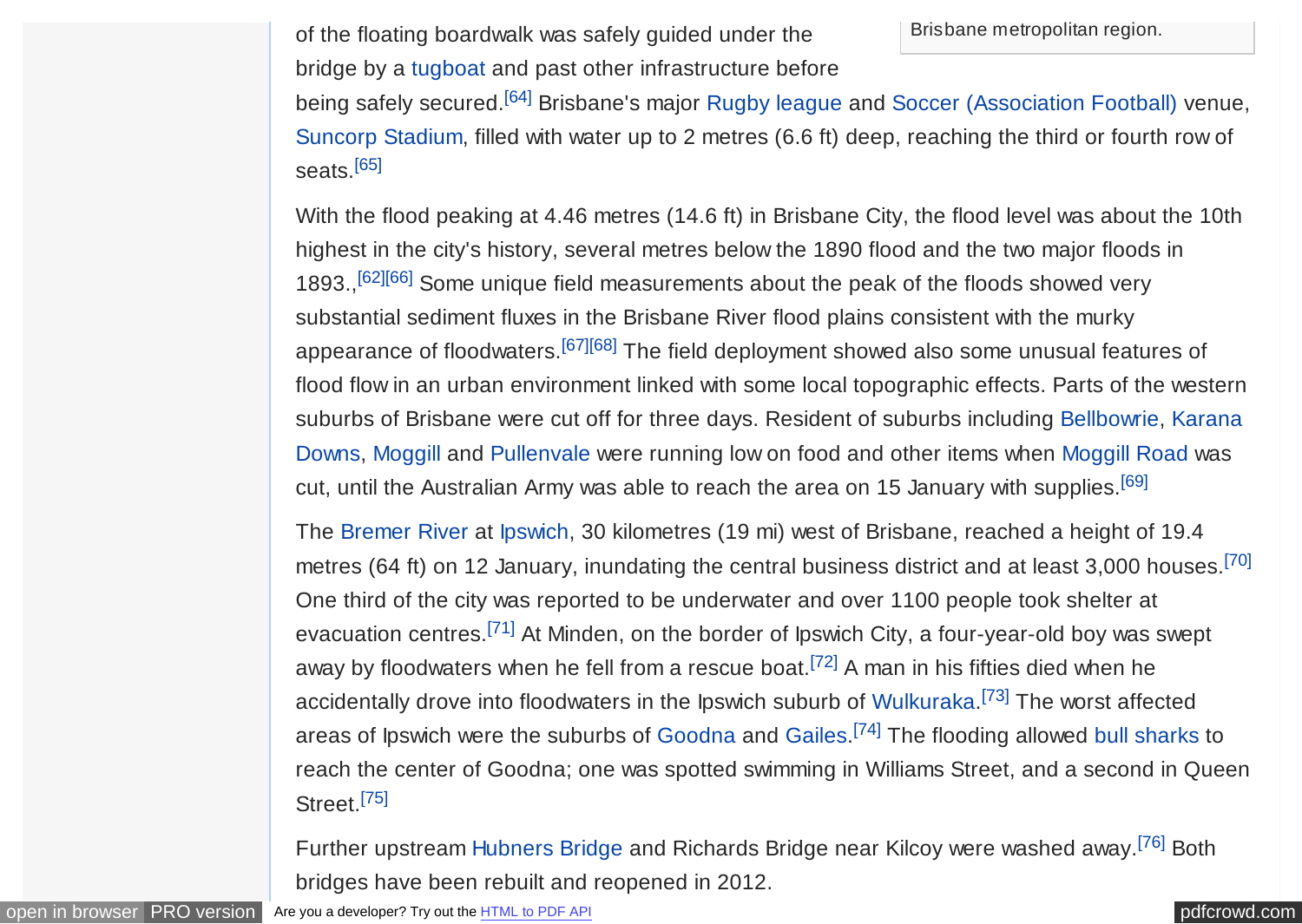## <span id="page-11-0"></span>**Elsewhere** [[edit\]](https://en.wikipedia.org/w/index.php?title=2010%E2%80%9311_Queensland_floods&action=edit§ion=9)

In [South East Queensland,](https://en.wikipedia.org/wiki/South_East_Queensland) the [Wivenhoe Dam](https://en.wikipedia.org/wiki/Wivenhoe_Dam) filled to a level equivalent to 191% of its supply capacity on 11 January 2011.<sup>[\[17\]](#page-20-0)[\[77\]](#page-24-0)</sup> Although the dam can hold the equivalent of 225% of its supply capacity, storage exceeding 100% is required to be progressively released through the [floodgates](https://en.wikipedia.org/wiki/Floodgates) to restore capacity to mitigate future flood events.[\[20\]](#page-20-0)[\[78\]\[79\]](#page-24-0) Brisbane experienced its wettest December since 1859.<sup>[\[33\]](#page-21-0)</sup> [Wyaralong Dam,](https://en.wikipedia.org/wiki/Wyaralong_Dam) near [Beaudesert,](https://en.wikipedia.org/wiki/Beaudesert,_Queensland) had recently been completed and was praised<sup>[\[80\]](#page-24-0)</sup> for mitigating flooding in downstream [Logan,](https://en.wikipedia.org/wiki/Logan_City,_Queensland) having exceeded 80% of its capacity.[\[81\]](#page-25-0)

In [North Queensland,](https://en.wikipedia.org/wiki/North_Queensland) the town of [Ingham](https://en.wikipedia.org/wiki/Ingham,_Queensland) became isolated as the [Herbert River](https://en.wikipedia.org/wiki/Herbert_River) peaked. Homes at [Babinda,](https://en.wikipedia.org/wiki/Babinda,_Queensland) and [Gordonvale](https://en.wikipedia.org/wiki/Gordonvale,_Queensland) were flooded.[\[82\]](#page-25-0)

## Deaths [[edit\]](https://en.wikipedia.org/w/index.php?title=2010%E2%80%9311_Queensland_floods&action=edit§ion=10)

As of 28 January 2011, 35 deaths have been attributed to the floods, 21 of which are from the Toowoomba and the Lockyer Valley area.<sup>[\[83\]](#page-25-0)</sup> Additionally, 9 people were listed as missing (3 of whom were later officially declared dead), after the catastrophic flash flood struck Toowoomba, Lockyer Valley, Brisbane and Ipswich.[\[84\]\[85\]\[86\]\[87\]](#page-25-0)

The first death was reported on 20 November 2010, when a woman drowned in her vehicle near [Dysart.](https://en.wikipedia.org/wiki/Dysart,_Queensland)<sup>[\[88\]](#page-25-0)</sup> In the following weeks, five others died from similar circumstances.[\[89\]\[90\]\[91\]\[92\]\[93\]](#page-25-0) Nine people drowned after



Flooding of a caravan park and ക motorway at [Ipswich](https://en.wikipedia.org/wiki/Ipswich,_Queensland) suburb of Gailes.

being caught directly by the flowing waters.<sup>[\[46\]](#page-22-0)[\[94\]\[95\]\[96\]\[97\]\[98\]](#page-26-0)</sup> and thirteen people died in other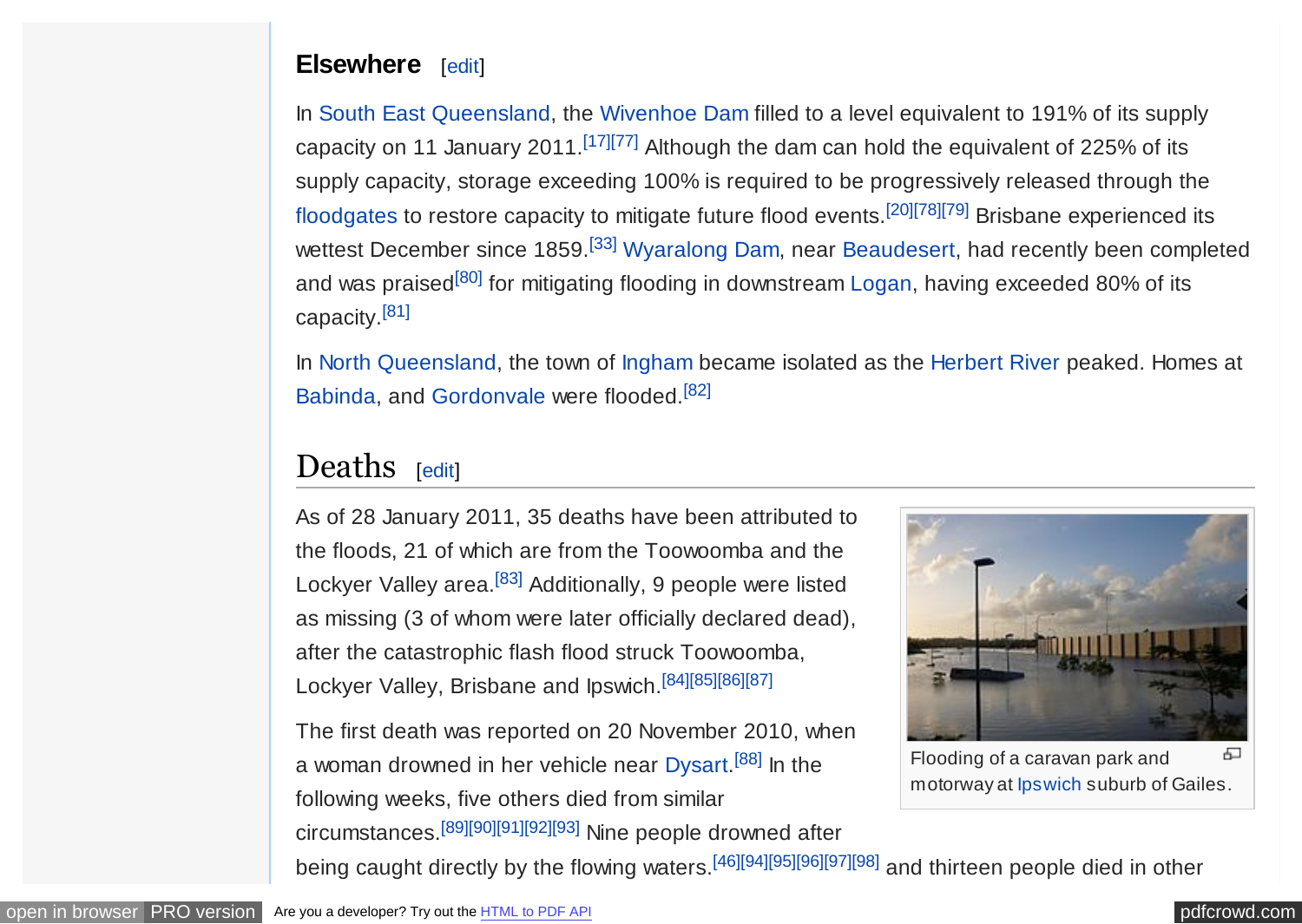<span id="page-12-0"></span>circumstances.[\[46\]](#page-22-0)[\[73\]](#page-24-0)[\[98\]\[99\]\[100\]\[101\]\[102\]\[103\]](#page-26-0)

13-year-old Jordan Lucas Rice died 10 January 2011 after insisting that his 10-year-old brother Blake be saved from the flood waters before him. He drowned along with his mother, 43-year-old Donna Maree Rice, both being residents of [Toowoomba](https://en.wikipedia.org/wiki/Toowoomba)<sup>[\[104\]](#page-26-0)</sup> He has been called an Australian hero by the media<sup>[\[105\]\[106\]](#page-26-0)[\[107\]](#page-27-0)</sup> and in 2015 was post-humously awarded the Australian Bravery Medal for his sacrifice.<sup>[\[108\]](#page-27-0)</sup>

## Response [[edit\]](https://en.wikipedia.org/w/index.php?title=2010%E2%80%9311_Queensland_floods&action=edit§ion=11)

## **Public response** [[edit\]](https://en.wikipedia.org/w/index.php?title=2010%E2%80%9311_Queensland_floods&action=edit§ion=12)

More than 55,000 volunteers registered to help clean up the streets of Brisbane, [\[109\]](#page-27-0) with thousands more unregistered volunteers wandering the muddy streets with gumboots and mops.<sup>[\[110\]](#page-27-0)</sup> Prime Minister Julia Gillard said the volunteering effort showed tremendous 'Aussie spirit' and that, "... right across Queensland today people have got up, they've marched out of their homes and they've gone to find people to help. It's a tremendous spirit of volunteering right across Queensland ...".[\[111\]](#page-27-0)

## **Reaction** [[edit\]](https://en.wikipedia.org/w/index.php?title=2010%E2%80%9311_Queensland_floods&action=edit§ion=13)

Prime Minister of Australia [Julia Gillard](https://en.wikipedia.org/wiki/Julia_Gillard) toured flood-affected areas on 31 December,<sup>[\[29\]](#page-21-0)</sup> the day before The Oueen ([Elizabeth II\)](https://en.wikipedia.org/wiki/Elizabeth_II), sent her expressions of concern and sympathy for the victims of the floods to her representative in [Queensland, Governor](https://en.wikipedia.org/wiki/Penelope_Wensley) Penelope

The impact on our friends in Queensland is something that New Zealanders feel very deeply, and we just want to make sure that we're in a position to offer them support across the range of services that we have here in New Zealand.

New Zealand Prime Minister [John Key](https://en.wikipedia.org/wiki/John_Key) on the floods.[\[112\]](#page-27-0)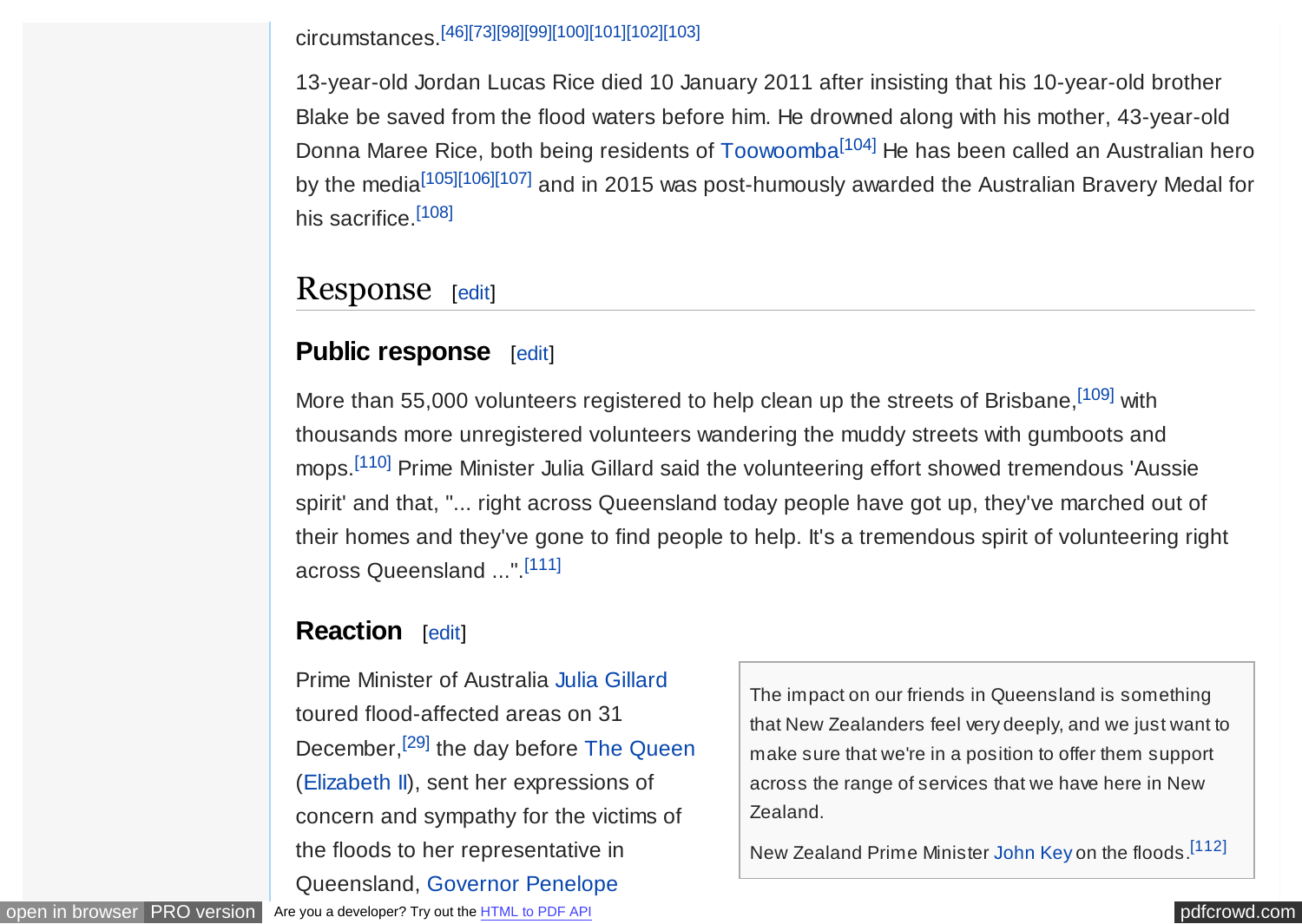<span id="page-13-0"></span>Wensley.<sup>[\[113\]\[114\]](#page-27-0)</sup> [The Queen later](https://en.wikipedia.org/wiki/Penelope_Wensley) made a donation to her Queensland premier's flood relief appeal,<sup>[\[115\]](#page-27-0)</sup> as did her son, [The Prince of Wales.](https://en.wikipedia.org/wiki/Charles,_Prince_of_Wales)<sup>[\[116\]](#page-27-0)</sup> In March 2011, The Prince's eldest son, [Prince William, toured the affected areas in Queensland, as well as those damaged by the floods](https://en.wikipedia.org/wiki/2011_Victorian_floods) in Victoria. [\[117\]](#page-27-0)

US Secretary of State [Hillary Clinton](https://en.wikipedia.org/wiki/Hillary_Clinton) stated, "On behalf of [President Obama](https://en.wikipedia.org/wiki/Barack_Obama) and the people of the United States, I offer my condolences for the loss of life and damage in Queensland caused by the recent flooding." $[118]$  US President Barack Obama said he was ready to help.  $[118]$ 

[John Key,](https://en.wikipedia.org/wiki/John_Key) the [Prime Minister of New Zealand,](https://en.wikipedia.org/wiki/Prime_Minister_of_New_Zealand) held a telephone call with Gillard, during which she thanked New Zealand for its help. [Len Brown,](https://en.wikipedia.org/wiki/Len_Brown) the Mayor of [Auckland,](https://en.wikipedia.org/wiki/Auckland) a sister city of Brisbane, offered assistance to Brisbane Lord Mayor [Campbell Newman.](https://en.wikipedia.org/wiki/Campbell_Newman)<sup>[\[119\]](#page-27-0)</sup>

[David Cameron,](https://en.wikipedia.org/wiki/David_Cameron) the [Prime Minister of the United Kingdom](https://en.wikipedia.org/wiki/Prime_Minister_of_the_United_Kingdom) offered his sympathies. [Downing Street](https://en.wikipedia.org/wiki/Downing_Street) stated: "The Prime Minister offered his deep sympathy on behalf of the British people for those who have died, those who have lost their homes and all those who have been affected by the floods in Queensland."[\[120\]](#page-27-0)

### **Recovery** [[edit\]](https://en.wikipedia.org/w/index.php?title=2010%E2%80%9311_Queensland_floods&action=edit§ion=14)

Major General [Michael Slater](https://en.wikipedia.org/wiki/Michael_Slater_(general)) was appointed head of a civilian recovery task force.[\[32\]](#page-21-0) Slater was at the time also the Commander of the [1st Division](https://en.wikipedia.org/wiki/1st_Division_(Australia)) based at the Gallipoli Barracks in [Enoggera,](https://en.wikipedia.org/wiki/Enoggera,_Queensland) Brisbane. The taskforce was later replaced by the Queensland Reconstruction Authority, a new body created to co-

As we weep for what we have lost, and as we grieve for family and friends and we confront the challenge that is before us, I want us to remember who we are. We are Queenslanders. We're the people that they breed tough, north of the [New South Wales] border. We're the ones that they knock down, and we get up again. Together we can pull through this and that's what I'm determined to do, with your help, we can achieve it.

[\[121\]](#page-28-0)

[Premier of Queensland](https://en.wikipedia.org/wiki/Premier_of_Queensland) [Anna Bligh.](https://en.wikipedia.org/wiki/Anna_Bligh)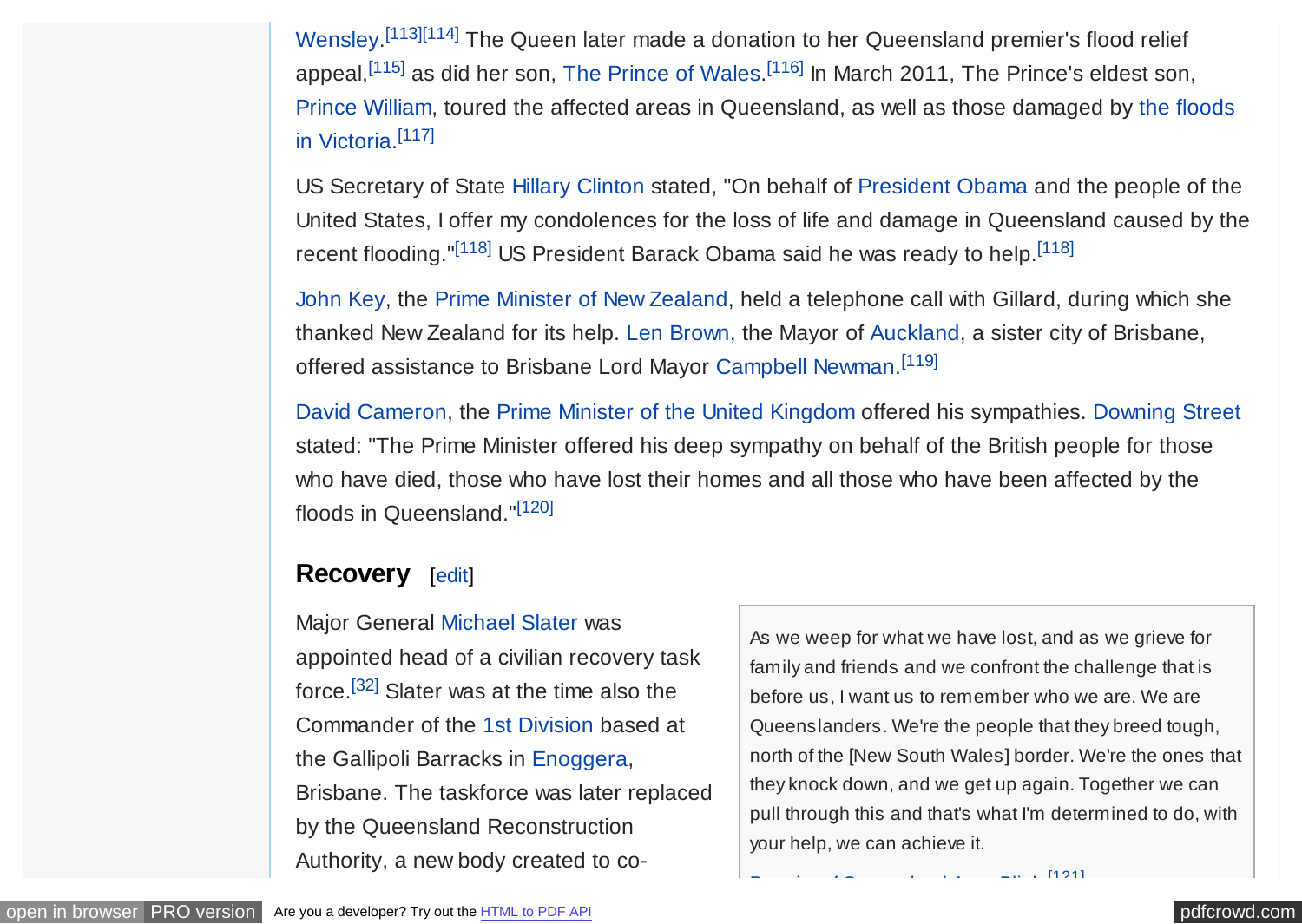<span id="page-14-0"></span>ordinate the rebuilding program.<sup>[\[122\]](#page-28-0)</sup>

#### The [Australian Defence Force'](https://en.wikipedia.org/wiki/Australian_Defence_Force)s

contribution to flood relief efforts was designated [Operation Queensland Flood Assist.](https://en.wikipedia.org/wiki/Operation_Queensland_Flood_Assist) The ADF established Joint Task Force 637, based at [Enoggera Barracks](https://en.wikipedia.org/wiki/Enoggera_Barracks) in Brisbane, for operational command of on 1 January 2011.<sup>[\[123\]](#page-28-0)</sup> According to the Australian Prime Minister the deployment was the largest for a natural disaster since [Cyclone Tracy.](https://en.wikipedia.org/wiki/Cyclone_Tracy)<sup>[\[124\]](#page-28-0)</sup>

About 35 State Emergency Service personnel from New South Wales and 20 personnel from Victoria were deployed to provide relief to exhausted staff and volunteers.[\[125\]](#page-28-0) A national appeal was established on 29 December, with the state and federal governments giving A\$1 million each.[\[42\]](#page-21-0)

Small businesses and primary producers in 13 local government areas became eligible for grants of up to A\$25,000 to pay for costs from damage incurred as a result of the floods.<sup>[\[126\]](#page-28-0)</sup> National [Disaster Relief and Recovery Arrangements were made available to a total of 31 local government](https://en.wikipedia.org/wiki/Local_government_areas_of_Queensland) areas across Queensland. [\[127\]](#page-28-0)

New Zealand announced that the country would be sending two fifteen member civil defence teams to assist in flood rescue efforts.<sup>[\[128\]](#page-28-0)</sup> In addition to this, New Zealand will send a number of New [Zealand Defence Force soldiers, mainly engineers, as well as New Zealand Police and Ne](https://en.wikipedia.org/wiki/New_Zealand_Fire_Service)[w](https://en.wikipedia.org/wiki/New_Zealand_Defence_Force) Zealand Fire Service firefighters.<sup>[\[112\]](#page-27-0)</sup> A New Zealand [Red Cross](https://en.wikipedia.org/wiki/Red_Cross) team was also dispatched.<sup>[\[129\]](#page-28-0)</sup>

## **Aid efforts** [[edit\]](https://en.wikipedia.org/w/index.php?title=2010%E2%80%9311_Queensland_floods&action=edit§ion=15)

On 9 January, the *Flood Relief Appeal: Australia Unites* [telethon](https://en.wikipedia.org/wiki/Telethon) broadcast by the [Nine Network](https://en.wikipedia.org/wiki/Nine_Network) from the [Suncorp Piazza](https://en.wikipedia.org/wiki/Suncorp_Piazza) at [South Bank Parklands,](https://en.wikipedia.org/wiki/South_Bank_Parklands) Brisbane raised more than A\$10 million in pledged aid.<sup>[\[130\]](#page-28-0)</sup> The South Bank area which includes the [Wheel of Brisbane](https://en.wikipedia.org/wiki/Wheel_of_Brisbane) pictured above was itself inundated by flood waters only two days later.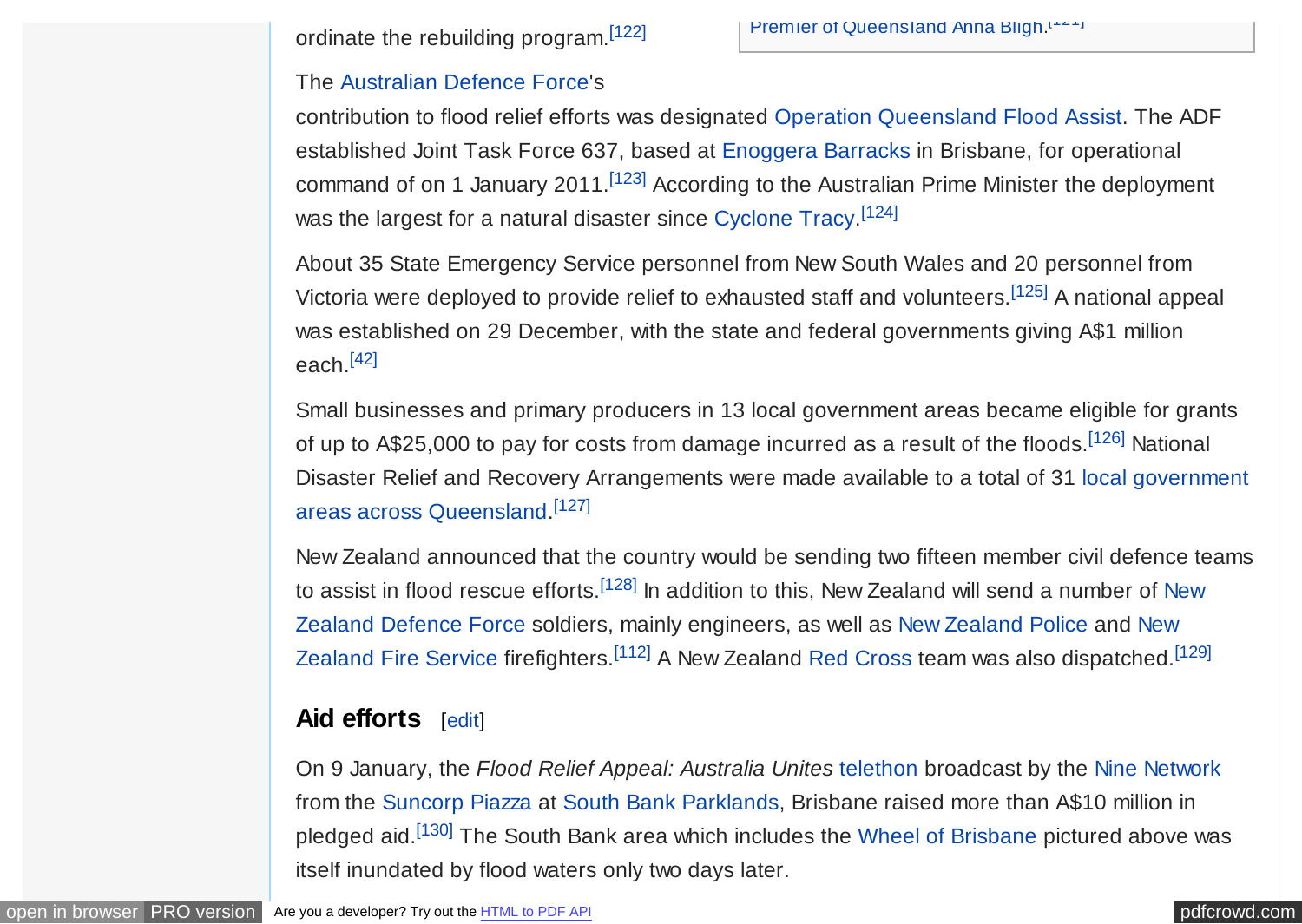<span id="page-15-0"></span>At the [first Twenty20](https://en.wikipedia.org/wiki/English_cricket_team_in_Australia_in_2010%E2%80%9311#1st_T20I) cricket match between Australia and England in [Adelaide](https://en.wikipedia.org/wiki/Adelaide) on 12 January, both teams donated part of their match fees to help the victims and A\$28,450 was collected from people in attendance.<sup>[\[131\]](#page-28-0)</sup>

On 16 January, the day before the [2011 Australian Open](https://en.wikipedia.org/wiki/2011_Australian_Open) commenced, a number of players took part in the *Rally for Relief* which was held at Rod Laver Arena and attended by 15,000 people, which raised A\$750,000.<sup>[\[132\]](#page-28-0)</sup> The [Seven Network](https://en.wikipedia.org/wiki/Seven_Network) televised the event. Players who took part included [Roger Federer,](https://en.wikipedia.org/wiki/Roger_Federer) [Rafael Nadal,](https://en.wikipedia.org/wiki/Rafael_Nadal) [Lleyton Hewitt,](https://en.wikipedia.org/wiki/Lleyton_Hewitt) [Novak Djokovic](https://en.wikipedia.org/wiki/Novak_Djokovic) and [Andy Roddick.](https://en.wikipedia.org/wiki/Andy_Roddick)<sup>[\[132\]](#page-28-0)</sup>

On 27 January, the [2011 Legends of Origin charity match](https://en.wikipedia.org/wiki/2011_Legends_of_Origin_charity_match) was contested between former New South Wales and Queensland [Rugby League State of Origin](https://en.wikipedia.org/wiki/Rugby_League_State_of_Origin) players. Organised by [Mark Geyer,](https://en.wikipedia.org/wiki/Mark_Geyer) the match raised \$380,587 to go towards the recovery effort.  $[133]$ 

On 13 January, Queensland Writers Centre, in partnership with Brisbane author Rebecca Sparrow, launched Writers on Rafts to raise funds for flood-affected writing communities.<sup>[\[134\]](#page-28-0)</sup> Authors, bloggers, publishers, organisations, festivals, and industry professionals across Australia donated their books, professional skills, and expertise, to drive and promote a fundraiser, and local celebrities donated their time to attend the Ultimate Girly High Tea. Over the course of four months, they raised over \$31,000. All funds raised went to the Queensland Premier's Disaster Relief Appeal.<sup>[\[135\]](#page-29-0)</sup>

## **Criticism** [[edit\]](https://en.wikipedia.org/w/index.php?title=2010%E2%80%9311_Queensland_floods&action=edit§ion=16)

On 11 January 2011, former deputy director of the New South Wales State Emergency Service Chas Keys stated that he was "appalled by the situation in Queensland at the moment. The large number of new houses that have been flooded proves that land management by the Queensland government is extremely poor and building is still going on in inappropriate areas." He contrasted [the approach in Queensland with the practices developed in NSW during after the 1955 Hunter](https://en.wikipedia.org/wiki/1955_Hunter_Valley_floods)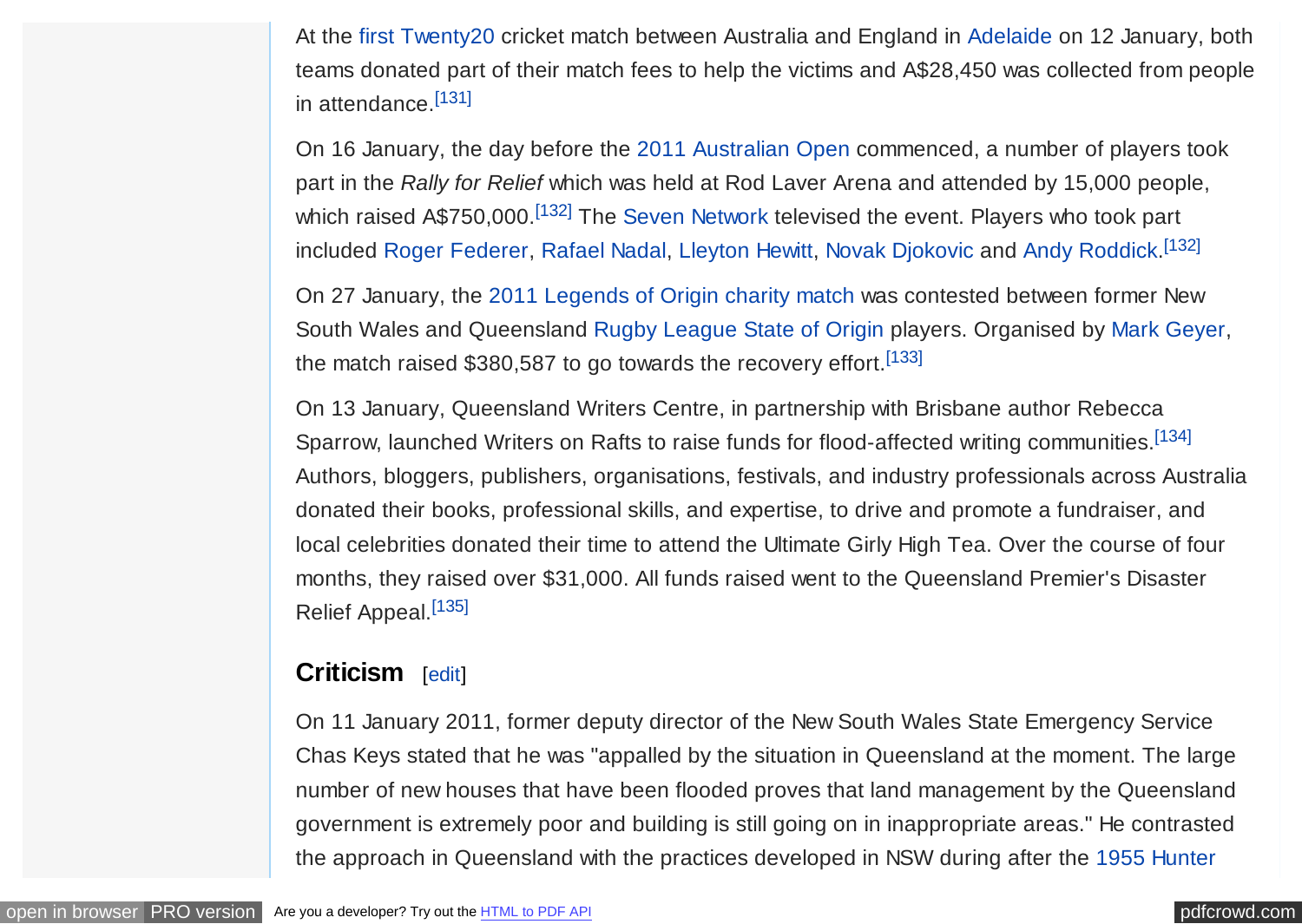<span id="page-16-0"></span>[Valley floods, that aimed to move homes out of dangerous areas and establish warning systems](https://en.wikipedia.org/wiki/1955_Hunter_Valley_floods). Keys also stated the NSW practices were being undone by reduced funding and unsafe housing developments, giving the example of Maitland where "the council now wants to build hundreds of dwellings on the flood plain in and round the CBD". Keys also expressed concern over deforestation, stating that, "What we need is re-forestation."[\[136\]](#page-29-0)

## **Inquiry** [[edit\]](https://en.wikipedia.org/w/index.php?title=2010%E2%80%9311_Queensland_floods&action=edit§ion=17)

[On 17 January 2011, Anna Bligh announced a Commission](https://en.wikipedia.org/wiki/Commission_of_Inquiry_into_the_2010%E2%80%9311_Queensland_floods) of Inquiry into the 2010–11 Queensland floods.<sup>[\[137\]](#page-29-0)</sup> The Commission's [Terms of reference](https://en.wikipedia.org/wiki/Terms_of_reference) cover a wide array of related aspects and stipulate a final report is due in one year.[\[138\]](#page-29-0) On 1 August 2011 the Commission handed an interim report containing 175 recommendations to Ms Bligh.[\[139\]](#page-29-0)



Ferries return to the Brisbane River on 14 February 2011.

## **Mandatory disaster insurance** [[edit\]](https://en.wikipedia.org/w/index.php?title=2010%E2%80%9311_Queensland_floods&action=edit§ion=18)

In return for Senator [Nick Xenophon'](https://en.wikipedia.org/wiki/Nick_Xenophon)s support of the

Queensland Flood Levy, the Government will modify the Natural Disaster Relief and Recovery Arrangements and force the states to take up disaster insurance.<sup>[\[140\]](#page-29-0)</sup>

## Legal action [[edit\]](https://en.wikipedia.org/w/index.php?title=2010%E2%80%9311_Queensland_floods&action=edit§ion=19)

On 8 July 2014 legal firm [Maurice Blackburn](https://en.wikipedia.org/wiki/Maurice_Blackburn_(law_firm)) lodged a class action with the NSW Supreme Court on behalf of 4000 flood victims. The legal action alleges negligence and nuisance against the operators of the dams: [Seqwater,](https://en.wikipedia.org/wiki/Seqwater) [SunWater](https://en.wikipedia.org/wiki/SunWater) and the State of Queensland.<sup>[\[141\]](#page-29-0)</sup>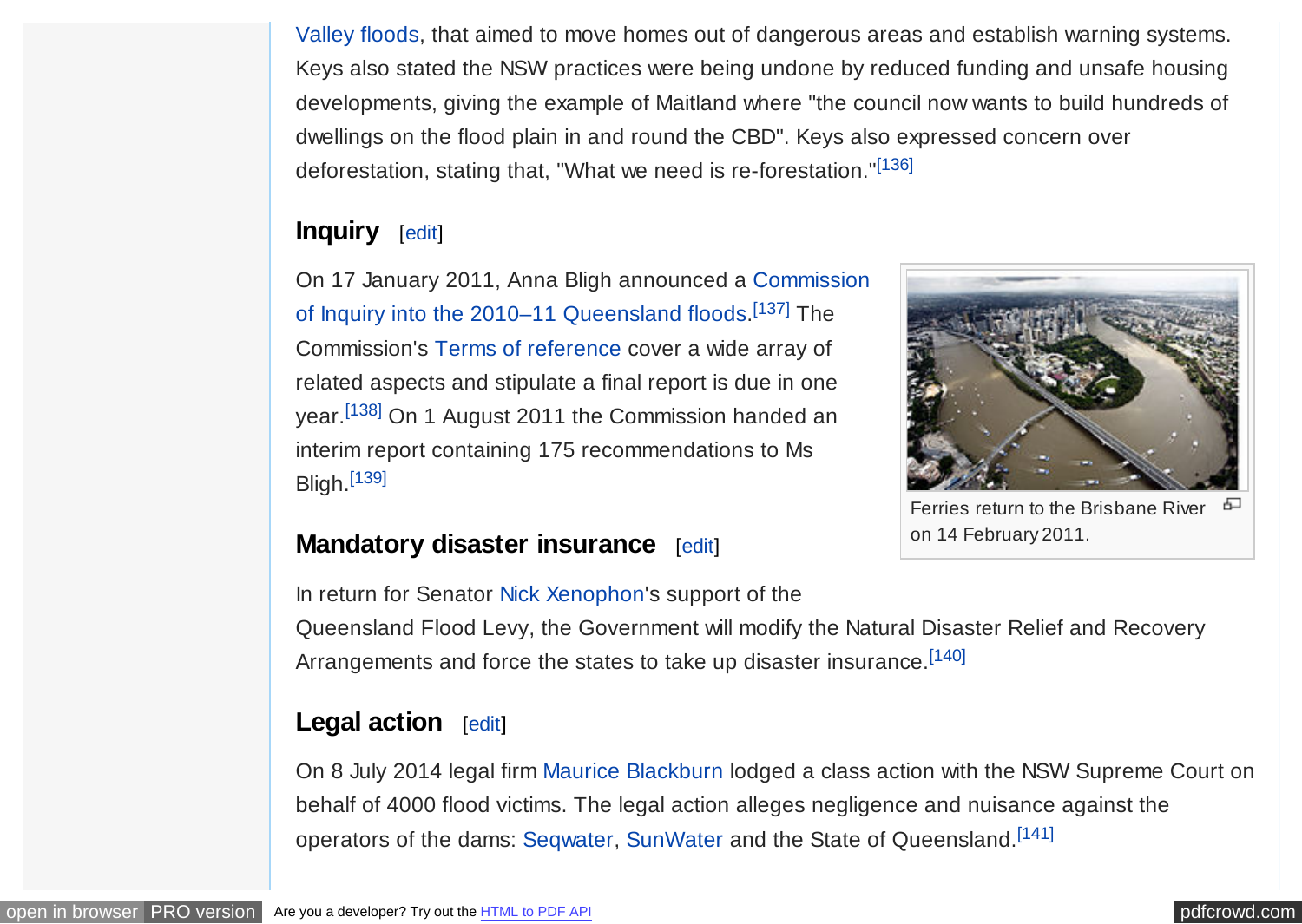## <span id="page-17-0"></span>Impacts [[edit\]](https://en.wikipedia.org/w/index.php?title=2010%E2%80%9311_Queensland_floods&action=edit§ion=20)

The severe rainfall across Queensland resulted in a drop in world sea level by as much as 7 mm.[\[142\]](#page-29-0) The drop lasted for around 18 months and has been attributed to Australia's arheic and endorheic basins which soaked up the water previously evaporated from the oceans.

## **Economic** [[edit\]](https://en.wikipedia.org/w/index.php?title=2010%E2%80%9311_Queensland_floods&action=edit§ion=21)

Queensland Treasurer [Andrew Fraser](https://en.wikipedia.org/wiki/Andrew_Fraser_(Queensland_politician)) said it was not possible to put a figure on the damage; "other than to say the damage bill is going to start with a *b* and not an *m*".[\[143\]\[144\]](#page-29-0) The floods will cost the Australian economy at least A\$10 billion.<sup>[\[145\]](#page-29-0)</sup> In figures released at the end of January 2011, the Insurance Council of Australia calculated that 38,460 individual claims were lodged with insurers which were worth A\$1.51 billion.<sup>[\[146\]](#page-29-0)</sup> Nearly half of those claims were for damage to homes and more than half were made by those living in Brisbane.



The price of food across Australia will go up.<sup>[\[147\]](#page-29-0)</sup> The floods will cost supermarket chains tens of millions of dollars.<sup>[\[147\]](#page-29-0)</sup> Some communities isolated by floodwaters experienced food shortages, and a rise in the cost of fruits and vegetables was reported shortly after.<sup>[\[43\]](#page-22-0)</sup> Food supplies to northern Queensland were disrupted requiring groceries to be transported to [Townsville](https://en.wikipedia.org/wiki/Townsville) by ship.<sup>[\[148\]](#page-29-0)</sup>

Coal railway lines were closed and numerous mine sites flooded. According to an analysist at [Macquarie Group](https://en.wikipedia.org/wiki/Macquarie_Group) almost all the available stockpiles of coking coal in Queensland were exhausted in late January 2011 due to reduced rail capacity.<sup>[\[149\]](#page-30-0)</sup> About 15% of the state's annual output of coal production was lost and by late March 2011 recovery was progressing slowly.<sup>[\[150\]](#page-30-0)</sup> Four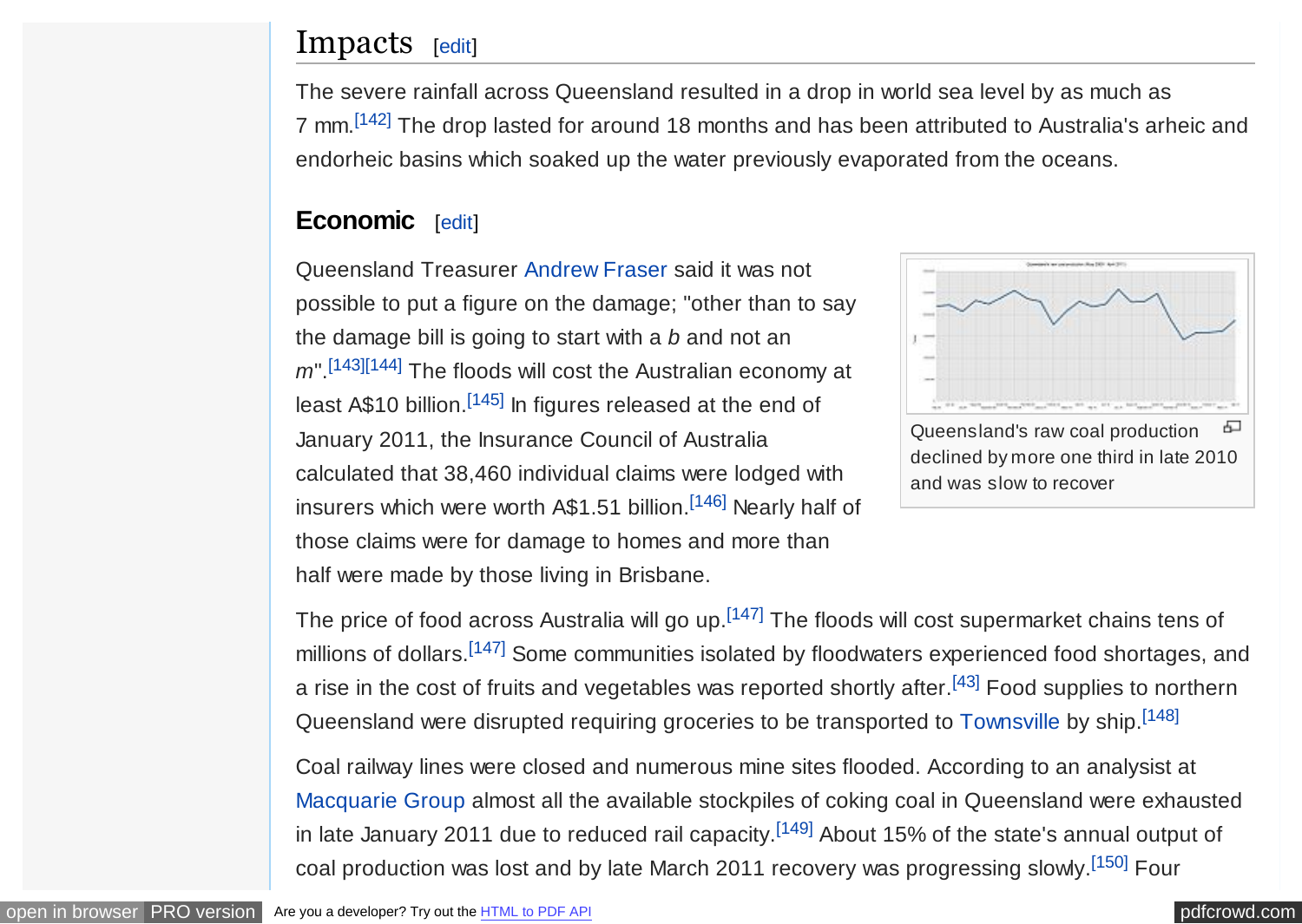<span id="page-18-0"></span>months after the floods the Dalrymple Bay coal terminal was operating at half its capacity as the open-cut mines in the region continued to deal with de-watering issues.<sup>[\[151\]](#page-30-0)</sup>

Swimming pool salt was in short supply as salt mines near Rockhampton were flooded.<sup>[\[152\]](#page-30-0)</sup> Thousands of litres of milk had to be dumped because it couldn't be transported for processing.<sup>[\[153\]](#page-30-0)</sup> The persistent wet conditions also caused health problems for livestock. There was severe damage to roadways in forestry plantations across wide areas of the south of the state.[\[154\]](#page-30-0)

Prime Minister Julia Gillard announced that the government would impose a [flood levy](https://en.wikipedia.org/wiki/Flood_levy) on people across Australia, to fund reconstruction works.[\[155\]](#page-30-0)

## See also [[edit\]](https://en.wikipedia.org/w/index.php?title=2010%E2%80%9311_Queensland_floods&action=edit§ion=22)

- [1893 Brisbane flood](https://en.wikipedia.org/wiki/1893_Brisbane_flood)
- [1974 Brisbane flood](https://en.wikipedia.org/wiki/1974_Brisbane_flood)
- [Floods in Australia](https://en.wikipedia.org/wiki/Floods_in_Australia)
- [List of disasters in Australia by death toll](https://en.wikipedia.org/wiki/List_of_disasters_in_Australia_by_death_toll)
- [March 2010 Queensland floods](https://en.wikipedia.org/wiki/March_2010_Queensland_floods)
- [2013 Queensland floods](https://en.wikipedia.org/wiki/2013_Queensland_floods)

## References [[edit\]](https://en.wikipedia.org/w/index.php?title=2010%E2%80%9311_Queensland_floods&action=edit§ion=23)

- 1. ^ *[a](#page-1-0) [b](#page-0-0)* [Delana Carbone; Jenna Hanson \(29 January 2013\). "Floods: 10 of the deadliest in Australian](http://www.australiangeographic.com.au/journal/the-worst-floods-in-australian-history.htm) history" **a**. Australian Geographic. Retrieved 9 February 2013.
- 2. ^<sup>[a](#page-0-0) [b](#page-0-0)</sup> ["Australia: Queensland floods spur more evacuations"](http://www.bbc.co.uk/news/world-asia-pacific-12097280) *a. bbc.co.uk*. [BBC.](https://en.wikipedia.org/wiki/BBC) 31 December 2010. [Archived](https://web.archive.org/web/20110121090513/http://www.bbc.co.uk/news/world-asia-pacific-12097280) **F** from the original on 21 January 2011. Retrieved 14 January 2011.
- 3. **[^](#page-0-0)** ["Floods force mass evacuations in Queensland, Australia"](http://www.bbc.co.uk/news/world-asia-pacific-12087870) . *bbc.co.uk*. [BBC.](https://en.wikipedia.org/wiki/BBC) 29 December 2010.

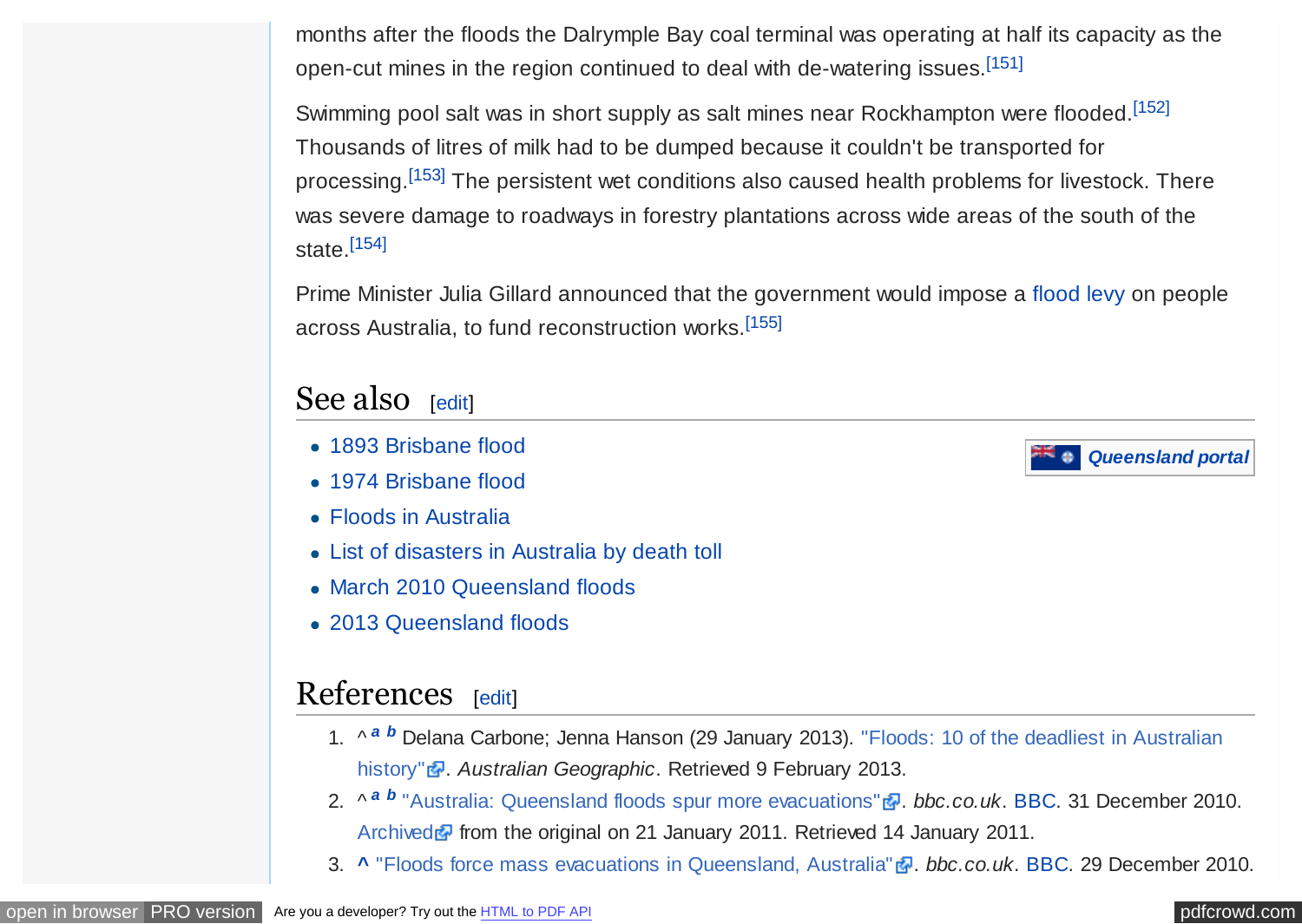[Archived](https://web.archive.org/web/20110102080730/http://www.bbc.co.uk/news/world-asia-pacific-12087870) **F** from the original on 2 January 2011. Retrieved 14 January 2011.

- <span id="page-19-0"></span>4. **[^](#page-0-0)** ["Flood costs tipped to top \\$30b"](http://www.abc.net.au/news/stories/2011/01/18/3115815.htm) . *ABC News*. Australian Broadcasting Corporation. 18 January 2011. [Archived](https://web.archive.org/web/20110119035232/http://www.abc.net.au/news/stories/2011/01/18/3115815.htm) **F** from the original on 19 January 2011. Retrieved 18 January 2011.
- 5. **[^](#page-0-0)** [Hurst, Daniel \(11 January 2011\). "Three-quarters of Queensland a disaster zone"](https://en.wikipedia.org/wiki/Brisbane_Times) . *Brisbane Times*. Retrieved 14 January 2011.
- 6. **[^](#page-1-0)** ["Death toll from Queensland Floods"](http://www.police.qld.gov.au/News+and+Alerts/Media+Releases/2011/01/death_toll_jan24.htm) **.** Queensland Police Service. 24 January 2011. Retrieved 26 January 2011.
- 7. **[^](#page-1-0)** [Lisa Martin \(26 January 2011\). "Time for Queensland to heal after the floods Queensland Premier](http://www.heraldsun.com.au/news/national/time-for-queensland-to-heal-bligh/story-e6frf7l6-1225994612338) Anna Bligh" . *Herald Sun*. Retrieved 26 January 2011.
- 8. **[^](#page-2-0)** [V. Platonov; E. Semenov; E. Sokolikhina \(2014-02-13\). "Extreme La-Nina 2010/11 and the](http://meetingorganizer.copernicus.org/EGU2012/EGU2012-313-2.pdf) vigorous flood at the north-east of Australia" (pdf). EGU General Assembly/Geophysical Research. Retrieved 2014-10-15.
- 9. **[^](#page-2-0)** Francis Tapim (24 January 2011). ["More natural disasters on Australia's radar"](http://www.abc.net.au/news/2011-01-23/more-natural-disasters-on-australias-radar/1915704) **.** *ABC News*. Australian Broadcasting Corporation. Retrieved 25 October 2012.
- 10. **A** ["La Nina to break down later this year"](http://www.abc.net.au/news/stories/2011/01/01/3104737.htm) **.** *[ABC News Online](https://en.wikipedia.org/wiki/ABC_News_(Australia))*. 1 January 2011. Retrieved 1 January 2011.
- 11. ^ *[a](#page-2-0) [b](#page-4-0) [c](#page-4-0)* ["Special Climate Statement 24"](http://www.bom.gov.au/climate/current/statements/scs24.pdf) (PDF). Bureau of Meteorology. 7 January 2011. Retrieved 18 January 2011.
- 12. **[^](#page-2-0)** [Bureau of Meteorology \(4 January 2011\). "Queensland in December 2010: The wettest December](http://www.bom.gov.au/climate/current/month/qld/archive/201012.summary.shtml) on record" <sup>2</sup>. Monthly Climate Summary for Queensland. Commonwealth of Australia. Retrieved 25 October 2012.
- 13. **[^](#page-3-0)** ["Queensland in December 2010: The wettest December on record"](http://reg.bom.gov.au/climate/current/month/qld/summary.shtml) *Monthly Climate Summary for Queensland*. 4 January 2011. Bureau of Meteorology. Product code IDCKGC24R0. Retrieved 12 January 2011
- 14. [^](#page-3-0) ["Queensland in spring 2010: The wettest spring"](http://reg.bom.gov.au/climate/current/season/qld/summary.shtm006C) a<sup>[[dead link](https://en.wikipedia.org/wiki/Wikipedia:Link_rot)]</sup> Wednesday, 1 December 2010. Bureau of Meteorology. Product code IDCKGC14R0. Retrieved 12 January 2011
- 15. **[^](#page-3-0)** "Heaw Rains in Oueensland" **.** *[NASA Earth Observatory](https://en.wikipedia.org/wiki/NASA_Earth_Observatory)*. NASA. 12 January 2011. Retrieved 15 January 2011.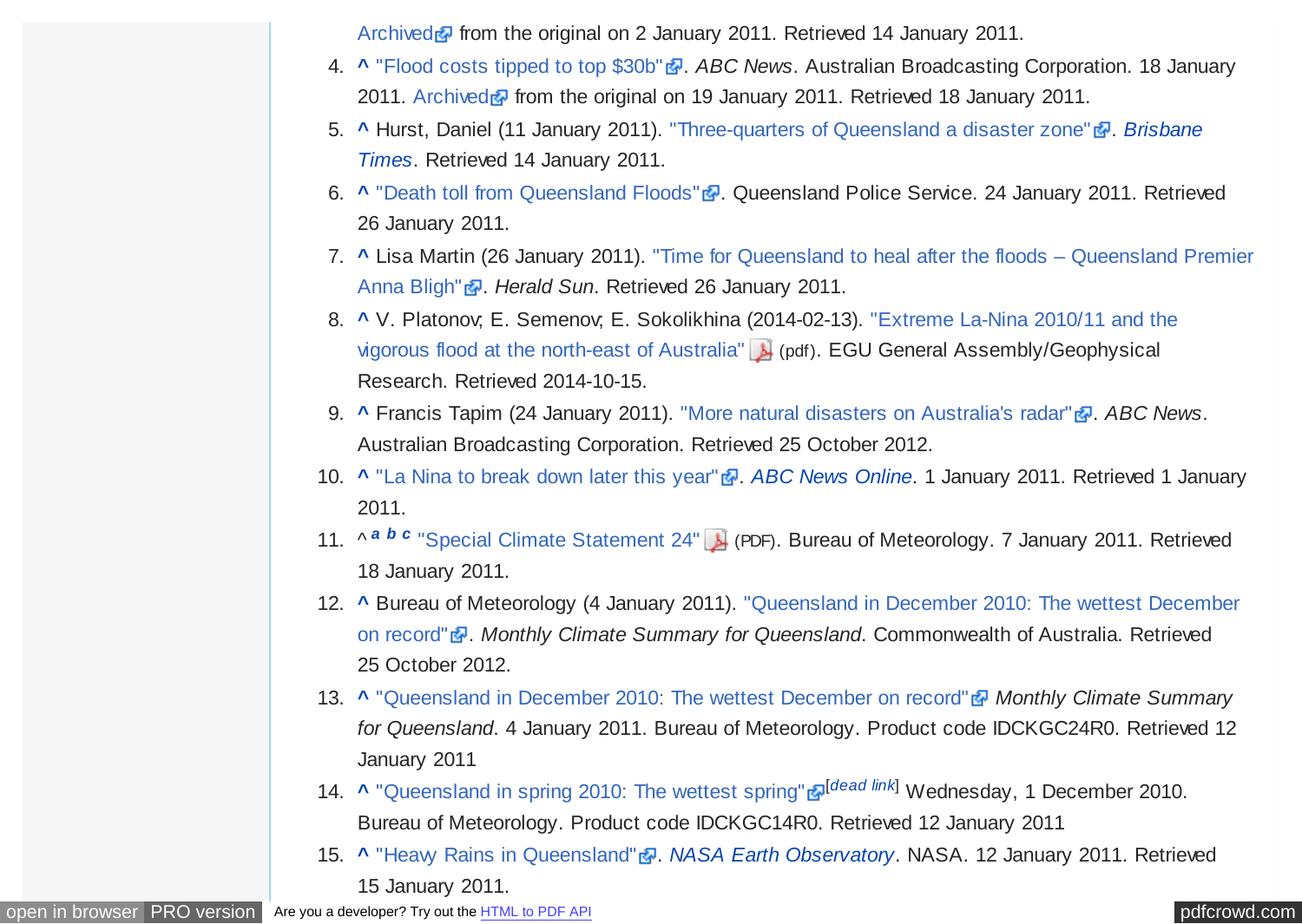- <span id="page-20-0"></span>16. ^ *[a](#page-3-0) [b](#page-3-0)* David Fogarty (12 January 2011). ["Scientists see climate change link to Australian floods"](http://www.reuters.com/article/idUSTRE70B1XF20110112)  $\mathbb{F}$ . Reuters. Retrieved 25 January 2011.
- 17. ^ *[a](#page-3-0) [b](#page-4-0) [c](#page-6-0) [d](#page-11-0)* [Hubert Chanson \(2011\). "The 2010–2011 Floods in Queensland \(Australia\): Observations,](http://espace.library.uq.edu.au/view/UQ:239732) First Comments and Personal Experience" **a**. La Houille Blanche. Paris: Société Hydrotechnique de France (1): 5–11. [ISSN](https://en.wikipedia.org/wiki/International_Standard_Serial_Number) [0018-6368](https://www.worldcat.org/issn/0018-6368) **.** Retrieved 22 April 2011.
- 18. **[^](#page-3-0)** Leslie, Tim (21 January 2011). ["Q&A Dam expert analyses Wivenhoe"](http://www.abc.net.au/news/stories/2011/01/21/3118379.htm) <sup>2</sup>. ABC News. Australian Broadcasting Corporation. Retrieved 22 April 2011.
- 19. **[^](#page-3-0)** Thomas Hedley (19 March 2011). ["Engineer bores a hole in dam untruths"](http://www.theaustralian.com.au/national-affairs/engineer-bores-a-hole-in-dam-untruths/story-fn59niix-1226023744956) **a**. The Australian. Retrieved 19 March 2011.
- 20. ^ *[a](#page-4-0) [b](#page-4-0) [c](#page-4-0) [d](#page-9-0) [e](#page-11-0)* [Hubert Chanson \(2011\). "The 2010–2011 Floods in Queensland \(Australia\): Photographic](http://espace.library.uq.edu.au/view/UQ:241445) Observations, Comments and Personal Experience" **a**. Hydraulic Model Report No. CH82/11. Brisbane, Australia: University of Queensland, School of Civil Engineering (CH82/11): 127 pp. [ISBN](https://en.wikipedia.org/wiki/International_Standard_Book_Number) [9781742720234.](https://en.wikipedia.org/wiki/Special:BookSources/9781742720234)
- 21. **[^](#page-4-0)** ["Flood-hit Queensland braced for fresh storms"](http://www.bbc.co.uk/news/world-asia-pacific-12124805) **.** BBC. 5 January 2011. Retrieved 6 January 2011.
- 22. **[^](#page-4-0)** ["Hundreds of roads closed in flooded Qld"](http://news.smh.com.au/breaking-news-national/hundreds-of-roads-closed-in-flooded-qld-20101228-198z7.html) . *The Sydney Morning Herald*. 28 December 2010. Retrieved 30 December 2010.
- 23. **[^](#page-4-0)** ['La Niña and monsoonal winds flood northern Australia'](http://www.newscientist.com/article/mg20927941.400-la-nina-and-monsoonal-winds-flood-northern-australia.html) *a*. *[New Scientist](https://en.wikipedia.org/wiki/New_Scientist)*, 8 Jan 2011, p. 6.
- 24. **[^](#page-4-0)** [Calligeros, Marissa \(29 December 2010\). "Flooding could last 'weeks, not days'"](https://en.wikipedia.org/wiki/Brisbane_Times) . *Brisbane Times*. [Archived](https://web.archive.org/web/20110204130031/http://www.brisbanetimes.com.au/environment/weather/flooding-could-last-weeks-not-days-20101229-199iy.html) from the original on 4 February 2011. Retrieved 15 January 2011.
- 25. **[^](#page-4-0)** ["Flood destroys doctor's surgery in Theodore"](http://www.abc.net.au/rural/news/content/201101/s3109577.htm) . *[ABC Rural](https://en.wikipedia.org/wiki/ABC_Rural)*. 10 January 2011. Retrieved 15 January 2011.
- 26. ^ *[a](#page-5-0) [b](#page-6-0)* [Calligeros, Marissa \(30 December 2010\). "From drought to flooding rains: Queensland's flood](http://www.brisbanetimes.com.au/environment/weather/from-drought-to-flooding-rains-queenslands-flood-crisis-continues-20101229-19a4p.html) crisis continues" . *Brisbane Times*. Retrieved 30 December 2010.
- 27. **[^](#page-5-0)** ["Qld's 'heartbreaking' floods worst ever"](http://news.smh.com.au/breaking-news-national/qlds-heartbreaking-floods-worst-ever-20101230-19adw.html) . *The Sydney Morning Herald*. Australian Associated Press. 30 December 2010. Retrieved 30 December 2010.
- 28. **[^](#page-5-0)** [Campion, Vikki \(1 January 2011\). "Flooded towns in Queensland declared disaster zones"](https://en.wikipedia.org/wiki/The_Daily_Telegraph_(Australia)) . *The*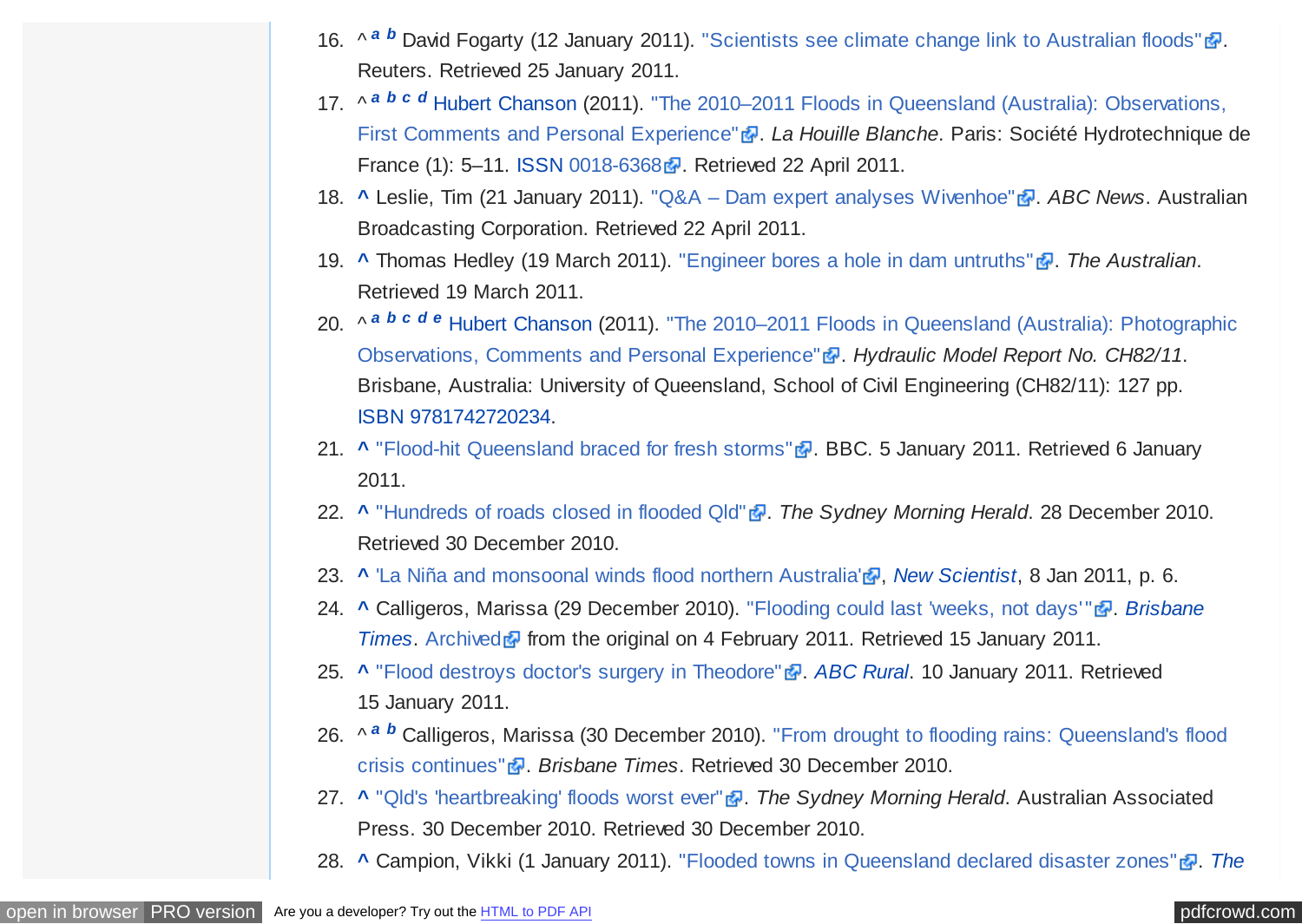*Daily Telegraph*[. Retrieved 1 January 2011.](https://en.wikipedia.org/wiki/The_Daily_Telegraph_(Australia))

- <span id="page-21-0"></span>29. ^ <sup>[a](#page-5-0) [b](#page-5-0) [c](#page-12-0)</sup> ["Rockhampton faces forced evacuations"](http://www.abc.net.au/news/stories/2010/12/31/3104500.htm?section=justin) **a**. ABC News Online. Australian Broadcasting Corporation. 31 December 2010. Retrieved 3 January 2011.
- 30. ^ *[a](#page-5-0) [b](#page-6-0) [c](#page-6-0)* Gorrie, Arthur (4 January 2011). ["SES volunteers take goodwill gift"](http://www.gympietimes.com.au/story/2011/01/04/our-ses-volunteers-take-goodwill-gift/) . [The Gympie Times](https://en.wikipedia.org/wiki/The_Gympie_Times). Retrieved 4 January 2011.
- 31. **A** ["Rockhampton Airport shuts down"](http://www.themorningbulletin.com.au/story/2011/01/03/rockhampton-airport-shuts-down/) **.** *The Morning Bulletin*. 3 January 2011. Retrieved 3 January 2011.
- 32. ^<sup>[a](#page-5-0) [b](#page-13-0)</sup> ["Queensland floods: Rockhampton floodwaters 'peak'"](http://www.bbc.co.uk/news/world-asia-pacific-12116919) <del>a</del>. BBC. 5 January 2011. Archivaa from the original on 6 January 2011. Retrieved 7 January 2011.
- 33. ^ *[a](#page-5-0) [b](#page-11-0)* [Fickling, David; Brindal, Ray \(30 December 2010\). "Rains Hit Australian Coal Mines"](https://en.wikipedia.org/wiki/Wall_Street_Journal) . *Wall Street Journal*. [Archived](https://web.archive.org/web/20110125162002/http://online.wsj.com/article/SB10001424052970203513204576048852232192150.html) from the original on 25 January 2011. Retrieved 30 December 2010.
- 34. **[^](#page-5-0)** O'Sullivan, Matt (4 January 2011). ["Losses and delays in flooded state"](http://www.smh.com.au/business/losses-and-delays-in-flooded-state-20110103-19dst.html) . *The Sydney Morning Herald*. Retrieved 4 January 2011.
- 35. ^ <sup>[a](#page-6-0) *[b](#page-6-0)*</sup> ["Worst over for Gayndah, Mundubbera"](http://news.ninemsn.com.au/national/8189868/worst-over-for-gayndah-mundubbera) *[NineMSN](https://en.wikipedia.org/wiki/NineMSN)*. 29 December 2010. Retrieved 4 January 2011.
- 36. **[^](#page-6-0)** [Koch, Tony \(31 December 2010\). "Disease next threat as barely a drop to drink in flooded](http://www.theaustralian.com.au/news/nation/disease-next-threat-as-barely-a-drop-to-drink-in-flooded-queensland-towns/story-e6frg6nf-1225979003071) Queensland towns" . *The Australian*. Retrieved 4 January 2011.
- 37. **[^](#page-6-0)** ["Sugar backlog slowly clearing from Bundaberg port"](http://www.abc.net.au/rural/news/content/201103/s3171200.htm) **.** ABC Rural. Australian Broadcasting Corporation. 23 March 2011. Retrieved 4 June 2011.
- 38. **[^](#page-6-0)** ["Disasters declared in flood-hit Qld towns"](http://news.smh.com.au/breaking-news-national/disasters-declared-in-floodhit-qld-towns-20101228-198sn.html) . *The Sydney Morning Herald*. Australian Associated Press. 28 December 2010. Retrieved 4 January 2011.
- 39. **[^](#page-6-0)** Trenwith, Courtney (30 December 2010). ["Heartbreak beneath the flood slick"](http://www.brisbanetimes.com.au/environment/weather/heartbreak-beneath-the-flood-slick-20101229-19ad6.html) . *Brisbane Times*. [Archived](https://web.archive.org/web/20110204125940/http://www.brisbanetimes.com.au/environment/weather/heartbreak-beneath-the-flood-slick-20101229-19ad6.html) **F** from the original on 4 February 2011. Retrieved 30 December 2010.
- 40. **[^](#page-6-0)** ["Drinking water trucked into flood-ravaged Dalby"](http://www.heraldsun.com.au/news/breaking-news/drinking-water-trucked-into-flood-ravaged-dalby/story-e6frf7jx-1225978676970) . *Australian Associated Press*. [Herald Sun.](https://en.wikipedia.org/wiki/Herald_Sun) 30 December 2010. Retrieved 1 January 2011.
- 41. **[^](#page-7-0)** [O'Loan, James \(28 December 2010\). "Residents evacuate as flooding grips much of](http://www.heraldsun.com.au/news/national/residents-evacuate-as-flooding-grips-much-of-queensland/story-e6frf7l6-1225977082293) Queensland" . *[The Courier-Mail](https://en.wikipedia.org/wiki/The_Courier-Mail)*. Retrieved 4 January 2011.

[open in browser](http://pdfcrowd.com/redirect/?url=https%3a%2f%2fen.wikipedia.org%2fwiki%2f2010%25E2%2580%259311_Queensland_floods&id=ma-161129012412-1059a10e) [PRO version](http://pdfcrowd.com/customize/) Are you a developer? Try out th[e HTML to PDF API](http://pdfcrowd.com/html-to-pdf-api/?ref=pdf) position of the ATML to PDF API [pdfcrowd.com](http://pdfcrowd.com) 42. ^ *[a](#page-7-0) [b](#page-14-0)* ["Disease fears grow as flooding hits towns' water supplies and rivers rise in Queensland"](http://www.news.com.au/national/disease-fears-grow-as-flooding-hits-towns-water-supplies-and-rivers-rise-in-rockhampton-bundaberg-and-emerald/story-e6frfkwr-1225978700048) . *The*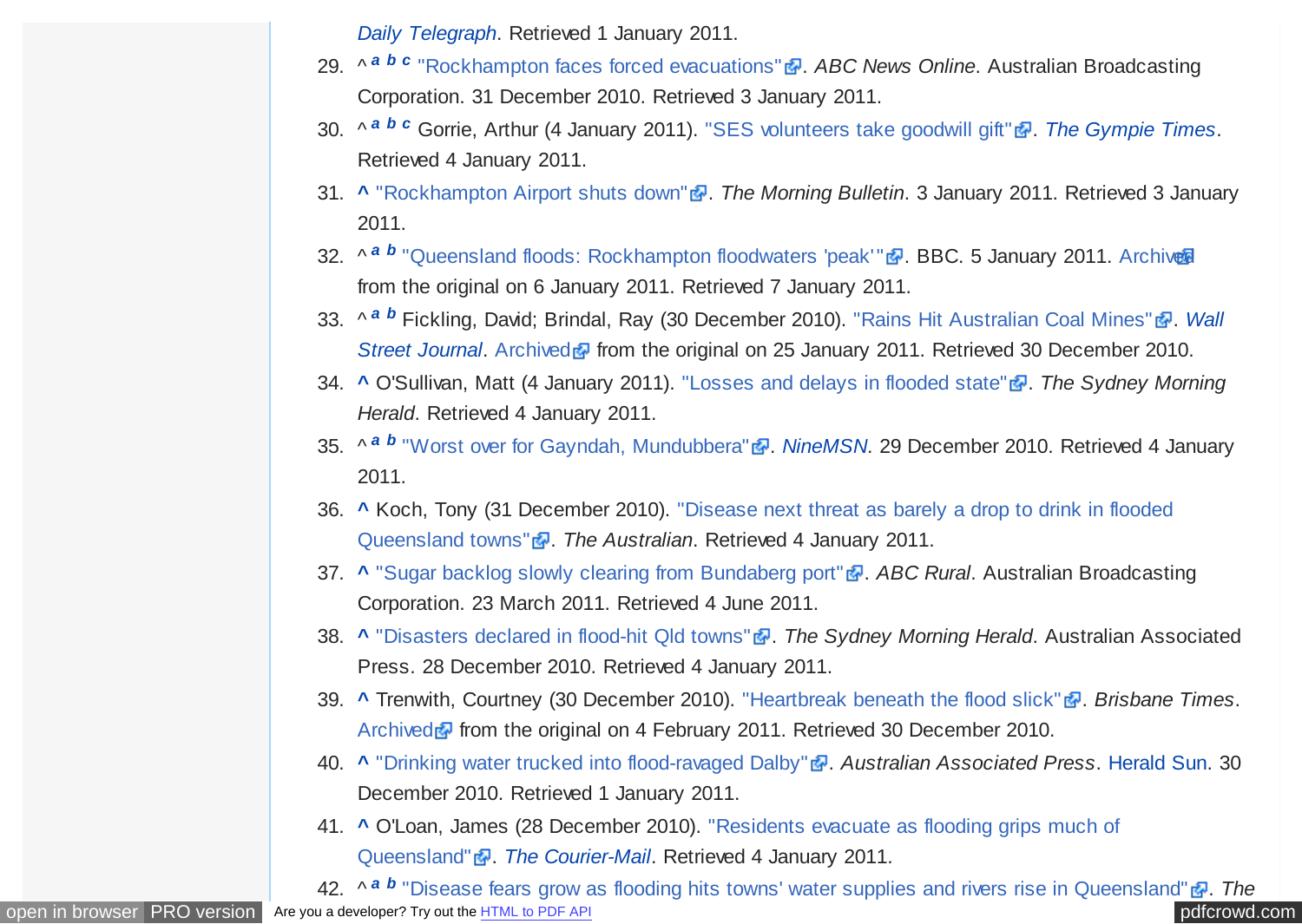*Courier-Mail*. 30 December 2010. Retrieved 30 December 2010.

- <span id="page-22-0"></span>43. ^<sup>[a](#page-7-0) [b](#page-17-0)</sup> ["Some Queensland flood victims facing long wait to return to their flooded homes"](http://www.theaustralian.com.au/news/nation/some-queensland-flood-victims-facing-long-wait-to-return-to-their-flooded-homes/story-e6frg6nf-1225978512441) *配. The Australian*. 30 December 2010. Retrieved 30 December 2010.
- 44. ^ *[a](#page-7-0) [b](#page-7-0) [c](#page-8-0)* ["Torrential rain raises alarm for Toowoomba, Maryborough, Gympie, Wide Bay, Kingaroy,](http://www.couriermail.com.au/news/torrential-rain-raises-alarm-for-maryborough-gympie-wide-bay-kingaroy-cooloola-and-brisbane/story-e6freon6-1225984664015) Cooloola and Brisbane" . *The Courier Mail*. 10 January 2011. Retrieved 10 January 2011.
- 45. **[^](#page-7-0)** ["Goondiwindi community flees ahead of rising river"](http://www.brisbanetimes.com.au/environment/weather/goondiwindi-community-flees-ahead-of-rising-river-20110113-19pvj.html) . *Brisbane Times*. 13 January 2011. Retrieved 13 January 2011.
- 46. ^ *[a](#page-7-0) [b](#page-11-0) [c](#page-12-0)* [Atfield, Cameron; Hurst, Daniel \(10 January 2011\). "Four confirmed dead in Toowoomba flash](http://www.brisbanetimes.com.au/environment/weather/four-confirmed-dead-in-toowoomba-flash-flooding-20110110-19kti.html) flooding" **a**. Brisbane Times. [Australian Associated Press.](https://en.wikipedia.org/wiki/Australian_Associated_Press) Retrieved 10 January 2011.
- 47. **[^](#page-7-0)** ["Two dead as raging torrent swamps Toowoomba"](http://www.abc.net.au/news/stories/2011/01/10/3109846.htm) . ABC News. 10 January 2011. [Archived](https://web.archive.org/web/20110111193914/http://www.abc.net.au/news/stories/2011/01/10/3109846.htm) from the original on 11 January 2011. Retrieved 10 January 2011.
- 48. **[^](#page-8-0)** [Fraserq, Andrew \(12 January 2011\). "A once-in-a-century storm and an already saturated and hilly](http://www.theaustralian.com.au/in-depth/queensland-floods/toowoomba-copped-wrath-of-la-nina/story-fn7iwx3v-1225985875512) landscape were the ingredients for the tragedy that engulfed Toowoomba." **a**. The Australian. [Archived](https://web.archive.org/web/20110119115938/http://www.theaustralian.com.au/in-depth/queensland-floods/toowoomba-copped-wrath-of-la-nina/story-fn7iwx3v-1225985875512) **F** from the original on 19 January 2011. Retrieved 12 January 2011.
- 49. **[^](#page-8-0)** Graham Lloyd (15 January 2011). ["An inland tsunami like a fury from hell"](http://www.theaustralian.com.au/in-depth/queensland-floods/an-inland-tsunami-like-a-fury-from-hell/story-fn7iwx3v-1225988066591) . *The Australian*. Retrieved 10 March 2011.
- 50. **[^](#page-8-0)** Johnson, Callum (10 January 2011). ["Withcott evacuated"](http://www.thechronicle.com.au/story/2011/01/11/withcott-flood-evacuation-toowoomba-rain/) . *Toowoomba Chronicle*. Retrieved 11 January 2011.
- 51. **[^](#page-8-0)** ["Grantham is a town left in tatters"](http://www.abc.net.au/news/video/2011/01/11/3110349.htm) **a**. ABC News. 11 January 2011. [Archived](https://web.archive.org/web/20110126075823/http://www.abc.net.au/news/video/2011/01/11/3110349.htm) **a** from the original on 26 January 2011. Retrieved 14 January 2011.
- 52. **[^](#page-8-0)** ["Flooding In The Brisbane River Catchment January 2011: Volume 1 Overview"](http://www.insurancecouncil.com.au/assets/report/volume%201%20-%20brisbane%20valley%20hydrology%20%28overview%29.pdf) (PDF). *ICA Hydrology Panel*. Insurance Council Of Australia. 20 February 2011. pp. 66–67. Retrieved 10 October 2015.
- 53. **[^](#page-8-0)** Amber Jamieson (11 January 2011), *['Situation continues to deteriorate': QLD floods](http://www.crikey.com.au/2011/01/11/inland-instant-tsunami-devastates-southern-qld/)*
- 54. **[^](#page-8-0)** ["Flood toll rises to 10, 78 missing"](http://www.couriermail.com.au/news/flood-toll-rises-to-nine-66-missing/story-e6freon6-1225985766915) . The Courier Mail. Australian Associated Press. 11 January 2011. Retrieved 11 January 2011.
- 55. **[^](#page-8-0)** Ferguson, John: Schulz, Matthew (14 January 2011). "Oueensland toll at 16 after body found" .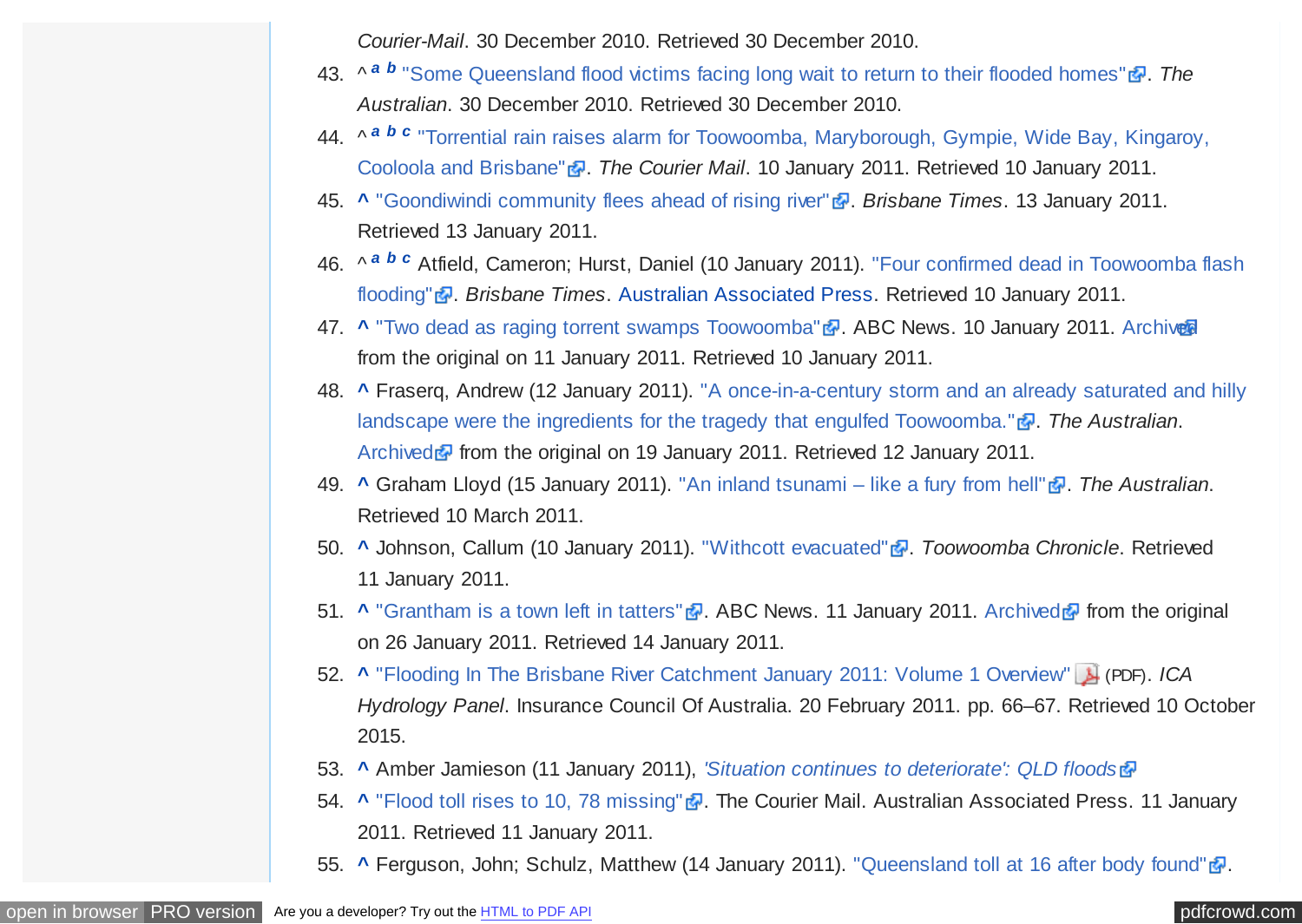*Herald Sun*. AAP and The Courier-Mail. Retrieved 14 January 2011.

- <span id="page-23-0"></span>56. **[^](#page-9-0)** ["Flood victims' family demands judicial inquiry"](http://www.brisbanetimes.com.au/queensland/flood-victims-family-demands-judicial-inquiry-20120605-1ztcb.html) . *Brisbane Times*. 5 June 2012.
- 57. **[^](#page-9-0)** ["Raging floods bear down on Brisbane"](http://www.abc.net.au/news/stories/2011/01/11/3110450.htm) . *Australian Broadcasting Corporation*. 11 January 2011. [Archived](https://web.archive.org/web/20110119032621/http://www.abc.net.au/news/stories/2011/01/11/3110450.htm) **F** from the original on 19 January 2011. Retrieved 11 January 2011.
- 58. **[^](#page-9-0)** Hayden Donnell (11 January 2011). ["Workers flee Brisbane city centre"](http://www.nzherald.co.nz/world/news/article.cfm?c_id=2&objectid=10699091) . www.nzherald.co.nz. Retrieved 11 January 2011.
- 59. **[^](#page-9-0)** Dibben, Kay (11 January 2011). ["Evacuation centre set up at Bowen Hills"](http://www.couriermail.com.au/ipad/evacuation-centre-set-up-at-bowen-hills/story-fn6ck51p-1225985695299) . *[The Courier-Mail](https://en.wikipedia.org/wiki/The_Courier-Mail)*. Retrieved 11 January 2011.
- 60. **[^](#page-9-0)** Long, Stephen (12 January 2011). ["City braced for the worst: Brisbane Lord Mayor"](http://www.abc.net.au/pm/content/2011/s3111503.htm) . *[PM](https://en.wikipedia.org/wiki/PM_(ABC_Radio))*. Australian Broadcasting Corporation. Retrieved 13 January 2011.
- 61. **[^](#page-9-0)** Malikin, Bonnie (13 January 2011). ["Australian floods wreak havoc on Queensland economy"](http://www.telegraph.co.uk/news/worldnews/australiaandthepacific/australia/8256484/Australian-floods-wreak-havoc-on-Queensland-economy.html) ... *[The Daily Telegraph](https://en.wikipedia.org/wiki/The_Daily_Telegraph).* London. [Archived](https://web.archive.org/web/20110120113753/http://www.telegraph.co.uk/news/worldnews/australiaandthepacific/australia/8256484/Australian-floods-wreak-havoc-on-Queensland-economy.html) **F** from the original on 20 January 2011. Retrieved 14 January 2011.
- 62. ^ *[a](#page-9-0) [b](#page-10-0)* Richard Brown; [Hubert Chanson;](https://en.wikipedia.org/wiki/Hubert_Chanson) Dave McIntosh; Jay Madhani (2011). "Turbulent Velocity and [Suspended Sediment Concentration Measurements in an Urban Environment of the Brisbane River](http://espace.library.uq.edu.au/view/UQ:243550) Flood Plain at Gardens Point on 12–13 January 2011" **a**. Hydraulic Model Report No. CH83/11. Brisbane, Australia: The University of Queensland, School of Civil Engineering (CH83/11): 120 pp. [ISBN](https://en.wikipedia.org/wiki/International_Standard_Book_Number) [978-1-74272-027-2.](https://en.wikipedia.org/wiki/Special:BookSources/978-1-74272-027-2)
- 63. **[^](#page-9-0)** ["Police sent in as flood death toll rises"](http://www.abc.net.au/news/stories/2011/01/13/3112246.htm?section=justin) . *ABC News*. Australian Broadcasting Corporation. Retrieved 13 January 2011.
- 64. **[^](#page-10-0)** Calligeros, Marissa (14 January 2011). ["Riverwalk becomes 300m floating missile"](http://www.brisbanetimes.com.au/environment/weather/riverwalk-becomes-300m-floating-missile-20110112-19nwp.html) . *Brisbane Times*. Australian Associated Press. [Archived](https://web.archive.org/web/20110113024953/http://www.brisbanetimes.com.au/environment/weather/riverwalk-becomes-300m-floating-missile-20110112-19nwp.html) **F** from the original on 13 January 2011. Retrieved 14 January 2011.
- 65. **[^](#page-10-0)** McMahon, Bruce (14 January 2011). ["Bubbling cauldron needs river to drop"](http://www.couriermail.com.au/ipad/bubbling-cauldron-needs-river-to-drop/story-fn6ck45n-1225987400161) **.** Courier Mail. Retrieved 14 January 2011.
- 66. **[^](#page-10-0)** ["Queensland Flood History"](http://www.bom.gov.au/hydro/flood/qld/fld_history/index.shtml) . Bureau of Meteorology. Retrieved 22 April 2011.
- 67. **[^](#page-10-0)** [Richard Brown; Hubert Chanson \(2012\). "Suspended sediment properties and suspended](http://espace.library.uq.edu.au/view/UQ:285984) sediment flux estimates in an inundated urban environment during a major flood event" . *Water*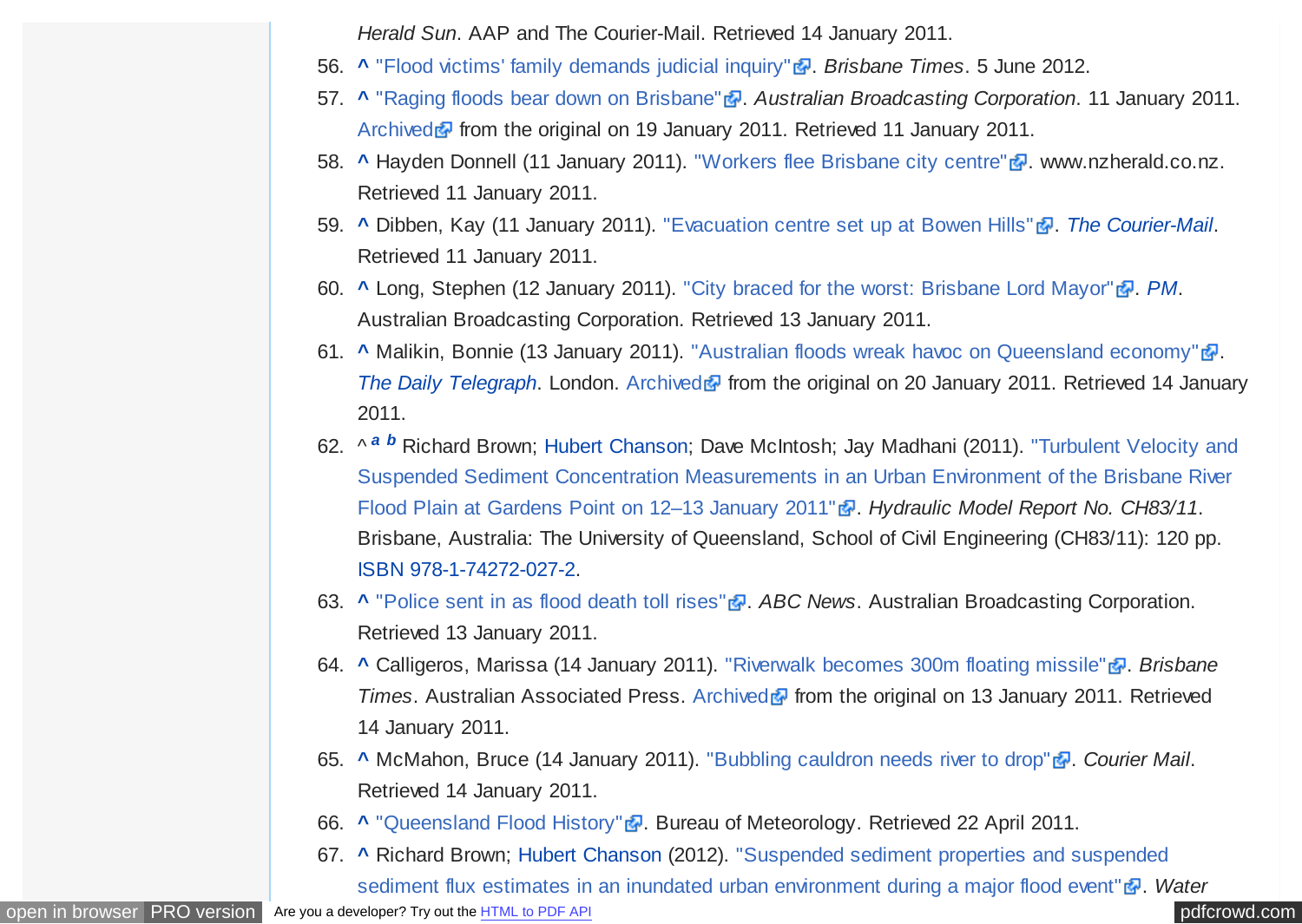*Resources Research*. USA: AGU. **48** (48): Paper W11523, 15 pages. [Bibcode:](https://en.wikipedia.org/wiki/Bibcode) [2012WRR....4811523B](http://adsabs.harvard.edu/abs/2012WRR....4811523B) 2. [doi:](https://en.wikipedia.org/wiki/Digital_object_identifier)[10.1029/2012WR012381](https://dx.doi.org/10.1029%2F2012WR012381) 2. [ISSN](https://en.wikipedia.org/wiki/International_Standard_Serial_Number) [0043-1397](https://www.worldcat.org/issn/0043-1397) 2.

- <span id="page-24-0"></span>68. **[^](#page-10-0)** [Richard Brown; Hubert Chanson \(2013\). "Turbulence and Suspended Sediment Measurements in](http://espace.library.uq.edu.au/view/UQ:290531) an Urban Environment during the Brisbane River Flood of January 2011" **.** Journal of Hydraulic *Engineering-ASCE*. Reston VA, USA: ASCE. **139** [\(139\): 244–252. doi:10.1061/\(ASCE\)HY.1943-](https://dx.doi.org/10.1061%2F%28ASCE%29HY.1943-7900.0000666) 7900.0000666 . [ISSN](https://en.wikipedia.org/wiki/International_Standard_Serial_Number) [0733-9429](https://www.worldcat.org/issn/0733-9429) .
- 69. **[^](#page-10-0)** Stolz, Greg; Chester, Darren (15 January 2011). ["Help finally arrives in Brisbane's west"](http://www.couriermail.com.au/news/queensland/help-finally-arrives-in-brisbanes-west/story-fn7knuy7-1225988016944) . *Courier Mail*. Retrieved 15 January 2011.
- 70. **[^](#page-10-0)** ["Brisbane, Ipswich treading water"](http://www.adelaidenow.com.au/news/national/brisbane-ipswich-treading-water/story-e6frea8c-1225986072469) . *Adelaide Advertiser*. 12 January 2011. Retrieved 12 January 2011.
- 71. **[^](#page-10-0)** ["Bremer River at Ipswich peaks at 19.5m, lower than 1974 flood level"](http://www.couriermail.com.au/news/queensland/ipswich-residents-evacuate-ahead-of-bremer-river-peak/story-e6freoof-1225985598772) . *Courier Mail*. 12 January 2011. Retrieved 12 January 2011.
- 72. **[^](#page-10-0)** ["Firefighter recounts boy's tragic flood death"](http://www.abc.net.au/news/2012-02-29/inquest-hears-of-boys-tragic-death-in-qld-floods/3860624) **.** [ABC.](https://en.wikipedia.org/wiki/Australian_Broadcasting_Corporation) 29 February 2012. Retrieved 25 August 2016.
- 73. ^ *[a](#page-10-0) [b](#page-12-0)* Elks, Sarah (12 January 2011). ["Ipswich body brings toll to 13"](http://www.theaustralian.com.au/in-depth/queensland-floods/ipswich-body-brings-toll-to-13/story-fn7iwx3v-1225986638717) . *The Australian*. Retrieved 12 January 2011.
- 74. **[^](#page-10-0)** ["Queensland flood death toll rises to 12"](http://news.ninemsn.com.au/national/8195493/searchers-prepare-to-find-missing-in-qld) . *NineMSN*. 12 January 2011. Retrieved 12 January 2011.
- 75. **[^](#page-10-0)** ["Bull sharks seen in flooded streets"](http://www.qt.com.au/story/2011/01/14/ipswich-bull-sharks-spotted-flood-affected-streets/) . *The Queensland Times*. 24 January 2011. Retrieved 14 January 2011.
- 76. **[^](#page-10-0)** ["Somerset bridges to reopen"](http://www.qt.com.au/news/somerset-bridges-reopen/1290609/) . *The Queensland Times*. 1 March 2012. Retrieved 10 June 2013.
- 77. **[^](#page-11-0)** ["Controlled releases at Wivenhoe cut"](http://news.ninemsn.com.au/national/floods/8195758/controlled-releases-at-wivenhoe-cut) . *Nine News*. NineMSN. 12 January 2011. Retrieved 12 January 2011.
- 78. **A** ["Wivenhoe Dam to release 12,000 cubic metres of water every second"](http://www.couriermail.com.au/news/wivenhoe-dam-gates-opened-wider-to-increase-flows-into-brisbane-river/story-e6freon6-1225985753811) **.** *The Courier Mail.* 11 January 2011. Retrieved 17 January 2010.
- 79. **[^](#page-11-0)** ["Wivenhoe and Somerset Dams"](http://www.cabinet.qld.gov.au/MMS/MediaAttachments/2010/pdf/32253%20SEQWG%20Wivenhoe%20Fact%20Sheet%20A4%202pp%20F.pdf) (PDF). [Seqwater.](https://en.wikipedia.org/wiki/Seqwater) Retrieved 17 January 2010.
- 80. **[^](#page-11-0)** Maizey, Judith (11 January 2011). ["On the road in Logan today"](http://logan-west-leader.whereilive.com.au/news/story/on-the-road-in-logan-today/) . *The Logan West Leader*.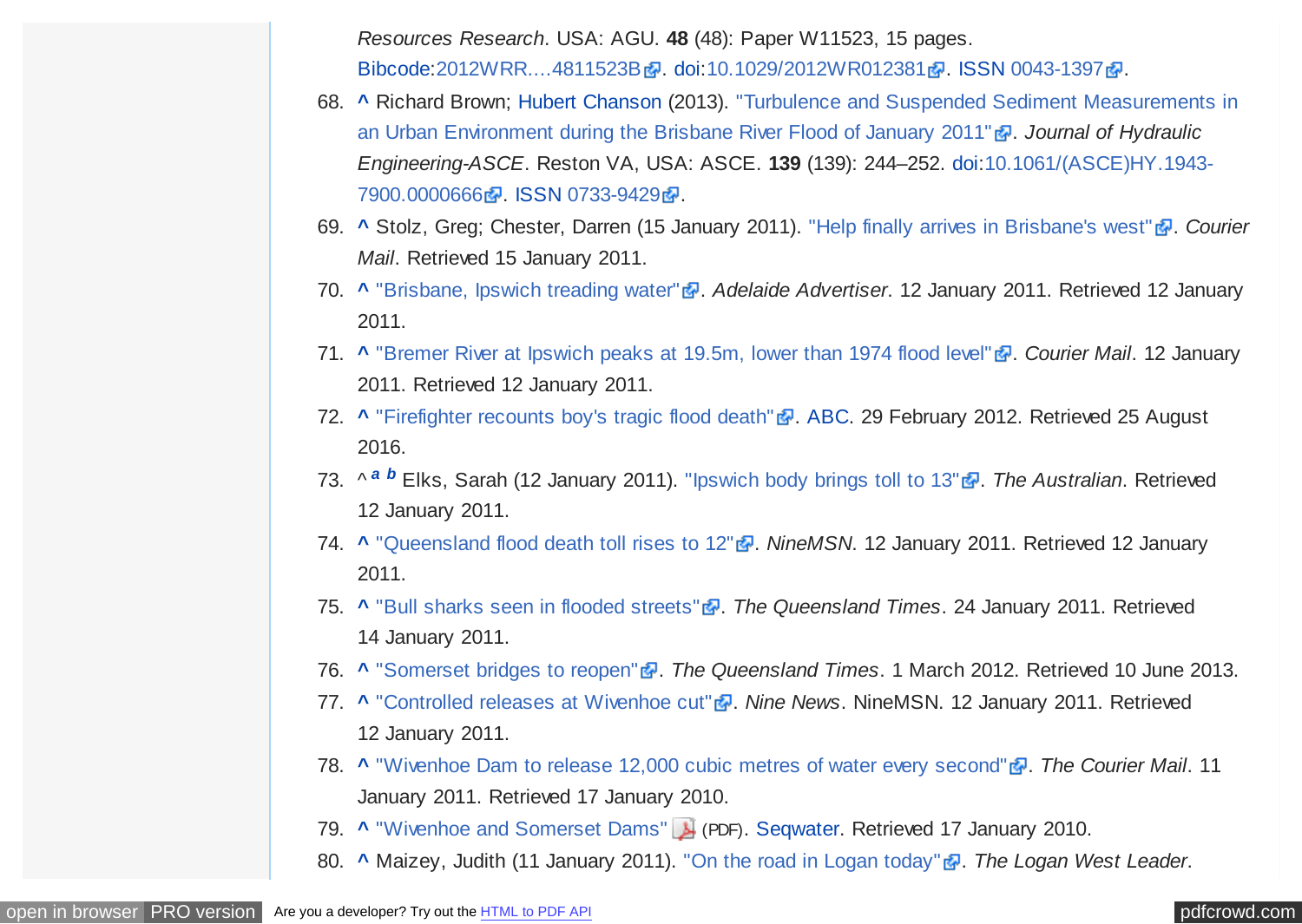Retrieved 13 January 2011.

- <span id="page-25-0"></span>81. **A** Jackson, Zane (11 January 2011). ["Wivenhoe Dam hits record high"](http://www.qt.com.au/story/2011/01/11/wivenhoe-dam-record-level-flood-rain-overflow/) <sup>1</sup>. The Queensland Times. Retrieved 13 January 2011.
- 82. **[^](#page-11-0)** O'Loan, James; Robertson, Josh; MacDonald, Andrew; Michael, Peter; Higggins, Kate (28 December 2010). ["Ten towns on flood alert as Queensland soaks up heavy rain"](http://www.couriermail.com.au/news/half-the-state-waterlogged-and-more-rain-to-come-with-expected-1b-damage-bill/story-e6freon6-1225976473249)  $\frac{1}{2}$ . The Courier-Mail. Australian Associated Press. Retrieved 4 January 2011.
- 83. **A** ["Flooding Victims The Australian"](http://www.theaustralian.com.au/in-depth/queensland-floods/flood-victims-the-dead-and-the-missing/story-fn7iwx3v-1225988794578) **.** Oueensland Police. The Australian. 24 January 2011. Retrieved 14 January 2011. ["Death toll from Queensland floods"](http://www.police.qld.gov.au/News+and+Alerts/Media+Releases/2011/01/death_toll_jan24.htm) **a**. *Queensland Police*. Queensland Police. 24 January 2011. Retrieved 14 January 2011.
- 84. **[^](#page-11-0)** ["Brisbane swamped as floodwaters rise"](http://www.abc.net.au/news/stories/2011/01/12/3111075.htm) . ABC News. Australian Broadcasting Corporation. 12 January 2011. [Archived](https://web.archive.org/web/20110119032058/http://www.abc.net.au/news/stories/2011/01/12/3111075.htm) **F** from the original on 19 January 2011. Retrieved 12 January 2011.
- 85. **A** ["Number of missing in floods revised down"](http://news.ninemsn.com.au/national/floods/8195697/number-of-missing-in-floods-revised-down) **.** NineMSN. Australian Associated Press. 12 January 2011. Retrieved 12 January 2011.
- 86. **[^](#page-11-0)** ["Flood death toll rises to 12 as killer tide continues its march"](http://www.brisbanetimes.com.au/environment/weather/flood-death-toll-rises-to-12-as-killer-tide-continues-its-march-20110112-19my3.html) . *Brisbane Times*. 12 January 2011. Retrieved 13 January 2011.
- 87. **[^](#page-11-0)** ["Fears for two families missing in floods"](http://www.abc.net.au/news/stories/2011/01/13/3111867.htm) **.** *ABC News.* Australian Broadcasting Corporation. 13 January 2011. [Archived](https://web.archive.org/web/20110119074353/http://www.abc.net.au/news/stories/2011/01/13/3111867.htm) F from the original on 19 January 2011. Retrieved 13 January 2011.
- 88. **A** ["Flood victim's body may have been found"](http://news.brisbanetimes.com.au/breaking-news-national/flood-victims-body-may-have-been-found-20101201-18gbm.html) **.** *Brisbane Times.* Australian Associated Press. 1 December 2010. Retrieved 9 January 2011.
- 89. **A** ["Elderly man found dead in flood waters"](http://www.brisbanetimes.com.au/queensland/elderly-man-found-dead-in-flood-waters-20101205-18l08.html) **.** Brisbane Times. Australian Associated Press. 5 December 2010. Retrieved 9 January 2011.
- 90. **[^](#page-11-0)** ["Body found in car swept into flood waters"](http://news.brisbanetimes.com.au/breaking-news-national/body-found-in-car-swept-into-flood-waters-20101209-18qtk.html) **.** Brisbane Times. Australian Associated Press. 9 December 2010. Retrieved 9 January 2011.
- 91. **A** ["Body found, towns prepare for more flood misery"](http://www.news.com.au/national/body-found-towns-prepare-for-more-flood-misery/story-e6frfkvr-1225980442362#ixzz1AW07yyPd) **.** *news.com.au*. News Limited. 2 January 2011. Retrieved 9 January 2011.
- 92. **[^](#page-11-0)** ["Man charged over Queensland flood death"](http://www.abc.net.au/news/stories/2011/01/07/3108325.htm) . ABC News. Australian Broadcasting Corporation. 7 January 2011. Retrieved 9 January 2011.

93. **A** Passmore, Daryl; Hinde, Suellen (9 January 2011). ["Floods death count climbs to 11"](http://www.couriermail.com.au/ipad/floods-death-count-climbs-to-11/story-fn6ck51p-1225984299784)  $\frac{1}{2}$ . The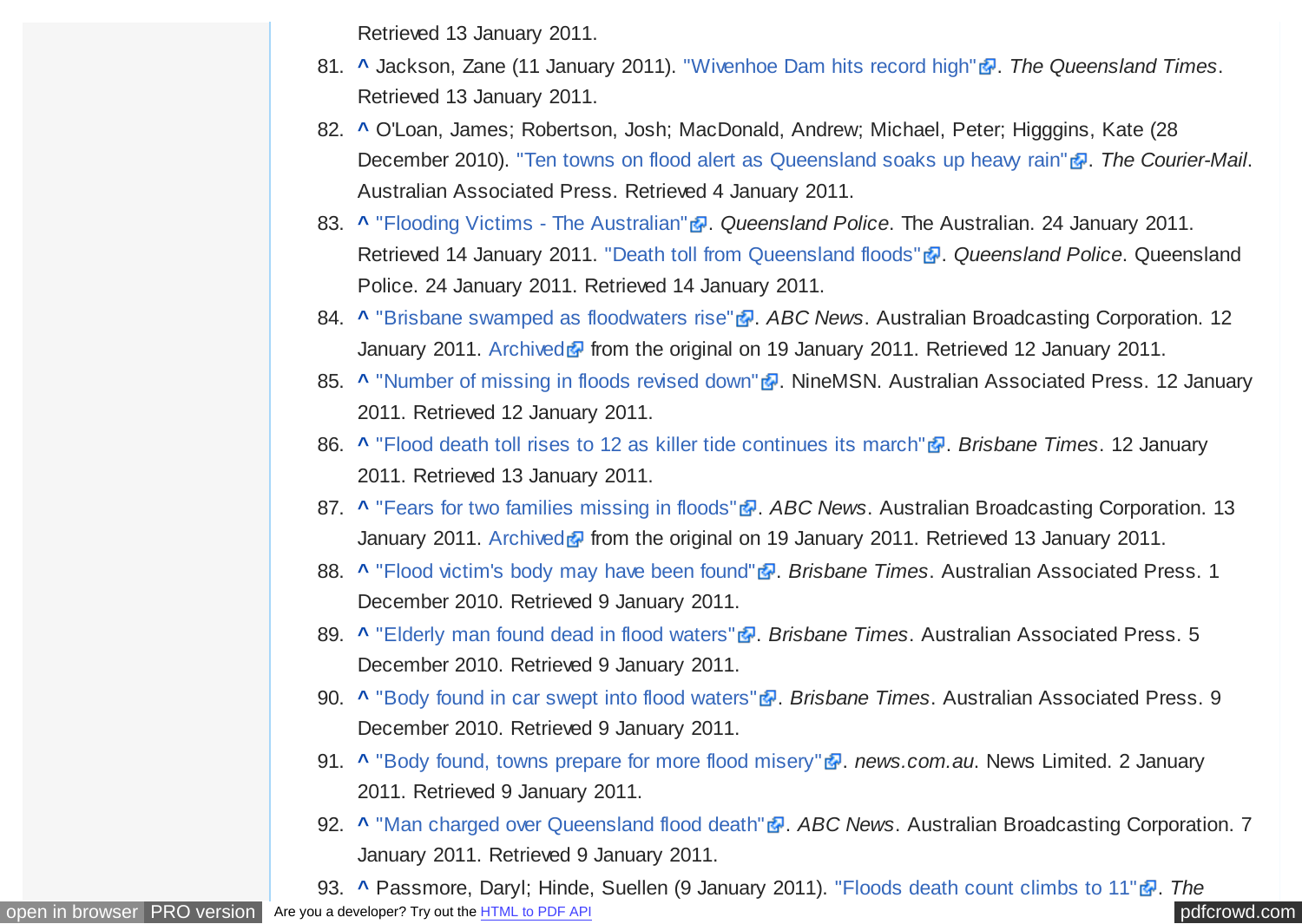*Sunday Mail*. Qld. Retrieved 9 January 2011.

- <span id="page-26-0"></span>94. **[^](#page-11-0)** Calligeros, Marissa (10 December 2010). ["Body of drowned teen found"](http://www.brisbanetimes.com.au/queensland/body-of-drowned-teen-found-20101209-18r7i.html) . Brisbane Times. Retrieved 9 January 2011.
- 95. **A** ["Body found in Brisbane River"](http://www.brisbanetimes.com.au/queensland/body-found-in-brisbane-river-20101223-196ds.html) **.** *Brisbane Times*. Australian Associated Press. 20 December 2010. Retrieved 9 January 2011.
- 96. **[^](#page-11-0)** Calligeros, Marissa (30 December 2010). ["Man found dead in flooded creek"](http://www.brisbanetimes.com.au/queensland/man-found-dead-in-flooded-creek-20101230-19aga.html) **.** Brisbane Times. Retrieved 9 January 2011.
- 97. **[^](#page-11-0)** Kieran Campbell (12 January 2011). ["Heartbreak over deaths in floods"](http://www.sunshinecoastdaily.com.au/story/2011/01/12/death-flood-family-children-water-rain-coast/) **.** Sunshine Coast Daily. Retrieved 12 January 2011.
- 98. ^ *[a](#page-11-0) [b](#page-12-0)* [Ferrier, Tracey; Agius, Kym; Gray, Steve; Ja, Crystal \(11 January 2011\). "Qld flood death toll](http://news.smh.com.au/breaking-news-national/qld-flood-death-toll-rises-to-10-20110111-19lc5.html) rises to 10" <sup>a</sup>. The Sydney Morning Herald. Australian Associated Press. Retrieved 11 January 2011.
- 99. **[^](#page-12-0)** Calligeros, Marissa (13 December 2010). ["Teenager drowned in arms of friends"](http://www.brisbanetimes.com.au/queensland/teenager-drowned-in-arms-of-friends-20101213-18uby.html) . *Brisbane Times*. Retrieved 9 January 2011.
- 100. [^](#page-12-0) ["Flood death as Rockhampton faces catastrophe with more cyclones predicted"](http://www.news.com.au/national/rockhampton-facing-catastrophe-as-more-cyclones-are-predicted/story-e6frfkvr-1225980725143#ixzz1AVyaYatS) **a**. Australian *Associated Press*. [news.com.au.](https://en.wikipedia.org/wiki/News_Limited) 3 January 2011. Retrieved 9 January 2011.
- 101. **[^](#page-12-0)** Maynard, Neale (11 January 2011). ["Horrific scenes at Grantham"](http://www.news.com.au/breaking-news/floodrelief/horrific-scenes-at-grantham/story-fn7ik2te-1225985360479) **.** The Courier Mail. news.com.au. Retrieved 12 January 2011.
- 102. **[^](#page-12-0)** ["Devastated Toowoomba resembles 'ghost town'"](http://www.sheppnews.com.au/members/login.aspx?noaccess=1&from=/article.aspx?id=1196546) **.** 11 January 2010. Retrieved 11 January 2010.
- 103. **[^](#page-12-0)** [Colgan, Paul \(11 January 2011\). "24/7 Queensland floods info centre: updates, photos, advice and](http://www.news.com.au/breaking-news/floodrelief/flood-info-centre-updates-reports-warnings-advice-and-how-you-can-help/story-fn7ik2te-1225985436806) messages for loved ones" **a**. *news.com.au*. News Limited. [Archived](https://web.archive.org/web/20110119022952/http://www.news.com.au/breaking-news/floodrelief/flood-info-centre-updates-reports-warnings-advice-and-how-you-can-help/story-fn7ik2te-1225985436806) **a** from the original on 19 January 2011. Retrieved 11 January 2011.
- 104. **[^](#page-12-0)** ["Queensland's flood heroes tell their story"](http://www.dailytelegraph.com.au/news/queenslands-flood-heroes-tell-their-story/story-e6freuy9-1225987437892) . The Daily Telegraph. 14 January 2011. Retrieved 18 January 2011.
- 105. **[^](#page-12-0)** [Travierso, Michelle \(13 January 2011\). "Heroism in the Floods: A Courageous Tale of Sacrifice](http://newsfeed.time.com/2011/01/13/the-sad-tale-of-the-young-hero-of-toowoomba/) From a Submerged Australia" <sup>2</sup>. *Time News Feed.* [Time Inc.](https://en.wikipedia.org/wiki/Time_Inc) Retrieved 18 January 2011.
- 106. **[^](#page-12-0)** [Box-Turnbull, Greig \(17 January 2011\). "Australia floods: Dad pays tribute to Jordan Rice, the teen](http://www.mirror.co.uk/news/top-stories/2011/01/17/australia-floods-dad-pays-tribute-to-jordan-rice-the-teen-who-gave-his-life-for-his-brother-115875-22854621/)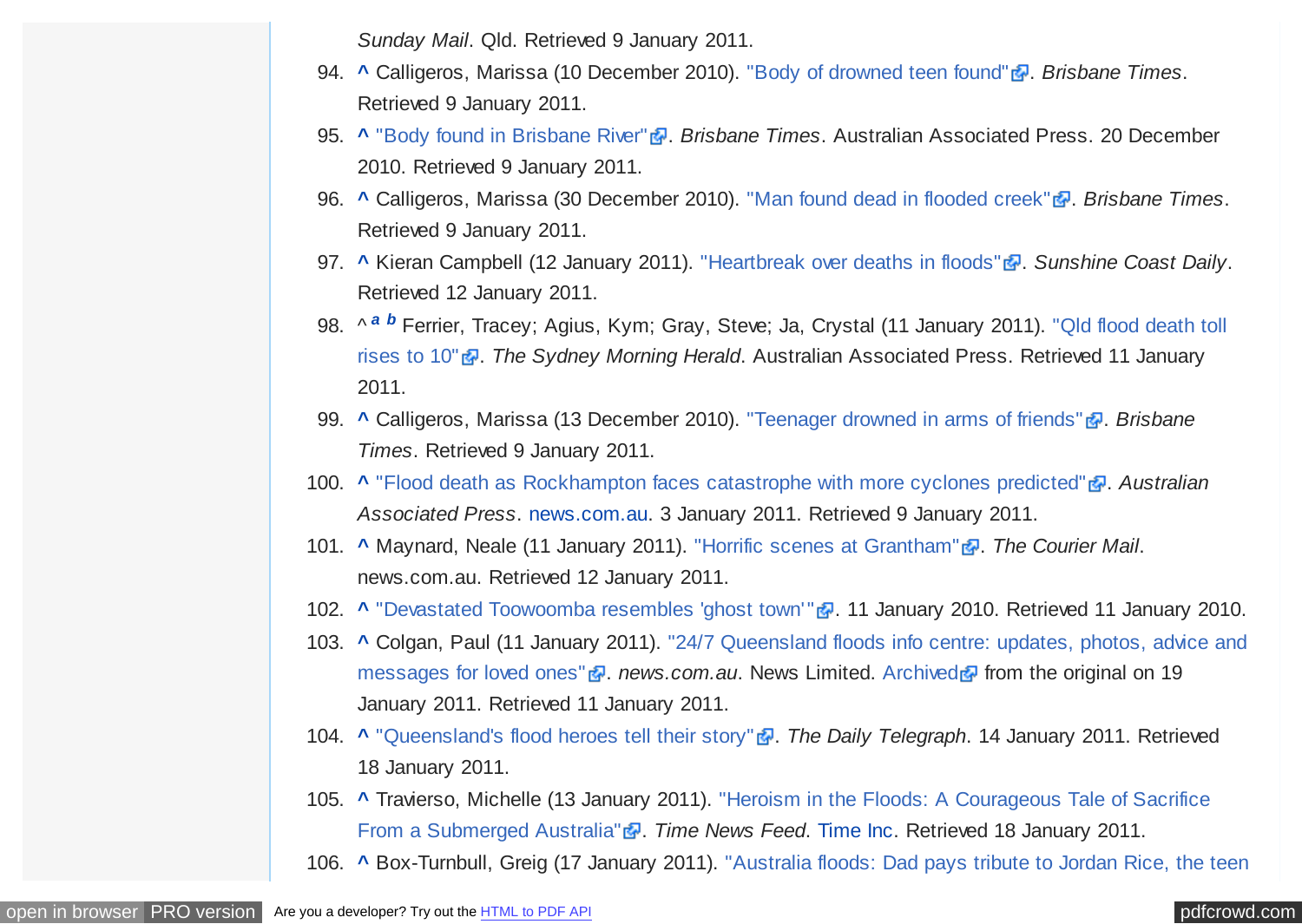who gave his life for his brother" **.** [Daily Mirror](https://en.wikipedia.org/wiki/Daily_Mirror)[.](http://www.mirror.co.uk/news/top-stories/2011/01/17/australia-floods-dad-pays-tribute-to-jordan-rice-the-teen-who-gave-his-life-for-his-brother-115875-22854621/) [Archived](https://web.archive.org/web/20110203122440/http://www.mirror.co.uk/news/top-stories/2011/01/17/australia-floods-dad-pays-tribute-to-jordan-rice-the-teen-who-gave-his-life-for-his-brother-115875-22854621/) **F** [from the original on 3 February 2011.](http://www.mirror.co.uk/news/top-stories/2011/01/17/australia-floods-dad-pays-tribute-to-jordan-rice-the-teen-who-gave-his-life-for-his-brother-115875-22854621/) Retrieved 18 January 2011.

- <span id="page-27-0"></span>107. **A Reals, Tucker (13 January 2011). ["Jordan Rice, 13, Tragic Hero of Australia Floods"](http://www.cbsnews.com/8301-503543_162-20028375-503543.html?tag=mncol;lst;1) <b>a**. *[CBS News](https://en.wikipedia.org/wiki/CBS_News).* Retrieved 18 January 2011.
- 108. **[^](#page-12-0)** <http://www.dpmc.gov.au/government/its-honour/search-australian-honours>
- 109. **A** ["Salvation comes with brooms and gumboots"](http://www.smh.com.au/environment/weather/salvation-comes-with-brooms-and-gumboots-20110115-19rv6.html) **.** *The Sydney Morning Herald*. 16 January 2011. [Archived](https://web.archive.org/web/20110204131219/http://www.smh.com.au/environment/weather/salvation-comes-with-brooms-and-gumboots-20110115-19rv6.html) **F** from the original on 4 February 2011. Retrieved 18 January 2011.
- 110. **[^](#page-12-0)** ["Workers praised for tireless clean-up efforts"](http://www.abc.net.au/news/stories/2011/01/15/3113639.htm) . ABC News. Australian Broadcasting Corporation. 18 January 2011. [Archived](https://web.archive.org/web/20110119190138/http://www.abc.net.au/news/stories/2011/01/15/3113639.htm) **F** from the original on 19 January 2011. Retrieved 18 January 2011.
- 111. **[^](#page-12-0)** [Transcript of press conference, Grafton 15 Jan 2011 Prime Minister of Australia Press Office](http://www.pm.gov.au/press-office/transcript-press-conference-22) [Archived](https://web.archive.org/web/20120229030007/http://www.pm.gov.au/press-office/transcript-press-conference-22) 29 February 2012 at the [Wayback Machine.](https://en.wikipedia.org/wiki/Wayback_Machine) – retrieved 13 December 2011.
- 112. ^ *[a](#page-12-0) [b](#page-14-0)* TVNZ wire staff (13 January 2011). ["Key: Economic impact of floods enormous"](http://tvnz.co.nz/politics-news/key-economic-impact-floods-enormous-3997059)  $\mathbb{F}$ . *TVNZ*. Television New Zealand. Retrieved 13 January 2011.
- 113. **[^](#page-13-0)** "Oueen offers sympathies to flood-hit Old" **.** *Sky News.* Australian News Pty Ltd. 1 January 2011. Retrieved 3 January 2011.
- 114. **A** ["Message following the flooding in Queensland, Australia, 31 December 2010"](http://www.royal.gov.uk/LatestNewsandDiary/Pressreleases/2010/MessagefollowingthefloodinginQueenslandAustralia31.aspx) **.** *The official website of The British Monarchy. [The Royal Household.](https://en.wikipedia.org/wiki/The_Royal_Household)* 31 December 2010. [Archived](https://web.archive.org/web/20110108150817/http://www.royal.gov.uk/LatestNewsandDiary/Pressreleases/2010/MessagefollowingthefloodinginQueenslandAustralia31.aspx) **F** from the original on 8 January 2011. Retrieved 4 January 2011.
- 115. **[^](#page-13-0)** ["Queen makes private donation to aid Australian flood relief"](http://www.thestar.com/news/world/article/920866--queen-makes-private-donation-to-aid-australian-flood-relief) . *Toronto Star.* Associated Press. 12 January 2011. Retrieved 14 January 2011.
- 116. **[^](#page-13-0)** [Clarence House \(14 January 2011\). "News and Gallery > News > The Prince of Wales makes a](http://www.princeofwales.gov.uk/newsandgallery/news/the_prince_of_wales_makes_a_donation_to_the_flood_relief_eff_93479592.html) donation to the flood relief efforts in Queensland" **.** Queen's Printer. Retrieved 14 January 2011.
- 117. **[^](#page-13-0)** ["Prince William to visit Australia"](http://www.abc.net.au/news/stories/2011/03/09/3159032.htm) . ABC. 8 March 2011. Retrieved 8 March 2011.
- 118. ^ *[a](#page-13-0) [b](#page-13-0)* [Townsend, Samantha; Rehn, Alison; Jones, Gemma \(5 January 2011\). "Obama ready to step in](http://www.dailytelegraph.com.au/news/obama-ready-to-step-in-as-queensland-flood-crisis-deepens/story-e6freuy9-1225981995822) as Queensland flood crisis deepens" **.** *The Daily Telegraph*. Retrieved 5 January 2011.
- 119. **[^](#page-13-0)** TVNZ wire staff (12 January 2011). ["Auckland offers support to flood-ravaged sister city"](http://tvnz.co.nz/national-news/auckland-offers-support-flood-ravaged-sister-city-3997019) . *TVNZ*. Television New Zealand. Retrieved 13 January 2011.

[open in browser](http://pdfcrowd.com/redirect/?url=https%3a%2f%2fen.wikipedia.org%2fwiki%2f2010%25E2%2580%259311_Queensland_floods&id=ma-161129012412-1059a10e) [PRO version](http://pdfcrowd.com/customize/) Are you a developer? Try out th[e HTML to PDF API](http://pdfcrowd.com/html-to-pdf-api/?ref=pdf) position of the ATML to PDF API [pdfcrowd.com](http://pdfcrowd.com) 120. **[^](#page-13-0)** ["Boy, 13, sacrifices his life to save brother in raging Australian floods"](http://www.dailymail.co.uk/news/article-1346418/Australia-floods-Queenslands-Jordan-Rice-13-sacrifices-life-save-brother.html) **.** *Daily Mail.* London. 12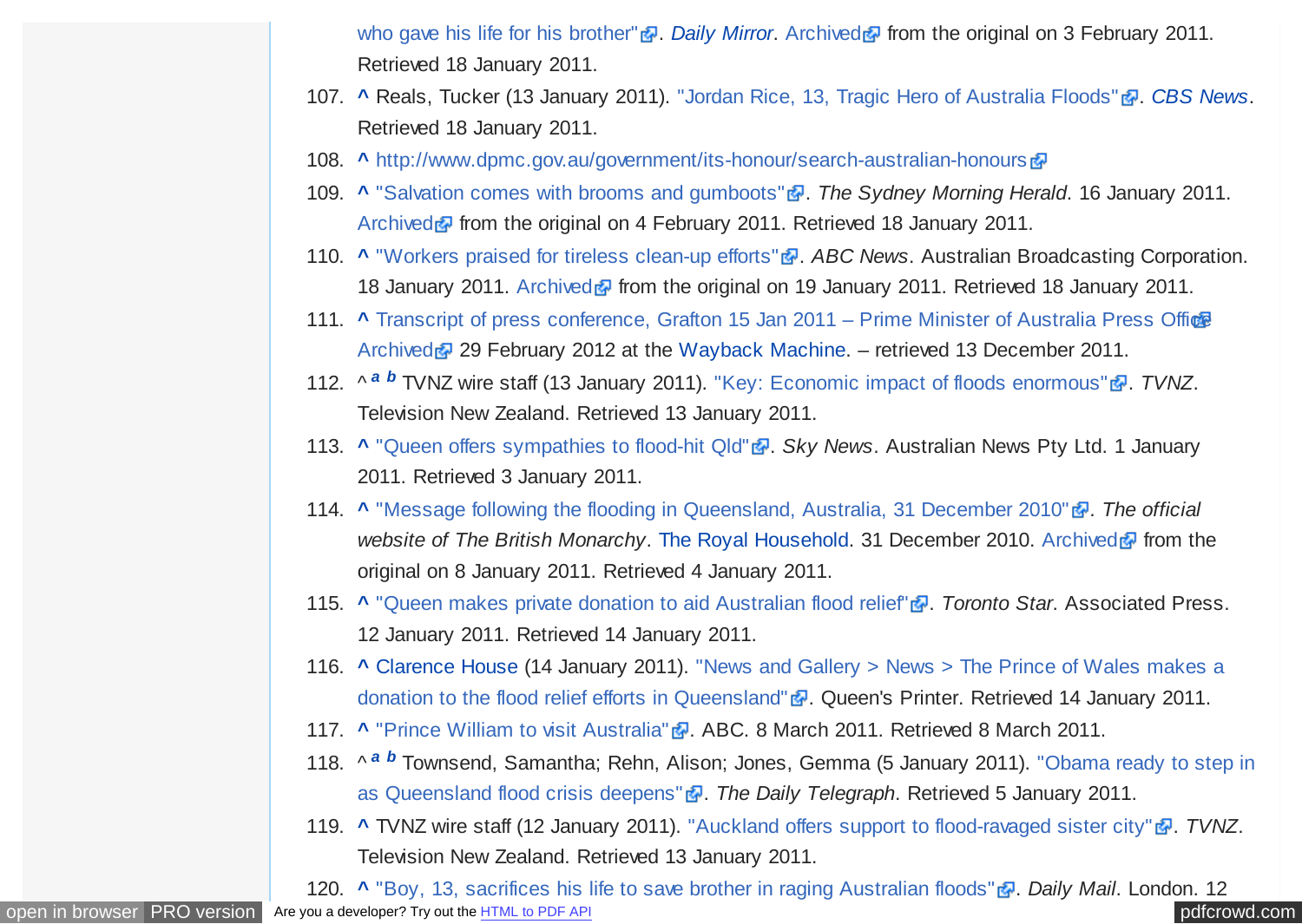January 2011. [Archived](https://web.archive.org/web/20110122131951/http://www.dailymail.co.uk/news/article-1346418/Australia-floods-Queenslands-Jordan-Rice-13-sacrifices-life-save-brother.html) **F** from the original on 22 January 2011. Retrieved 26 January 2011.

- <span id="page-28-0"></span>121. **[^](#page-13-0)** ["Flood death toll rises as major search gets under way for the missing"](http://www.adelaidenow.com.au/ipad/brisbane-flood-alert-as-wivenhoe-threatens-to-spill-over/story-fn6t2xlc-1225985477271) . Adelaide Advertiser. 13 January 2011. Retrieved 13 January 2011.
- 122. **[^](#page-14-0)** Jessica Marszalek (19 January 2011). ["New body set up to rebuild Queensland"](http://www.brisbanetimes.com.au/queensland/new-body-set-up-to-rebuild-queensland-20110119-19w23.html) . *Brisbane Times*. Retrieved 31 January 2011.
- 123. **[^](#page-14-0)** ["Operation QUEENSLAND FLOOD ASSIST"](http://www.defence.gov.au/opEx/global/opqldflood/index.htm) **.** Department of Defence.
- 124. **[^](#page-14-0)** ["Gillard announces troop boost for floods"](http://news.smh.com.au/breaking-news-national/gillard-announces-troop-boost-for-floods-20110114-19q77.html) **.** *Sydney Morning Herald.* 14 January 2011. Retrieved 17 January 2011.
- 125. **A [Bligh, Anna](https://en.wikipedia.org/wiki/Anna_Bligh) (31 December 2010).** ["Other states sending aid to Queensland"](http://www.cabinet.qld.gov.au/MMS/StatementDisplaySingle.aspx?id=73156) **.** Ministerial Media *Statement*. [Queensland Government.](https://en.wikipedia.org/wiki/Queensland_Government) Retrieved 5 January 2011.
- 126. **[^](#page-14-0)** ["Financial assistance for primary producers"](http://www.business.qld.gov.au/risk-management/flood-farm-financial.html) **.** Oueensland Government. Retrieved 7 January 2011. [*[dead link](https://en.wikipedia.org/wiki/Wikipedia:Link_rot)*]
- 127. **[^](#page-14-0)** [Roberts, Neil](https://en.wikipedia.org/wiki/Neil_Roberts_(politician)) (27 December 2010). ["Disaster Relief and Recovery Arrangements extended"](http://www.cabinet.qld.gov.au/MMS/StatementDisplaySingle.aspx?id=73131) ... *Ministerial Media Statement*. Queensland Government. Retrieved 5 January 2011.
- 128. **[^](#page-14-0)** TVNZ wire staff (13 January 2011). ["Second NZ civil defence team headed to Qld"](http://tvnz.co.nz/national-news/more-nz-help-queensland-3997371) . *TVNZ*. Television New Zealand. Retrieved 13 January 2011.
- 129. **[^](#page-14-0)** TVNZ wire staff (12 January 2011). ["NZ red cross team named for Oz"](http://tvnz.co.nz/national-news/nz-red-cross-team-named-head-australia-3996497) <sup>1</sup>. *TVNZ*. Television New Zealand. Retrieved 13 January 2011.
- 130. **[^](#page-14-0)** "Almost \$30m raised in Old flood appeal" **.** *ABC News.* Australian Broadcasting Corporation. 10 January 2011. [Archived](https://web.archive.org/web/20110119084906/http://www.abc.net.au/news/stories/2011/01/09/3109226.htm) **F** from the original on 19 January 2011. Retrieved 10 January 2011.
- 131. **[^](#page-15-0)** [Summerford, Matt \(13 January 2011\). "Match fees donation will help victims of Queensland](http://www.independent.co.uk/sport/cricket/match-fees-donation-will-help-victims-of-queensland-floods-2183014.html#) floods" **.** *The Independent.* London. Retrieved 13 January 2011.
- 132. ^ *[a](#page-15-0) [b](#page-15-0)* [Quayle, Emma \(17 January 2011\). "Open hearts: rivals rally around to help raise funds for flood](http://www.smh.com.au/sport/tennis/open-hearts-rivals-rally-around-to-help-raise-funds-for-flood-relief-20110116-19skb.html) relief" . *The Sydney Morning Herald*. Retrieved 17 January 2011.
- 133. **A [Legends Of Origin Match Home | NRL | Triple M](https://en.wikipedia.org/wiki/Wayback_Machine) <b>A** [Archived](https://web.archive.org/web/20120314022605/http://www.triplem.com.au/sydney/sport/nrl/legends-of-origin-2011) 14 March 2012 at the Wayback Machine.
- 134. **[^](#page-15-0)** ["Archived copy"](https://web.archive.org/web/20150427142916/http://writersonrafts.org/2011/01/13/hello-world/) **a**. Archived from [the original](http://writersonrafts.org/2011/01/13/hello-world/) a on 27 April 2015. Retrieved 2013-04-01.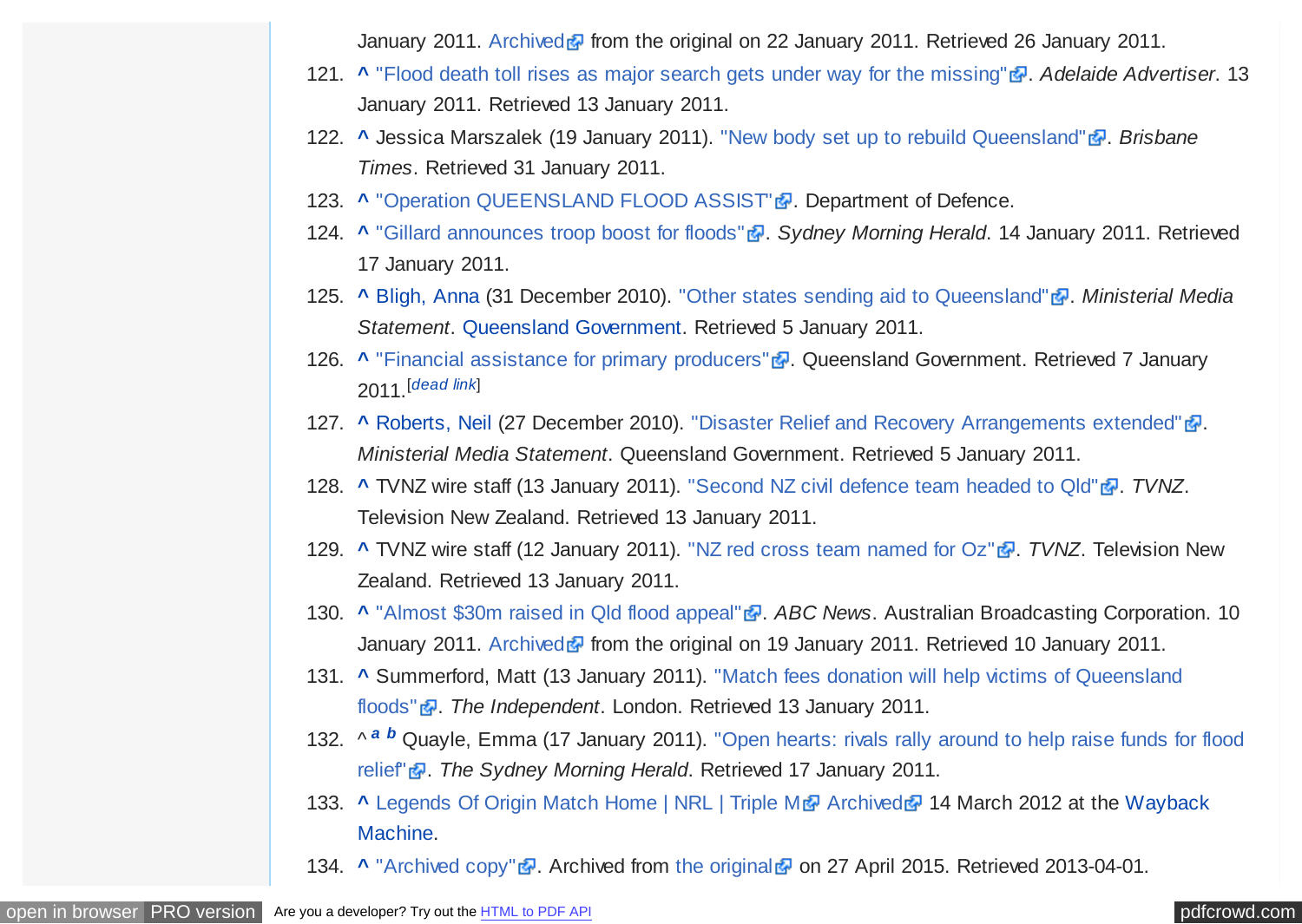- <span id="page-29-0"></span>135. **[^](#page-15-0)** [\[1\]](http://www.couriermail.com.au/ipad/writers-put-words-into-action/story-fn6ck8la-1225990464287)
- 136. [^](#page-16-0) ["Australia: Flood management expert speaks to the World Socialist Web Site"](https://en.wikipedia.org/wiki/World_Socialist_Web_Site) **a**. World Socialist *Web Site*. International Committee of the Fourth International. Retrieved 15 April 2013.
- 137. **[^](#page-16-0)** ["Flood inquiry announced as death toll rises"](http://www.abc.net.au/news/stories/2011/01/17/3114735.htm) **.** *ABC News Online*. Australian Broadcasting Corporation. 17 January 2011. [Archived](https://web.archive.org/web/20110119073408/http://www.abc.net.au/news/stories/2011/01/17/3114735.htm) **F** from the original on 19 January 2011. Retrieved 17 January 2011.
- 138. **[^](#page-16-0)** ["Queensland's flood inquiry: the terms of reference"](http://www.brisbanetimes.com.au/environment/weather/queenslands-flood-inquiry-the-terms-of-reference-20110117-19tv7.html) **.** Brisbane Times. 17 January 2011. Retrieved 17 January 2011.
- 139. **[^](#page-16-0)** Jodie van de Wetering (1 August 2011). ["175 recommendations in interim flood report"](http://www.abc.net.au/local/stories/2011/08/01/3281253.htm) ... Australian Broadcasting Corporation. [Archived](http://www.webcitation.org/60dLg0Ocs?url=http%3A%2F%2Fwww.abc.net.au%2Flocal%2Fstories%2F2011%2F08%2F01%2F3281253.htm) **F** from the original on 2 August 2011. Retrieved 2 August 2011.
- 140. **A** Wilson, Lauren (23 March 2011). ["Gillard's flood and cyclone levy wins vote"](http://www.theaustralian.com.au/national-affairs/gillards-flood-and-cyclone-levy-wins-vote/story-fn59niix-1226026374142) **.** *The Australian*.
- 141. **[^](#page-16-0)** [Thomas, Hedley \(8 July 2014\). "Queensland floods class action to begin in NSW Supreme](http://www.theaustralian.com.au/news/nation/queensland-floods-class-action-to-begin-in-nsw-supreme-court/story-e6frg6nf-1226981310824) Court" . *The Australian*.
- 142. **[^](#page-17-0)** [Tim Radford \(23 August 2013\). "Australian floods of 2010 and 2011 caused global sea level to](http://www.theguardian.com/environment/2013/aug/23/australian-floods-global-sea-level) drop" . *The Guardian*. Retrieved 23 August 2013.
- 143. **[^](#page-17-0)** Rogow, Geoffrey (11 January 2011). ["Australian Dollar Down Late As Flood Impact Increases"](https://web.archive.org/web/20110121065901/http://online.wsj.com/article/BT-CO-20110111-700158.html) ?. *The Wall Street Journal.* Dow Jones Newswires. Archived from [the original](http://online.wsj.com/article/BT-CO-20110111-700158.html) **P** on 21 January 2011. Retrieved 11 January 2011.
- 144. **[^](#page-17-0)** [Lee, Jane; AAP \(12 January 2011\). "Queensland floods 'could wipe \\$13 billion off economic](http://www.news.com.au/business/queensland-floods-could-cut-gdp-by-1-per-cent/story-e6frfm1i-1225986231656l) growth'" **a**. news.com.au. Retrieved 14 January 2011.
- 145. **A** ["Flood costs tipped to top \\$30b"](http://www.abc.net.au/news/stories/2011/01/18/3115815.htm) . *ABC News Online*. Australian Broadcasting Corporation. 18 January 2011. [Archived](https://web.archive.org/web/20110119035232/http://www.abc.net.au/news/stories/2011/01/18/3115815.htm) **F** from the original on 19 January 2011. Retrieved 25 January 2011.
- 146. **[^](#page-17-0)** Geoff Easdown (31 January 2011). ["Queensland flood insurance claims top \\$1.5b"](http://www.heraldsun.com.au/business/queensland-flood-insurance-claims-top-15b/story-e6frfh4f-1225997292454) . *Herald Sun*. Retrieved 6 February 2011.
- 147. ^  $a$  *[b](#page-17-0)* Michael Evans (25 January 2011). ["Woolies slims a bullish forecast down to 5–8%"](http://www.theage.com.au/business/woolies-slims-a-bullish-forecast-down-to-58-20110124-1a2z9.html)  $\bar{a}$ . The *Age*. Melbourne. Retrieved 25 January 2011.

[open in browser](http://pdfcrowd.com/redirect/?url=https%3a%2f%2fen.wikipedia.org%2fwiki%2f2010%25E2%2580%259311_Queensland_floods&id=ma-161129012412-1059a10e) [PRO version](http://pdfcrowd.com/customize/) Are you a developer? Try out th[e HTML to PDF API](http://pdfcrowd.com/html-to-pdf-api/?ref=pdf) provided and the ATML to PDF API [pdfcrowd.com](http://pdfcrowd.com) 148. **A Trenwith, Courtney (4 January 2011).** ["Hercules to the rescue"](http://www.brisbanetimes.com.au/environment/weather/hercules-to-the-rescue-20110104-19ewc.html) **.** Brisbane Times. [Archived](https://web.archive.org/web/20110204125928/http://www.brisbanetimes.com.au/environment/weather/hercules-to-the-rescue-20110104-19ewc.html) **F** from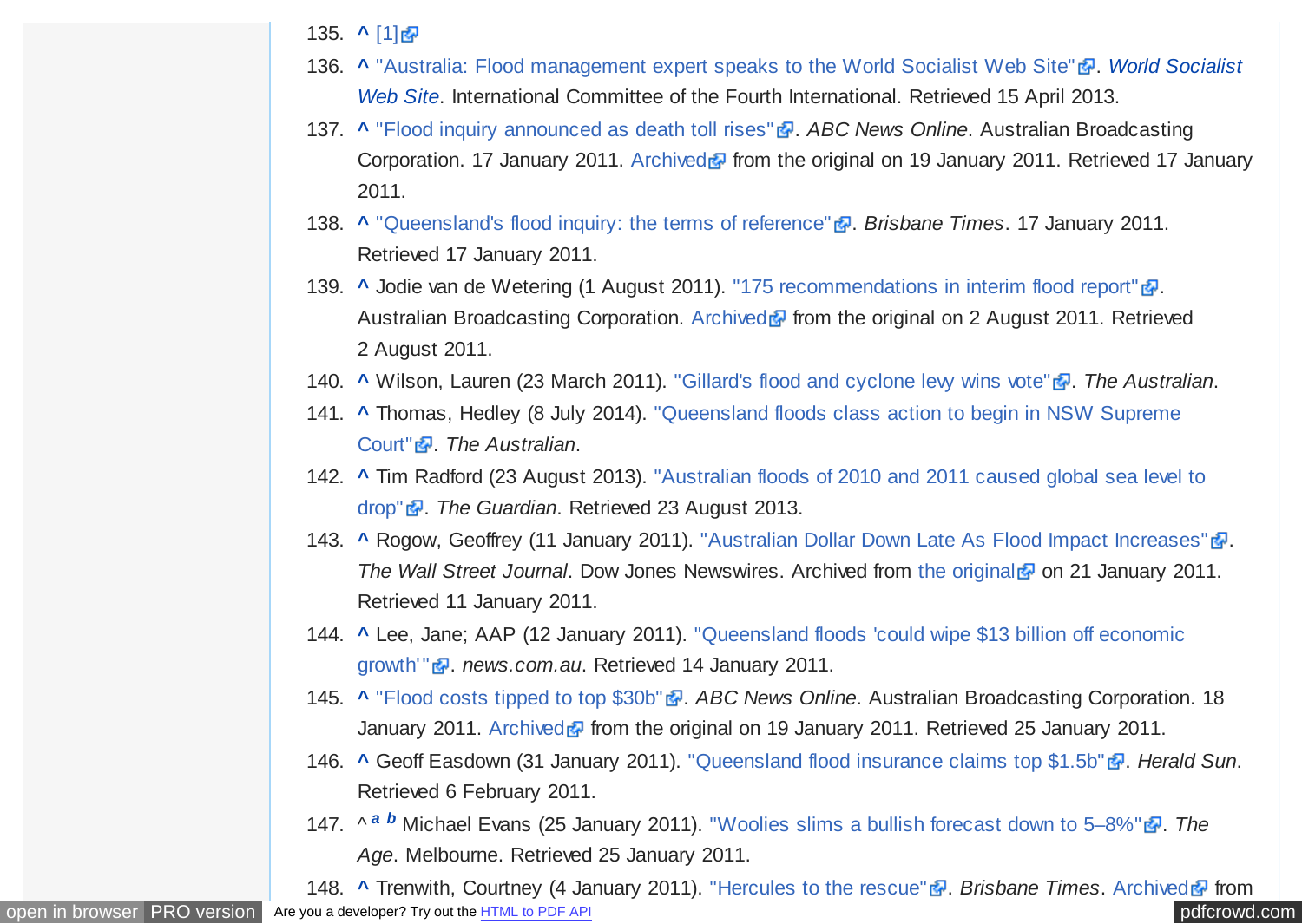the original on 4 February 2011. Retrieved 4 January 2011.

- <span id="page-30-0"></span>149. **[^](#page-17-0)** Matt Chambers (24 January 2011). ["Coking coal prices to skyrocket as stockpiles dry up"](http://www.theaustralian.com.au/business/coking-coal-prices-to-skyrocket-as-stockpiles-dry-up/story-e6frg8zx-1225993253543)  $\frac{1}{2}$ . The *Australian*. Retrieved 25 January 2011.
- 150. **[^](#page-17-0)** ["Floods cut Australia's Queensland coal output 30 mln/t-council"](http://af.reuters.com/article/metalsNews/idAFL3E7EV48220110401) **.** Reuters Africa. 1 April 2011. Retrieved 1 April 2011.
- 151. **[^](#page-18-0)** ["Queensland's Dalrymple Bay coal terminal runs at only 50% of capacity"](http://www.platts.com/RSSFeedDetailedNews/RSSFeed/Coal/8839228) . Platts 3 May 2011. Retrieved 5 May 2011.
- 152. **[^](#page-18-0)** Jessica Johnston (4 January 2011). ["Coast salt supplies dry up after floods"](http://www.goldcoast.com.au/article/2011/01/04/280095_gold-coast-news.html) . *goldcoast.com.au.* News Limited. Retrieved 25 January 2011.
- 153. **A** Brad Markham (28 January 2011). ["Floods hit farmers in the pocket"](http://www.abc.net.au/local/stories/2011/01/28/3123709.htm) **.** ABC Wide Bay. Australian Broadcasting Corporation. Retrieved 31 January 2011.
- 154. **[^](#page-18-0)** Jo Skinner (24 January 2011). ["Drivers warned to avoid flood-hit plantation roads"](http://www.abc.net.au/news/stories/2011/01/24/3119613.htm) <sup>1</sup>. ABC News *Online*. Australian Broadcasting Corporation. Retrieved 31 January 2011.
- 155. **A Lew, Megan (27 January 2011).** "Lew to pay for \$5.6b flood bill" **.** *Brisbane Times.* Retrieved 27 January 2011.

## External links [[edit\]](https://en.wikipedia.org/w/index.php?title=2010%E2%80%9311_Queensland_floods&action=edit§ion=24)

- Flooding in Australia **and Flooding in Rockhampton**, Queensland **a** at [NASA Earth Observatory](https://en.wikipedia.org/wiki/NASA_Earth_Observatory)
- [Flash flood death toll rises to 9](http://www.abc.net.au/news/stories/2011/01/11/3110667.htm) <sup>a</sup>



Wikimedia Commons has media related to *2010–2011 [Queensland floods](https://commons.wikimedia.org/wiki/Category:2010%E2%80%932011_Queensland_floods)*.

- [Brisbane City Council COP Situational Awareness Application](https://web.archive.org/web/20110116092658/http://elbflood-473794511.ap-southeast-1.elb.amazonaws.com:80/floodcop/)  $\mathbb{F}$ , interactive map showing extent of flooding in Brisbane
- [Interactive map of pre and post flood aerial images along the Brisbane River](http://www.nearmap.com/?ll=-27.508638,152.974365&z=21&t=k&nmd=20110113)  $\mathbb{F}$
- [Dam operator blames inaccurate weather forecast for 2011 Brisbane flood](http://www.abc.net.au/news/stories/2011/03/08/3157741.htm)
- Interim report of Oueensland Floods Commission of Enquiry, handed to Premier Bligh on 1 August 2011 ?